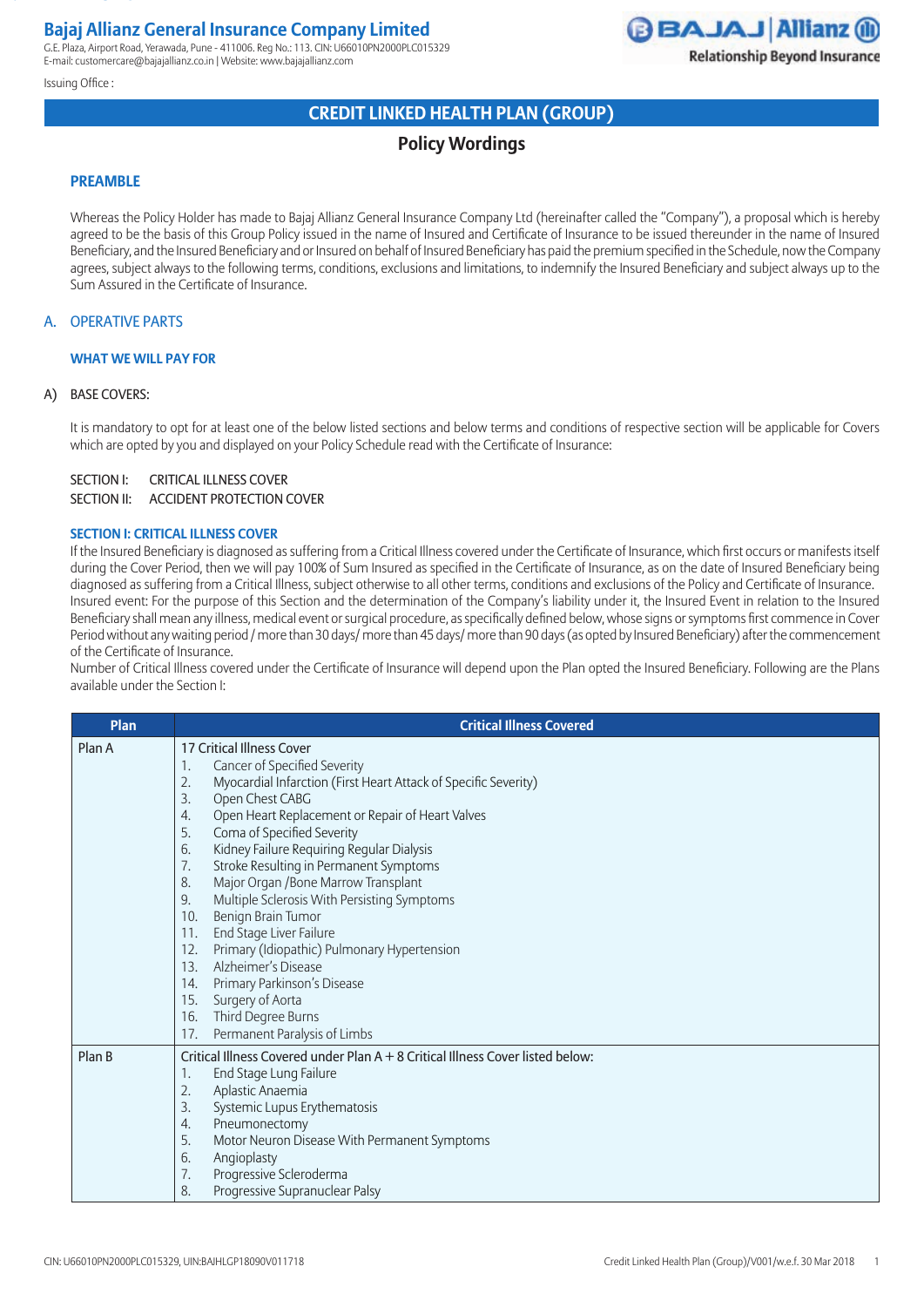| Critical Illness Covered under Plan B + 5 Critical Illness Cover listed below: |
|--------------------------------------------------------------------------------|
| Pulmonary Artery Graft Surgery                                                 |
| Loss Of Speech                                                                 |
| Goodpasture's Syndrome                                                         |
| Apallic Syndrome<br>4.                                                         |
| Multiple System Atrophy                                                        |
|                                                                                |

### **PLAN A- 17 CRITICAL ILLNESS COVER**

Critical Illness Covered under Plan A and the conditions applicable to the same are defined below:

### 1. CANCER OF SPECIFIED SEVERITY

- I. A malignant tumor characterized by the uncontrolled growth and spread of malignant cells with invasion and destruction of normal tissues. This diagnosis must be supported by histological evidence of malignancy.
	- The term cancer includes leukemia, lymphoma and sarcoma.
- II. The following are excluded –
- a. All tumors which are histologically described as carcinoma in situ, benign, pre-malignant, borderline malignant, low malignant potential, neoplasm of unknown behavior, or non-invasive, including but not limited to: Carcinoma in situ of breasts, Cervical dysplasia CIN-1, CIN - 2 and CIN-3.
- b. Any non-melanoma skin carcinoma unless there is evidence of metastases to lymph nodes or beyond;
- c. Malignant melanoma that has not caused invasion beyond the epidermis;
- d. All tumors of the prostate unless histologically classified as having a
- e. Gleason score greater than 6 or having progressed to at least clinical TNM classification T2N0M0
- f. All Thyroid cancers histologically classified as T1N0M0 (TNM Classification) or below;
- g. Chronic lymphocytic leukaemia less than RAI stage 3
- h. Non-invasive papillary cancer of the bladder histologically described as TaN0M0 or of a lesser classification,
- i. All Gastro-Intestinal Stromal Tumors histologically classified as T1N0M0 (TNM Classification) or below and with mitotic count of less than or equal to 5/50 HPFs;
- j. All tumors in the presence of HIV infection.

### 2. MYOCARDIAL INFARCTION (First Heart Attack of specific severity)

- I. The first occurrence of heart attack or myocardial infarction, which means the death of a portion of the heart muscle as a result of inadequate blood supply to the relevant area. The diagnosis for Myocardial Infarction should be evidenced by all of the following criteria:
- a. A history of typical clinical symptoms consistent with the diagnosis of acute myocardial infarction (For e.g. typical chest pain)
- b. New characteristic electrocardiogram changes Elevation of infarction specific enzymes, Troponins or other specific biochemical markers.
- II. The following are excluded:
- a. Other acute Coronary Syndromes
- b. Any type of angina pectoris
- c. A rise in cardiac biomarkers or Troponin T or I in absence of overt ischemic heart disease OR following an intra-arterial cardiac procedure.

### 3. OPEN CHEST CABG

- I. The actual undergoing of heart surgery to correct blockage or narrowing in one or more coronary artery(s), by coronary artery bypass grafting done via a sternotomy (cutting through the breast bone) or minimally invasive keyhole coronary artery bypass procedures. The diagnosis must be supported by a coronary angiography and the realization of surgery has to be confirmed by a cardiologist.
- II. The following are excluded:
- a. Angioplasty and/or any other intra-arterial procedures

### 4. OPEN HEART REPLACEMENT OR REPAIR OF HEART VALVES

 The actual undergoing of open-heart valve surgery is to replace or repair one or more heart valves, as a consequence of defects in, abnormalities of, or disease-affected cardiac valve(s). The diagnosis of the valve abnormality must be supported by an echocardiography and the realization of surgery has to be confirmed by a specialist medical practitioner. Catheter based techniques including but not limited to, balloon valvotomy/valvuloplasty are excluded.

### 5. COMA OF SPECIFIED SEVERITY

- I. A state of unconsciousness with no reaction or response to external stimuli or internal needs. This diagnosis must be supported by evidence of all of the following:
- a. no response to external stimuli continuously for at least 96 hours;
- b. life support measures are necessary to sustain life; and
- c. Permanent neurological deficit which must be assessed at least 30 days after onset of the coma.
- II. The condition has to be confirmed by a specialist medical practitioner. Coma resulting directly from alcohol or drug abuse is excluded.

### 6. KIDNEY FAILURE REQUIRING REGULAR DIALYSIS

 End stage renal disease presenting as chronic irreversible failure of both kidneys to function, as a result of which either regular renal dialysis (haemodialysis or peritoneal dialysis) is instituted or renal transplantation is carried out. Diagnosis has to be confirmed by a specialist medical practitioner.

**BAJAJ Allianz (ii)**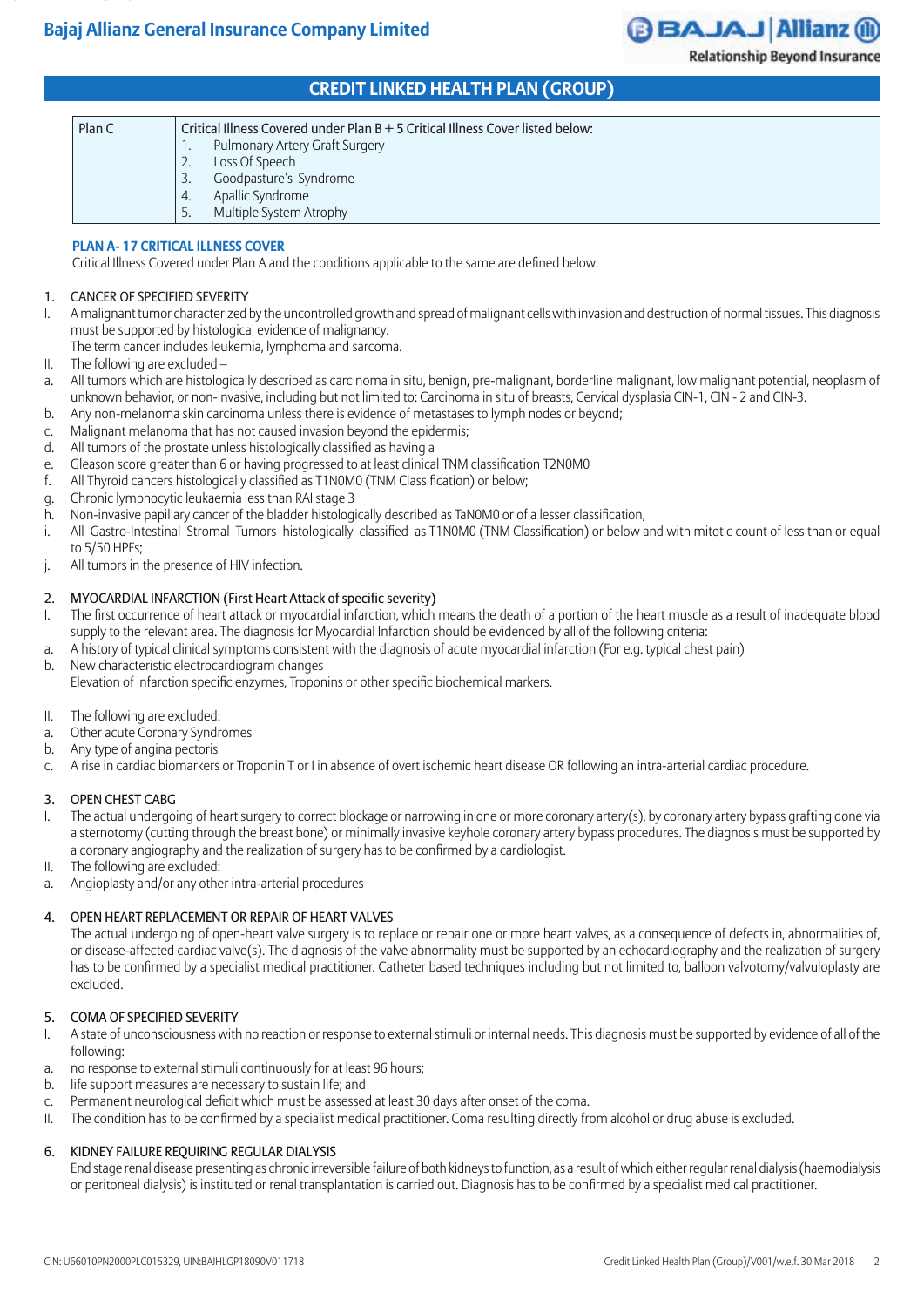### 7. STROKE RESULTING IN PERMANENT SYMPTOMS

- I. Any cerebrovascular incident producing permanent neurological sequelae. This includes infarction of brain tissue, thrombosis in an intracranial vessel, haemorrhage and embolisation from an extracranial source. Diagnosis has to be confirmed by a specialist medical practitioner and evidenced by typical clinical symptoms as well as typical findings in CT Scan or MRI of the brain. Evidence of permanent neurological deficit lasting for at least 3 months has to be produced.
- II. The following are excluded:
- a. Transient ischemic attacks (TIA)
- b. Traumatic injury of the brain
- c. Vascular disease affecting only the eye or optic nerve or vestibular functions.

### 8. MAJOR ORGAN /BONE MARROW TRANSPLANT

- I. The actual undergoing of a transplant of:
- a. One of the following human organs: heart, lung, liver, kidney, pancreas, that resulted from irreversible end-stage failure of the relevant organ, or
- b Human bone marrow using haematopoietic stem cells. The undergoing of a transplant has to be confirmed by a specialist medical practitioner.
- II. The following are excluded:
- a. Other stem-cell transplants
- b. Where only islets of langerhans are transplanted

### 9. MULTIPLE SCLEROSIS WITH PERSISTING SYMPTOMS

- I. The unequivocal diagnosis of Definite Multiple Sclerosis confirmed and evidenced by all of the following:
- a. investigations including typical MRI findings which unequivocally confirm the diagnosis to be multiple sclerosis and
- b. there must be current clinical impairment of motor or sensory function, which must have persisted for a continuous period of at least 6 months.
- II. Other causes of neurological damage such as SLE and HIV are excluded.

### 10. BENIGN BRAIN TUMOR

- I. Benign brain tumor is defined as a life threatening, non-cancerous tumor in the brain, cranial nerves or meninges within the skull. The presence of the underlying tumor must be confirmed by imaging studies such as CT scan or MRI.
- II. This brain tumor must result in at least one of the following and must be confirmed by the relevant medical specialist.
- a. Permanent Neurological deficit with persisting clinical symptoms for a continuous period of at least 90 consecutive days or
- b. Undergone surgical resection or radiation therapy to treat the brain tumor.
- III. The following conditions are excluded:

 Cysts, Granulomas, malformations in the arteries or veins of the brain, hematomas, abscesses, pituitary tumors, tumors of skull bones and tumors of the spinal cord.

### 11. END STAGE LIVER FAILURE

- I. Permanent and irreversible failure of liver function that has resulted in all three of the following:
- a. Permanent jaundice; and
- b. Ascites; and
- c. Hepatic encephalopathy.
- II. Liver failure secondary to drug or alcohol abuse is excluded.

### 12. PRIMARY (IDIOPATHIC) PULMONARY HYPERTENSION

- I. An unequivocal diagnosis of Primary (Idiopathic) Pulmonary Hypertension by a Cardiologist or specialist in respiratory medicine with evidence of right ventricular enlargement and the pulmonary artery pressure above 30 mm of Hg on Cardiac Cauterization. There must be permanent irreversible physical impairment to the degree of at least Class IV of the New York Heart Association Classification of cardiac impairment.
- II. The NYHA Classification of Cardiac Impairment are as follows:
- a. Class III: Marked limitation of physical activity. Comfortable at rest, but less than ordinary activity causes symptoms.
- b. Class IV: Unable to engage in any physical activity without discomfort. Symptoms may be present even at rest.
- III. Pulmonary hypertension associated with lung disease, chronic hypoventilation, pulmonary thromboembolic disease, drugs and toxins, diseases of the left side of the heart, congenital heart disease and any secondary cause are specifically excluded.

### 13. ALZHEIMER'S DISEASE

 Clinically established diagnosis of Alzheimer's Disease (pre-senile dementia) resulting in a permanent inability to perform independently three or more activities of daily living – bathing, dressing/undressing, getting to and using the toilet, transferring from bed to chair or chair to bed, continence, eating/drinking and taking medication – or resulting in need of supervision and permanent presence of care staff due to the disease. These conditions have to be medically documented for at least 3 months.

### 14. PRIMARY PARKINSON'S DISEASE:

 The unequivocal diagnosis of idiopathic or primary Parkinson's Disease (all other forms of Parkinsonism are excluded) before age 60 that has to be confirmed by a specialist Medical Practitioner (Neurologist).

 The disease must also result in a permanent inability to perform independently three or more Activities of Daily Living or must result in a permanent bedridden situation and inability to get up without outside assistance.

These conditions must be medically documented for at least 90 days.

**BAJAJ Allianz @**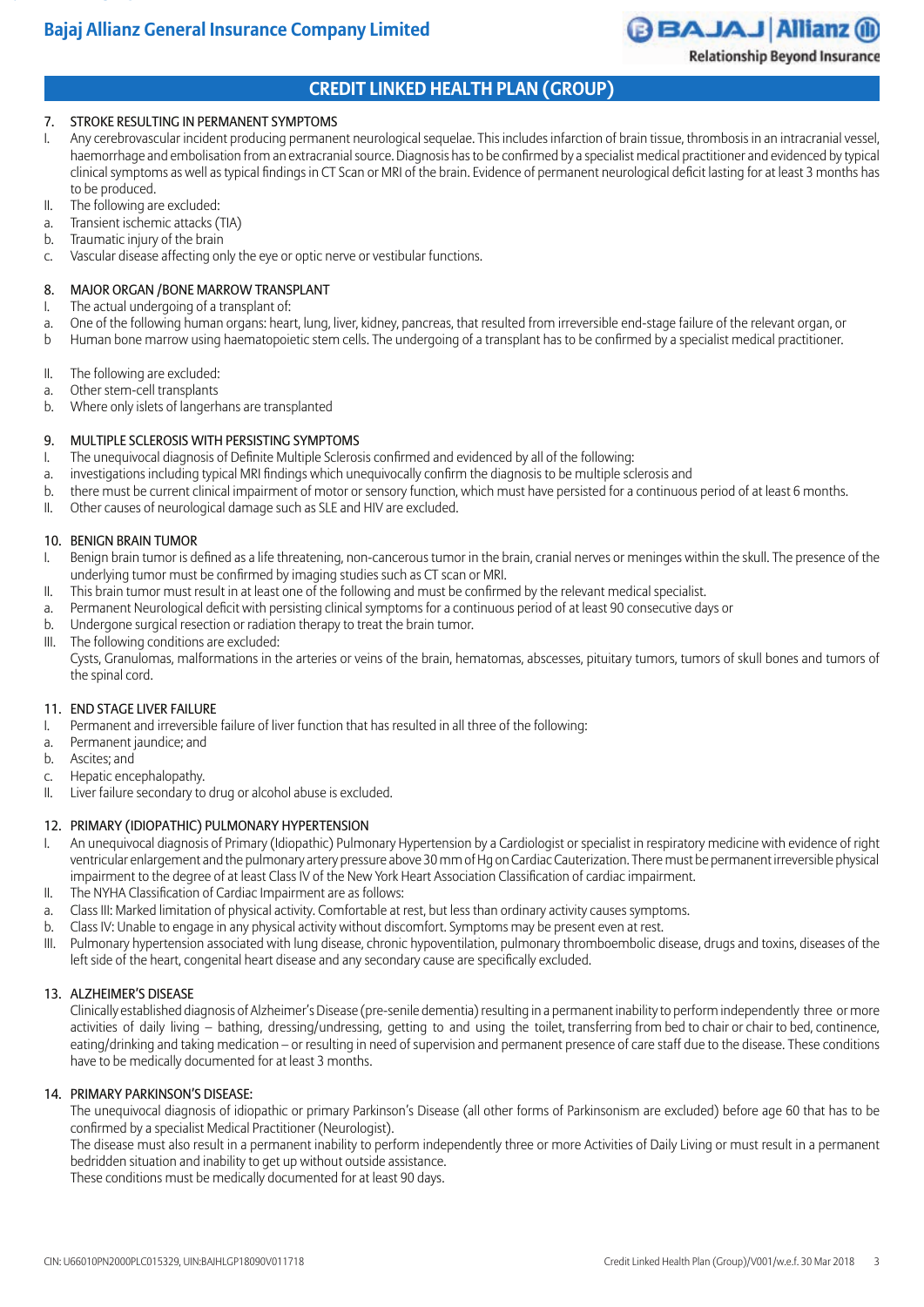# **BAJAJ Allianz @ Relationship Beyond Insurance**

### **Credit Linked Health Plan (Group)**

### 15. SURGERY OF AORTA

 The actual undergoing of surgery for a disease of the aorta (meaning the thoracic and abdominal aorta but not its branches, and excluding traumatic injury of the aorta and congenital narrowing of the aorta) needing excision and surgical replacement of the diseased aorta with a graft.

### 16. THIRD DEGREE BURNS

 There must be third-degree burns with scarring that cover at least 20% of the body's surface area. The diagnosis must confirm the total area involved using standardized, clinically accepted, body surface area charts covering 20% of the body surface area.

### 17. PERMANENT PARALYSIS OF LIMBS

 Total and irreversible loss of use of two or more limbs as a result of injury or disease of the brain or spinal cord. A specialist medical practitioner must be of the opinion that the paralysis will be permanent with no hope of recovery and must be present for more than 3 months.

### **PLAN- B- CRITICAL ILLNESS COVERED UNDER PLAN A + 8 CRITICAL ILLNESS COVER**

Additional Critical Illness Covered under Plan B and the conditions applicable to the same are defined below:

### 1. END STAGE LUNG FAILURE

- End stage lung disease, causing chronic respiratory failure, as confirmed and evidenced by all of the following:
- I. FEV1 test results consistently less than 1 litre measured on 3 occasions 3 months apart; and
- II. Requiring continuous permanent supplementary oxygen therapy for hypoxemia; and
- III. Arterial blood gas analysis with partial oxygen pressure of 55mmHg or less (PaO2 < 55mmHg); and
- IV. Dyspnea at rest.

### 2. APLASTIC ANAEMIA

A Chronic persistent bone marrow failure which results in total aplasia of the bone marrow and requires treatment with at least one of the following: I. Regular blood product transfusion

- II. Marrow stimulating agents
- III. Immunosuppressive agents
- IV. Bone marrow transplantation

 The diagnosis and suggested line of treatment must be confirmed by a Hematologist using relevant laboratory investigations including Bone Marrow Biopsy. Two out of the following three values should be present:

- I. Absolute Neutrophil count of 500 per cubic millimeter or less;
- II. Absolute Reticulocyte count of 20,000 per cubic millimeter or less; and
- III. Platelet count of 20,000 per cubic millimeter or less.

### 3. SYSTEMIC LUPUS ERYTHEMATOSIS:

 A diagnosis of systemic lupus erythematosis by a Rheumatologist resulting in either of the following: Permanent neurologicaldeficit with persisting clinical symptoms for a continuous period of 30 days; or The permanent impairment of kidney function tests as follows; Glomerular Filtration Rate (GFR) below 30 ml/min.

### 4. PNEUMONECTOMY:

 The undergoing of surgery on the advice of an appropriate Medical Specialist to remove an entire lung for disease or traumatic injury suffered by the life assured.

The following conditions are excluded:

• Removal of a lobe of the lungs (lobectomy)

Lung resection or incision

### 5. MOTOR NEURON DISEASE WITH PERMANENT SYMPTOMS

 Motor neuron disease diagnosed by a specialist medical practitioner as spinal muscular atrophy, progressive bulbar palsy, amyotrophic lateral sclerosis or primary lateral sclerosis. There must be progressive degeneration of corticospinal tracts and anterior horn cells or bulbar efferent neurons. There must be current significant and permanent functional neurological impairment with objective evidence of motor dysfunction that has persisted for a continuous period of at least 3 months.

### 6. ANGIOPLASTY

- I. Coronary Angioplasty is defined as percutaneous coronary intervention by way of balloon angioplasty with or without stenting for treatment of the narrowing or blockage of minimum 50 % of one or more major coronary arteries. The intervention must be determined to be medically necessary by a cardiologist and supported by a coronary angiogram (CAG).
- II. Coronary arteries herein refer to left main stem, left anterior descending, circumflex and right coronary artery.
- III. Diagnostic angiography or investigation procedures without angioplasty/stent insertion are excluded.

### 7. PROGRESSIVE SCLERODERMA:

 A systemic collagen-vascular disease causing progressive diffuse fibrosis in the skin, blood vessels and visceral organs. This diagnosis must be unequivocally supported by biopsy and serological evidence and the disorder must have reached systemic proportions to involve the heart, lungs or kidneys.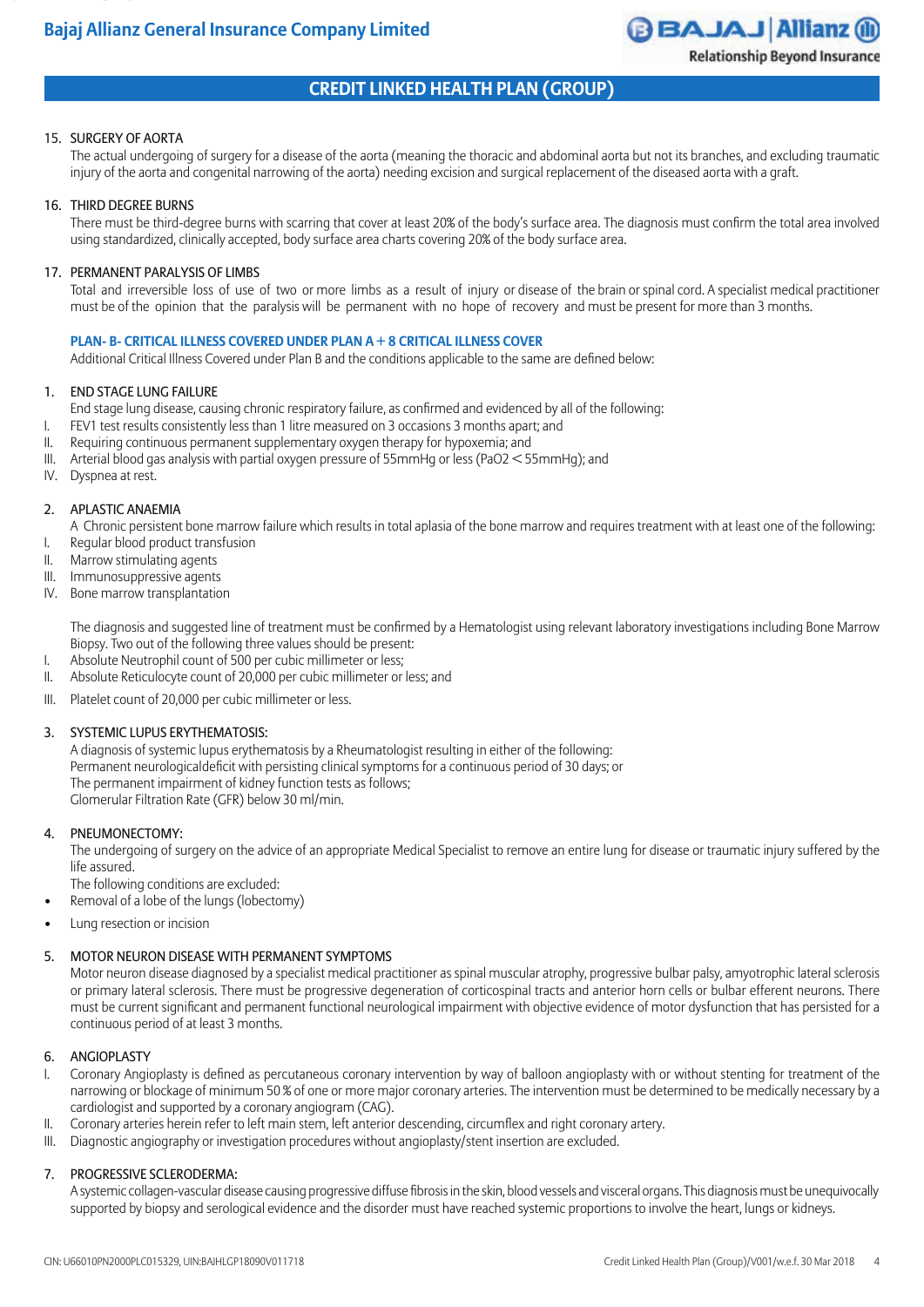The following conditions are excluded:

- Localized scleroderma (linear scleroderma or morphea);
- Eosinophilicfascitis; and
- CREST syndrome

### 8. PROGRESSIVE SUPRANUCLEAR PALSY:

 A diagnosis of progressive supranuclear palsy by a Specialist Medical Practitioner (Neurologist). There must be permanent clinical impairment of eye movements and motor function for a minimum period of 30 days.

### **PLAN C – CRITICAL ILLNESS COVERED UNDER PLAN B + 5 CRITICAL ILLNESS COVER**

Additional Critical Illness covered under Plan C and the conditions applicable to the same are defined below:

### 1. PULMONARY ARTERY GRAFT SURGERY:

 The undergoing of surgery requiring median sternotomy on the advice of a Cardiologist for disease of the pulmonary artery to excise and replace the diseased pulmonary artery with a graft.

### 2. LOSS OF SPEECH:

- I. Total and irrecoverable loss of the ability to speak as a result of injury or disease to the vocal cords. The inability to speak must be established for a continuous period of 12 months. This diagnosis must be supported by medical evidence furnished by an Ear, Nose, Throat (ENT) specialist.
- II. All psychiatric related causes are excluded.

### 3. GOODPASTURE`S SYNDROME:

 Goodpasture's syndrome is an autoimmune disease in which antibodies attack the lungs and kidneys, leading to permanent lung and kidney damage. The permanent damage should be for a continuous period of at least 30 days. The Diagnosis must be proven by Kidney biopsy and confirmed by a Specialist Medical Practitioner (Rheumatologist).

### 4. APALLIC SYNDROME

 A persistent vegetative state in which patients with severe brain damage (universal necrosis of the brain cortex with the brainstem remaining intact), are in a state of partial arousal rather than true awareness. The Diagnosis must be confirmed by a Specialist Medical Practitioner (Neurologist) and condition must be documented for at least 30 days

### 5. MULTIPLE SYSTEM ATROPHY

A diagnosis of multiple system atrophy by a Specialist Medical Practitioner (Neurologist).

There must be evidence of permanent clinical impairment for a minimum period of 30 days of either:

- I. motor function with associated rigidity of movement; or
- II. The ability to coordinate muscle movement; or
- III. Bladder control and postural hypotension.

### **SPECIFIC EXCLUSIONS APPLICABLE FOR SECTION – I CRITICAL ILLNESS COVER:**

We shall not be liable to make any payment for any claim directly or indirectly caused by, based on, arising out of or attributable to any of the following:

### I Waiting Priod

1. Any Critical Illness diagnosed within the first 30/ 45/ 90 days (as opted by Insured and or Insured Beneficiary) of the date of commencement of the Certificate of Insurance is excluded.

 This exclusion shall not apply to an Insured Beneficiary for whom coverage has been renewed (without a break) for subsequent years and or the person who have opted for waiver of waiting period for Critical Illness.

### II General Exclusion

- 1. Any Critical Illness for which care, treatment, or advice was recommended by or received from a Physician/ Medical Practitioner, or which first manifested itself or was contracted before the start of the Cover Period, or for which a claim has or could have been made under any earlier policy.
- 2. Any sexually transmitted diseases or any condition directly or indirectly caused by or associated with Human T-Cell Lymphotropic Virus type III (III LB III) or Lymphadinopathy Associated Virus (LAV) or the Mutants Derivative or Variations Deficiency Syndrome or any Syndrome or condition of a similar kind commonly referred to as AIDS.
- 3. Treatment arising from or traceable to pregnancy, childbirth postpartum complications including but not limited to caesarian section, birth defects and congenital anomalies.
- 4. Occupational diseases.
- 5. War, whether war be declared or not, invasion, act of foreign enemy, hostilities, civil war, insurrection, rebellion, revolution, mutiny, military or usurped power, riot, strike, lockout, military or popular uprising, civil commotion, martial law or loot, sack or pillage in connection therewith, confiscation or destruction by any government or public authority or any act or condition incidental to any of the above.
- 6. Act of terrorism where the Insured Beneficiary is directly involved in the Perpetration or Commission of any act of terrorism
- 7. Naval or military operations of the armed forces or air force and participation in operations requiring the use of arms or which are ordered by military authorities for combating terrorists, rebels and the like.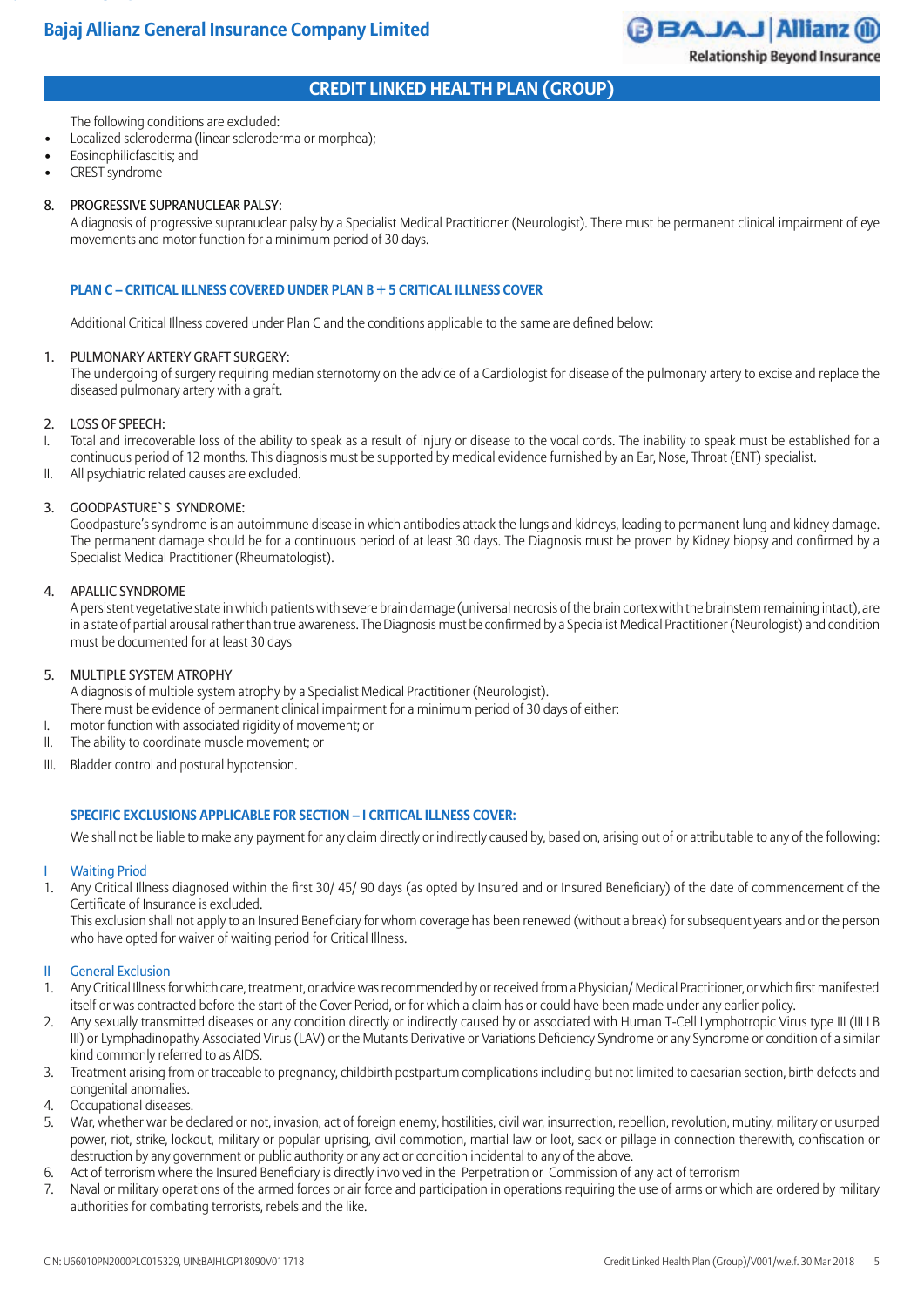- 8. Any natural peril (including but not limited to storm, tempest, avalanche, earthquake, volcanic eruptions, hurricane, or any other kind of natural hazard).
- 9. Radioactive contamination
- 10. Consequential losses of any kind, by way of loss of profit, loss of opportunity, loss of gain, business interruption, market loss or otherwise, or any claims arising out of loss of a pure financial nature such as loss of goodwill or any legal liability of any kind whatsoever.
- 11. Intentional self-injury and/or the use or misuse of intoxicating drugs and/or alcohol.

### **SECTION II: ACCIDENT PROTECTION COVER**

 Insured Event: For the purpose of this Section and the determination of the Company's liability under it, Insured Event in relation to the Insured Beneficiary, shall mean accidental bodily injury sustained during the Cover Period which shall within twelve months of its occurrence be the sole and direct cause of i) Death or ii) Permanent Total Disability (more specifically defined herein below) of the Insured Beneficiary, then we will pay Sum Insured as specified in the Certificate of Insurance as on the date of accident, subject otherwise to all other terms, conditions and Exclusions of the Certificate of Insurance read with Policy.

 Our liability to make payment to you for one or more of the events described under Death due to accidental bodily injury, Permanent Total Disability due to accidental bodily injury, would be limited to a maximum of the Sum Insured as specified in the Certificate of Insurance for this Section, subject otherwise to all other terms, conditions and Exclusions of the Certificate of Insurance read with Policy.

For this Section, Insured Beneficiary can opt any plan from below two options provided:

- Plan A Death and Permanent Total Disability Cover (without any additional coverage)
- Plan B Death and Permanent Total Disability Cover (with additional coverage)

### **PLAN A:**

### SUB-SECTION I. DEATH

 If during the Cover Period, the Insured Beneficiary sustains Accidental Bodily Injury which directly and independently of all other causes results in Death of the Insured Beneficiary within twelve (12) months from the Date of accident, then the Company agrees to pay the Sum Insured stated in the respective section of the Certificate of Insurance to the Insured Beneficiary's assignee, as the case may be, (as per the Proposal Form read with the provisions of Section 38 Insurance Amendment Act 2015) and in the absence of any assignee, to the Nominee or legal representative of the Insured Beneficiary, Provided however in case the assignment is partial assignment/conditional assignment, then the payment of Sum Insured upon Death of the Insured Beneficiary shall depend upon and subject to terms and conditions of such partial assignment/ conditional assignment.

### Extensions:

### a. Disappearance

Disappearance: In the event of the disappearance of the Insured Beneficiary, following a forced landing, stranding, sinking or wrecking of a conveyance in which such Insured Beneficiary was known to have been travelling as an occupant, it shall be deemed after twelve (12) months, subject to all other terms and conditions of this Certificate of Insurance read with Policy, that such Insured Beneficiary shall have died as the result of an Accident. If at any time, after the payment of the Accidental death benefit, it is discovered that the Insured Beneficiary is still alive, all payments shall be reimbursed in full to the Company by the Insured Beneficiary.

### SUB-SECTION II: PERMANENT TOTAL DISABILITY

If during the Cover Period, the Insured Beneficiary sustains Accidental Bodily Injury which directly and independently of all other causes results in permanent total disability within twelve (12) months from the Date of accident, then the Company agrees to pay you the Sum Insured stated in the Section II of the Certificate of Insurance.

### For the purpose of this cover, Permanent Total Disability shall mean either of the following:

- i. loss of the sight of both eyes
- ii. physical separation of or the loss of ability to use both hands or both feet
- iii. physical separation of or the loss of ability to use one hand and one foot
- iv. loss of sight of one eye and the physical separation of or the loss of ability to use either one hand or one foot

### **PLAN B**

### If Insured Beneficiary has opted for Plan B - below benefits will also be payable in addition to benefits payable under Plan A:

If the claim under Sub-Section I: Death of the Insured Beneficiary is accepted by the Company, then the company will pay for the following additional benefits over and above Sum Insured as specified in Certificate of Insurance under Section II.

### a. Transportation of mortal remains

The Company will make an additional payment of 1% of the Sum Insured as specified in Certificate of Insurance [read with Policy] under Section II:

**BAJAJ Allianz (ii)**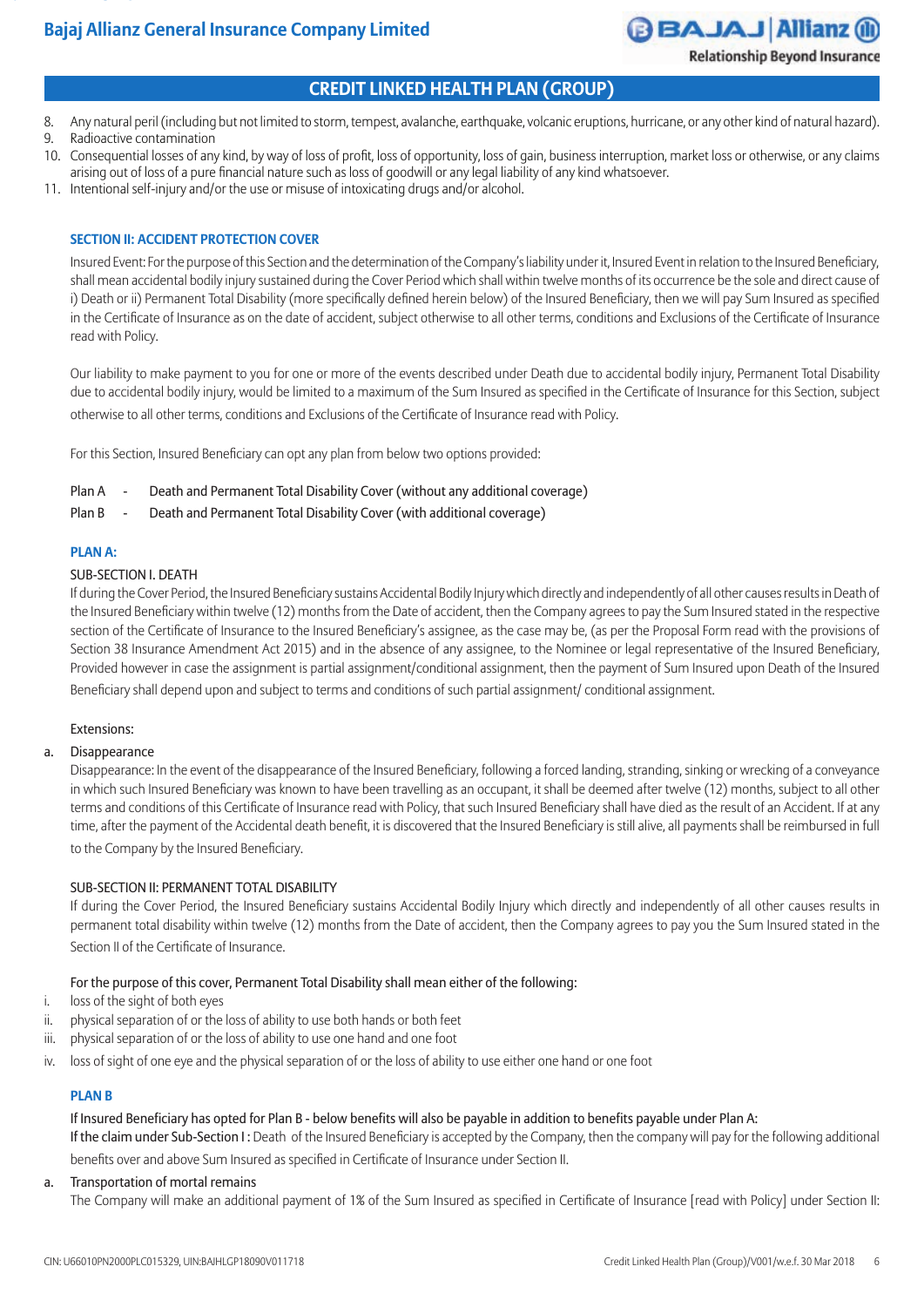Accident Protection Cover, as a lump sum benefit amount towards the expenses of transporting the body remains of the deceased Insured Beneficiary from the place of death to a hospital, cremation ground or burial ground or to the his/her residence.

### b. Funeral Expenses

The Company will make an additional payment of 1% of the Sum Insured as specified in Certificate of Insurance under Section II: Accident Protection Cover as a lump sum benefit amount towards Funeral Expense of the deceased Insured Beneficiary.

If claim under Sub-Section II: Permanent Total Disability of the Insured Beneficiary is accepted by the Company, then the Company will pay the following additional benefit over and above the base Sum Insured:

### a. Lifestyle Modification Benefit:

The Company will make an additional payment of 2% of the Sum Insured as specified in the Certificate of Insurance under Section II: Accident Protection Cover, a lump sum benefit amount towards lifestyle modifications such as modification of place of residence and / or modification of the vehicle for the Insured Beneficiary.

### SPECIFIC EXCLUSION APPLICABLE TO SECTION II: ACCIDENT PROTECTION COVER

We will not be liable to make any payment under this Policy under any circumstances, for any claim directly or indirectly attributable to, or based on, or arising out of, or connected with any of the following:

### I General Exclusion

- 1. Any Pre-existing Condition(s) and complications arising out of or resulting therefrom;
- 2. Through suicide, attempted suicide (whether sane and insane) or intentionally self-inflicted injury or illness,
- 3. Mental or nervous disorder , anxiety , stress or depression,
- 4. Whilst engaging in Adventure Sports
- 5. While under the influence of liquor or drugs , alcohol or other intoxicants,
- 6. Through deliberate or intentional, unlawful or criminal act, error, or omission, participation in an actual or attempted felony , riot , crime , misdemeanour , civil commotion,
- 7. Whilst engaging in aviation or ballooning, whilst mounting into, dismounting from or traveling in any balloon or aircraft other than as a passenger (fare paying or otherwise) in any duly licensed standard type of aircraft anywhere in the world ,
- 8. Whilst participating as the driver, co-driver or passenger of a motor vehicle during motor racing or trial runs,
- 9. As a result of any curative treatments or interventions that you carry out or have carried out on your body,
- 10. Arising out of your participation in any police ,naval, military or air force operations whether peace or in war in the form of military exercises or war games or actual engagement with the enemy, Whether foreign or domestic,
- 11. Your consequential losses of any kind or your actual or alleged legal liability.
- 12. Venereal or sexually transmitted diseases,
- 13. HIV (Human Immunodeficiency Virus) and/or any HIV related illness including AIDS (Acquired Immune Deficiency Syndrome) and/or mutant derivatives or variations thereof however caused,
- 14. Pregnancy, resulting childbirth, miscarriage, abortion, or complications arising out of any of these,
- 15. operating or learning to operate any aircraft, or performing duties as a member of the crew on any aircraft; or Scheduled Airlines; or Whilst engaging in aviation or ballooning, whilst mounting into, dismounting from or traveling in any balloon or aircraft other than as a passenger (fare paying or otherwise) in any duly licensed standard type of aircraft anywhere in the world,
- 16. Any Claim caused by osteoporosis (porosity and brittleness of the bones due to loss of protein from the bones matrix) or pathological fracture (any fracture in an area where pre-existing Disease has caused the weakening of the bone) if osteoporosis or bone Disease diagnosed prior to the Policy Effective Date,
- 17. No benefit under this policy would be paid under this policy, unless the nature & extent of injury is established medically with appropriate investigation reports & certified by the treating doctor
- 18. Expenses incurred on neck belts, wrist bandages, walking sticks, abdomen belts, CPAP and any other similar external aid /devices, the use of which has been necessitated following an accident.

### **B) OPTIONAL COVERS:**

You can opt for any of the below listed Optional Covers and below terms and conditions of respective Optional Covers will be applicable for Covers which are opted by you and displayed on your Certificate of Insurance:

|  | OPTIONAL COVER   : ACCIDENTAL HOSPITALIZATION EXPENSES |
|--|--------------------------------------------------------|
|  | OPTIONAL COVER II : CHILDREN EDUCATION BENEFIT         |
|  | OPTIONAL COVER III : DISABILITY BENEFIT COVER          |
|  | OPTIONAL COVER IV : EMI PAYMENT COVER                  |
|  | OPTIONAL COVER V : FIRE AND ALLIED PERILS COVER        |
|  | OPTIONAL COVER VI : BURGLARY AND ROBBERY COVER         |

**BAJAJ Allianz @**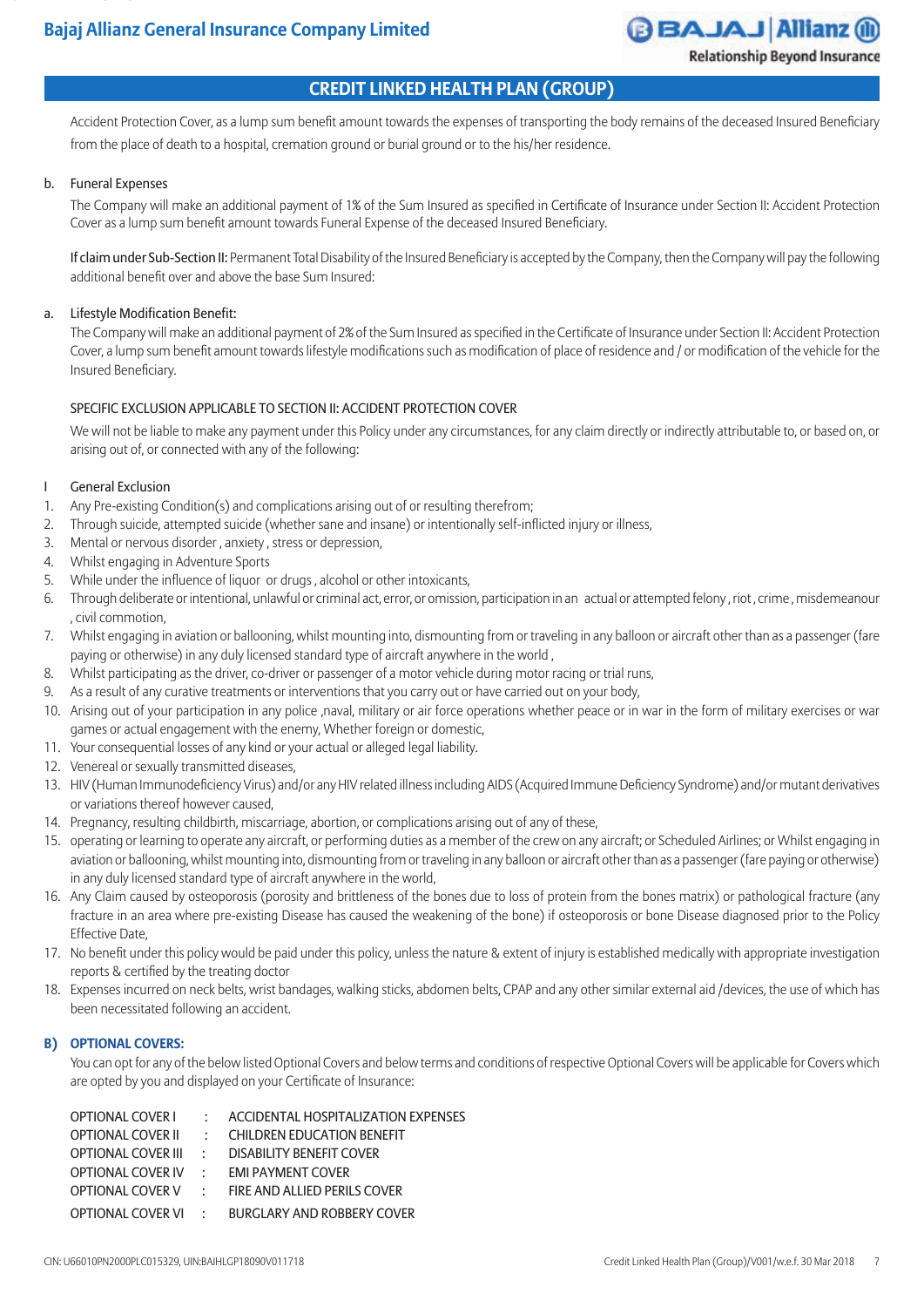### **OPTIONAL COVER I: ACCIDENTAL HOSPITALIZATION EXPENSES**

 In consideration of payment of additional premium by the Insured Beneficiary to the Company and realization thereof by the Company, it is hereby agreed and declared that Credit Linked Health Plan (Group) is extended to cover the Insured Beneficiary, if he/ she is Hospitalized for a minimum period of 24 hours on the advice of a Doctor/ Medical Practitioner. because of Accidental Bodily Injury sustained during the Cover Period, then tThe Company will pay the In-patient Treatment- Medical Expenses for the below listed items up to the Sum Insured stated under the heading 'Accidental Hospitalization Expenses', in the Certificate of Insurance, subject otherwise to all other terms, conditions and exclusions of the Certificate of Insurance read with Policy. • Room rent, boarding expenses

- Nursing
- Intensive care unit
- Consultation fees
- Anesthesia, blood, oxygen, operation theatre charges, surgical appliances
- Medicines, drugs and consumables,
- Diagnostic procedures,
- The Cost of prosthetic and other devices or equipment if implanted internally during a Surgical Procedure.
- Physiotherapy expenses as recommended by the treating Doctor

### A. Day Care procedure coverage:

 Waiver of 24hours hospitalization would be considered under Accidental Hospitalization Expenses for the surgeries/procedures due to technological advancement provided such procedures comply with the standard definition of Day Care Centre and Day Care treatment mentioned in the definitions given in the Policy.

### B. Pre Hospitalization and Post Hospitalization:

 If the claim under Accidental Hospitalization Expenses (including day care procedure mentioned in Annexure 1) due to Accident of the Insured Beneficiary is accepted, then the Company will also pay below expenses:

### i) Pre Hospitalization

 If the Company has accepted an inpatient Hospitalization claim under Accidental Hospitalization Expenses then the Company will also reimburse the Medical Expenses incurred during the 60 days immediately before the Insured Beneficiary was hospitalized for Accidental Bodily Injury, provided that such Medical Expenses were incurred for the same injury for which subsequent Hospitalization was required.

### ii) Post-Hospitalization

 If the Company has accepted an inpatient Hospitalization claim under Accidental Hospitalization Expenses then the Company will also reimburse the Medical Expenses incurred during the 90 days immediately after the Insured Beneficiary was discharged post Hospitalization provided that, such costs are incurred in respect of the same injury for which the earlier Hospitalization was required.

The Pre and Post Hospitalization expenses payable under day care procedure shall include expenses incurred on Physiotherapy also.

### C. Road Ambulance Cover

 If the Company has accepted an Inpatient Hospitalization claim under Accidental Hospitalization Expenses then the Company will reimburse the reasonable cost up to a maximum of Rs 25,000/- per Policy Year provided that:

- i) If due to an Accidental Bodily Injury sustained by the Insured Beneficiary during the Cover Period, the Insured Beneficiary has been transferred to the nearest hospital from the spot of Accident by an ambulance service offered by a healthcare or ambulance service provider, the Company will reimburse the actual expenses incurred for ambulance services
- ii) The Company will also reimburse the expenses incurred on an ambulance offered by a healthcare or ambulance service provider for transferring the Insured Beneficiary from the Hospital where he/ she was admitted initially to another hospital with higher medical facilities provided that: the treating doctor recommends the transfer of the Insured Beneficiary to a higher medical centre for further treatment.

 Provided that the maximum amount payable by the Company in respect of (a) and (b) together or singly shall not exceed the Sum Insured stated in the Certificate of Insurance against this cover, subject otherwise to all other terms, conditions and Exclusions of the Certificate of Insurance read with the Policy.

### **Specific Conditions Applicable to Road Ambulance Cover:**

- I General Exclusion
- a. Expenses for Road ambulance transportation are restricted within India Only.
- b. Return transportation to the Insured's home by ambulance is excluded
- c. This benefit will be applicable annually for policies with term more than 1 year.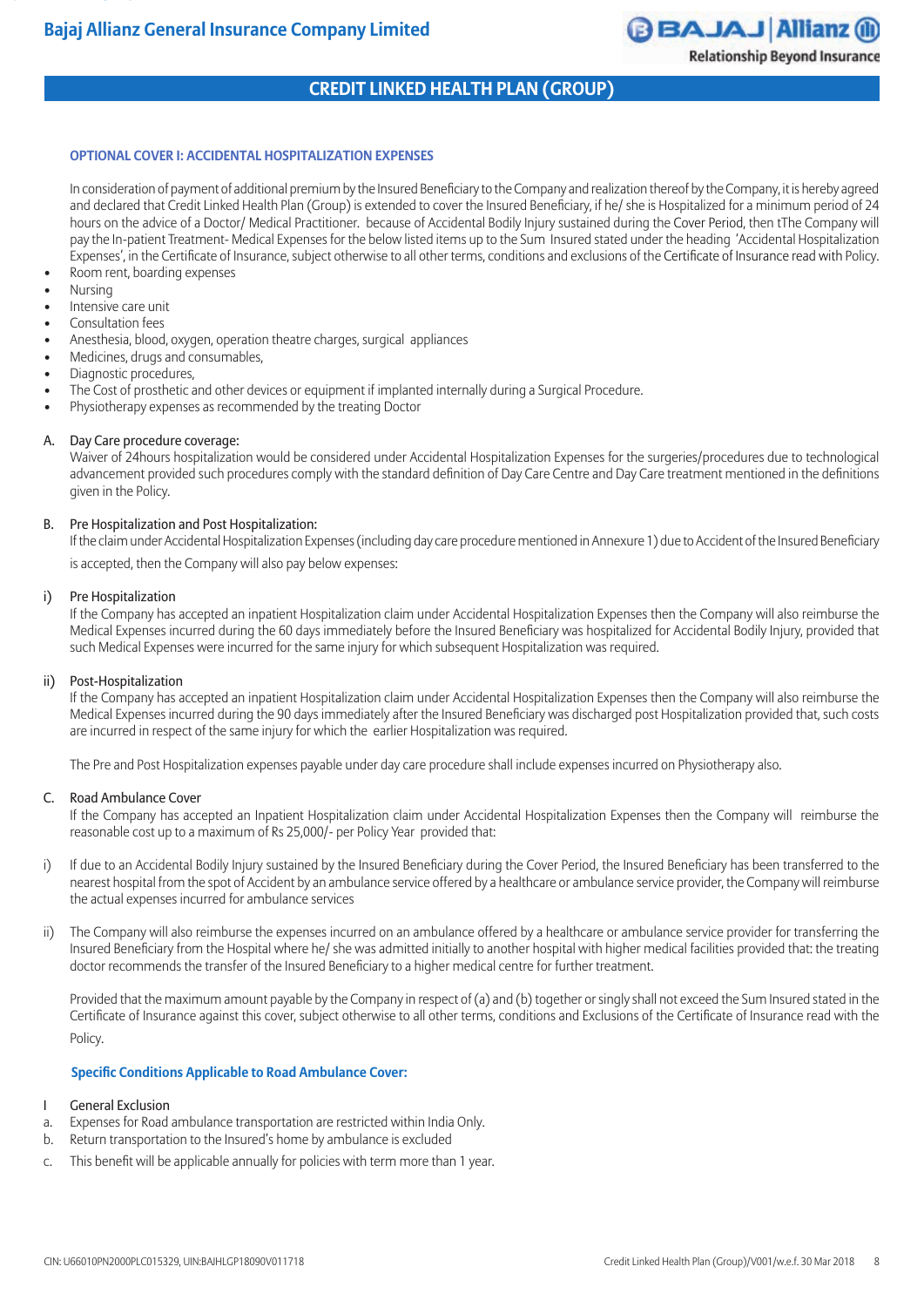SPECIFIC EXCLUSION APPLICABLE TO OPTIONAL COVER I – ACCIDENTAL HOSPITALISATION EXPENSES:

- 1. Any Hospitalization for an existing disability from a previous Accident which has occurred prior to the first inception of this Certificate of Insurance.
- 2. Any stay in Hospital for an Injury due to Accident without undertaking any treatment.
- 3. Any Hospitalization for Accidental Injury aggravated by an existing disability or pre-existing illness / condition / injury.
- 4. Any Hospitalization due to an Accidental Injury where the treatment is undertaken by a family member and self-medication or any treatment that is not scientifically recognized.
- 5. Vaccination and inoculation of any kind unless forming part of treatment for Injury due to an Accident as prescribed by the Medical Practitioner.
- 6. Vitamins and tonics unless forming part of treatment for Injury due to an Accident as prescribed by the Medical Practitioner.
- 7. Aesthetic treatment, cosmetic surgery and plastic surgery unless necessitated due to Accident or as a part of any Injury.
- 8. Treatment taken from persons not registered as Medical Practitioners under respective Medical Councils
- 9. Any other medical or surgical treatment except as may be necessary solely as a result Injury.
- 10. Any treatment taken outside India.
- 11. Whilst engaged in adventure sports.
- 12. Dental treatment or surgery of any kind unless as a result of Accidental Bodily Injury to natural teeth and also requiring hospitalization.
- 13. Experimental, unproven or non-standard treatment.

### **OPTIONAL COVER II: CHILDREN EDUCATION BENEFIT**

### This cover can be opted only if Insured Beneficiary had opted for Section II: Accident Protection Cover.

 In consideration of payment of additional premium by the Insured Beneficiary to the Company and realization thereof by the Company, it is hereby agreed and declared that Credit Linked Health Plan (Group) is extended to provide coverage if the Company has accepted a claim under Section II: Accident Protection Cover, then the Company will make a onetime payment of amount as stated under heading 'Children Education Benefit' in the Certificate of Insurance read with the Policy subject to maximum of INR 25 Lakhs, towards the cost of education of the Insured Beneficiary's dependent children, subject otherwise to all other terms, conditions and Exclusions of the Certificate of Insurance read with the Policy.

### SPECIFIC CONDITIONS APPLICABLE TO OPTIONAL COVER II: CHILDREN EDUCATION BENEFIT

- 1. The dependent child/children must be studying at an accredited educational institution on the date the Insured Beneficiary met with an Accidental Bodily Injury.
- 2. The age of dependent child or children should not exceed 25 years.
- 3. The Sum Insured mentioned in the Certificate of Insurance is the total amount payable for all Dependent children collectively and not per child basis.

### **OPTIONAL COVER III: DISABILITY BENEFIT COVER**

 In consideration of payment of additional premium by the Insured Beneficiary to the Company and realization thereof by the Company, it is hereby agreed and declared that Credit Linked Health Plan (Group) is extended to provide the Insured Beneficiary with "Disability Benefit Cover" during the Cover Period as per the following terms:

- If Insured Beneficiary during the Cover Period sustains Accidental Bodily Injury which directly and independently of all causes temporarily and completely prevents the Insured Beneficiary from performing each and every duty pertaining to his employment or occupation then the Company will pay weekly benefit amount as stated under heading "Disability Benefit Cover" in Certificate of Insurance subject to a minimum of Rs. 1,000 and maximum 1% of Loan amount or Rs. 50,000 per week whichever is lower.
- The Company shall make weekly payment/s for the disability period as specified by the treating doctor, beginning from the date Insured Beneficiary met with the Accidental Bodily Injury subject to a maximum period of 100 weeks.

Subject otherwise to all other terms, condition and exclusions of the Certificate of Insurance read with Policy.

### SPECIFIC CONDITIONS APPLICABLE TO OPTIONAL COVER III: DISABILITY BENEFIT COVER

- 1. The bodily injury sustained should be detectable by means of clinical examination and radiological scanning or imaging;
- 2. Injuries to the spine, the ligamentous system, cartilage and nervous system should be detectable by means of radiological scanning or imaging or neurological fallout testing;
- 3. If the bodily injury sustained is not detectable by means of clinical examination and radiological scanning and imaging or neurological fallout testing, then the company shall not be liable in respect of the Insured Beneficiary for any claim under this cover;
- 4. We will stop making payments when we are satisfied that you can engage in your occupation again, or when we have made payments for a maximum period of 100 weeks from the date you met with the Accidental Bodily Injury, whichever is earlier;
- 5. In case the temporary total disablement is for a period less than a week, the benefit payable shall be calculated on proportionate basis in relation to the weekly benefit.
- 6. In the event of a dispute arising with regards to the duration of Temporary Total Disability, the duration shall be finally determined by a physician mutually appointed by both the parties, who certifies the final date upon which the Insured Beneficiary recovered and fit to perform each and every duty pertaining to his / her employment or occupation.

### **OPTIONAL COVER IV: EMI PAYMENT COVER**

 In consideration of payment of additional premium by the Insured Beneficiary to the Company and realization thereof by the Company, it is hereby agreed and declared that the Company , on occurrence of involuntary Loss of Job of the Insured Beneficiary, will pay the amount corresponding to the Insured Beneficiary's contribution in the EMI Amount(s) falling due in respect of the Loan (Loan account number as stated in Schedule of this Certificate of Insurance). after the commencement of Loss of Job till the reinstatement of employment with the same employer or new employer whichever is earlier subject to a maximum of Sum Insured as stated under Certificate of Insurance read with the Policy.

**BBAJAJ Allianz (ii)**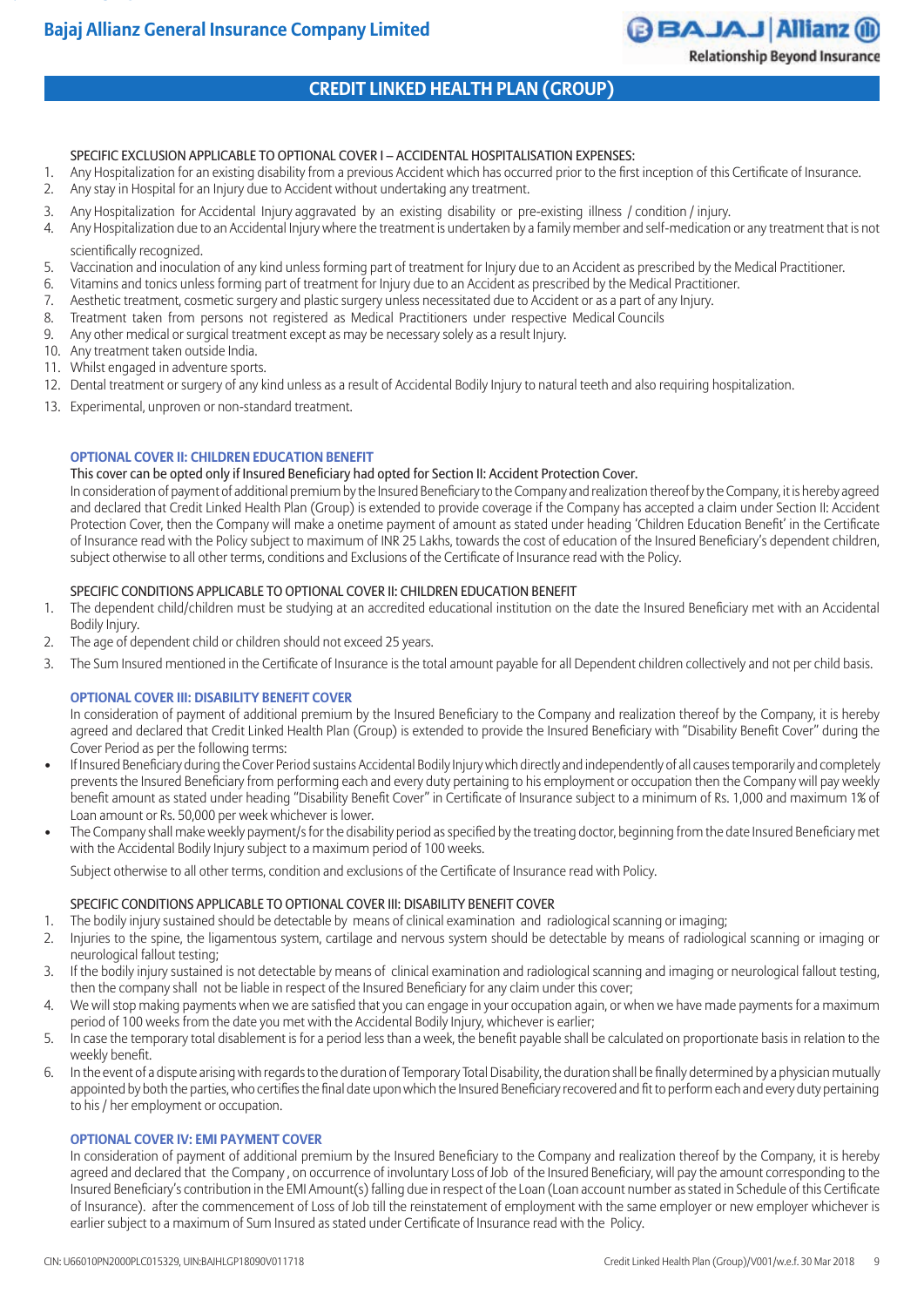### WHAT WE WILL PAY:

Three/ Six/ Nine/ Twelve Loan Equated Monthly Installment (EMI) as opted by Insured Beneficiary subject to Specific Conditions mentioned below-

### SPECIFIC CONDITIONS APPLICABLE TO OPTIONAL COVER IV- EMI PAYMENT COVER

- i. You are a permanent employee of the organization working on a full time basis and such employment has been in force for a continuous period of 12 months.
- ii. You are paying the EMI on a Regular basis ;
- iii. Submission of Sanctioned letter and Repayment Track Record or Bank account statement reflecting EMI or Loan account Statement.
- iv. A claim under this section shall become admissible provided the period of termination, dismissal, temporary suspension or retrenchment from employment of the Insured Beneficiary shall not be less 30 consecutive days ("Retrenchment Period").
- v. You are a salaried employee.
- vi. This benefit is applicable only once during each Cover Period and will not be carried forward to the subsequent renewals if the benefit is not utilized.

### SPECIFIC EXCLUSIONS APPLICABLE TO OPTIONAL COVER IV- EMI PAYMENT COVER

### I Waiting Period

- 1. The Company shall not be liable to make any payment under this Policy in connection with or in respect of:
	- a) Self-employed persons;
	- b) Any claim relating to unemployment from a job which is casual, temporary, seasonal or contractual in nature or any claim relating to an employee not on the direct rolls of the employer;
	- c) Any voluntary unemployment;
	- d) Unemployment at the time of inception of the Cover Period or arising within the first 90 days of inception of the Cover Period.

### **II General Exclusion**

- 1. The Company shall not be liable to make any payment under this Section in the event of termination, dismissal, temporary suspension or retrenchment from employment of the Insured Beneficiary being attributed to any dishonesty or fraud or poor performance on the part of the Insured Beneficiary or his willful violation of any rules of the employer or laws for the time being in force or any other disciplinary action against the Insured Beneficiary by the employer for the misconduct of Insured Beneficiary.
- 2. Any unemployment from a job under which no salary or any remuneration is provided to the Insured Beneficiary
- 3. Any suspension from employment on account of any pending enquiry being conducted by the employer/ Public Authority
- 4. Any unemployment due to resignation, retirement whether voluntary or otherwise
- 5. Any unemployment due to non-confirmation of employment after or during such period under which the Insured Beneficiary was under probation.

### **OPTIONAL COVER V: FIRE AND ALLIED PERILS COVER**

 In consideration of payment of additional premium by the Insured Beneficiary to the Company and realization thereof by the Company, it is hereby agreed and declared that the Company agrees, (Subject to the Conditions and Exclusions contained herein or endorsed or otherwise expressed hereon) that if the property and or content(s) insured described in the Certificate of Insurance on which loan has been taken or any part of such property be destroyed or damaged by any of the perils specified hereunder during the Cover Period or of any subsequent period in respect of which the Insured Beneficiary shall have paid and the Company shall have accepted the premium required for the renewal of the Policy, the Company shall pay to the Insured Beneficiary the value of the property and or the insured content(s) at the time of the happening of its destruction or the amount of such damage or at its option reinstate or replace such property and or the insured content(s) or any part thereof subject to maximum of Sum Insured mentioned in the Certificate of Insurance:

- 1) Fire, excluding destruction or damage caused to the property insured by:
- a) Its own fermentation, natural heating or spontaneous combustion.
- b) Its undergoing any heating or drying process.
- c) Burning of property insured by order of any Public Authority.
- 2) Lightning.
- 3) Explosion/implosion, excluding loss, destruction of or damage:
- a) To boilers (other than domestic boilers), economizers or other vessels, machinery or apparatus (in which steam is generated) or their contents resulting from their own explosion/implosion.
- b) Caused by centrifugal forces.
- 4) Aircraft Damage: Loss, destruction or damage caused by aircraft, other aerial or space devices and articles dropped there from excluding those caused by pressure waves.
- 5) Riot, Strike and Malicious Damage: Loss of or visible physical damage or destruction by external violent means directly caused to the property insured but excluding those caused by:
- a) Total or partial cessation of work or the retardation or interruption or cessation of any process or operations or omissions of any kind.
- b) Permanent or temporary dispossession resulting from confiscation, commandeering, requisition or destruction by order of the Government or any lawfully constituted Authority.
- c) Permanent or temporary dispossession of any building or plant or unit or machinery resulting from the unlawful occupation by any person of such building or plant or unit or machinery or prevention of access to the same.
- d) Burglary, housebreaking, theft, larceny or any such attempt or any omission of any kind of any person (whether or not such act is committed in the course of a disturbance of public peace) in any malicious act.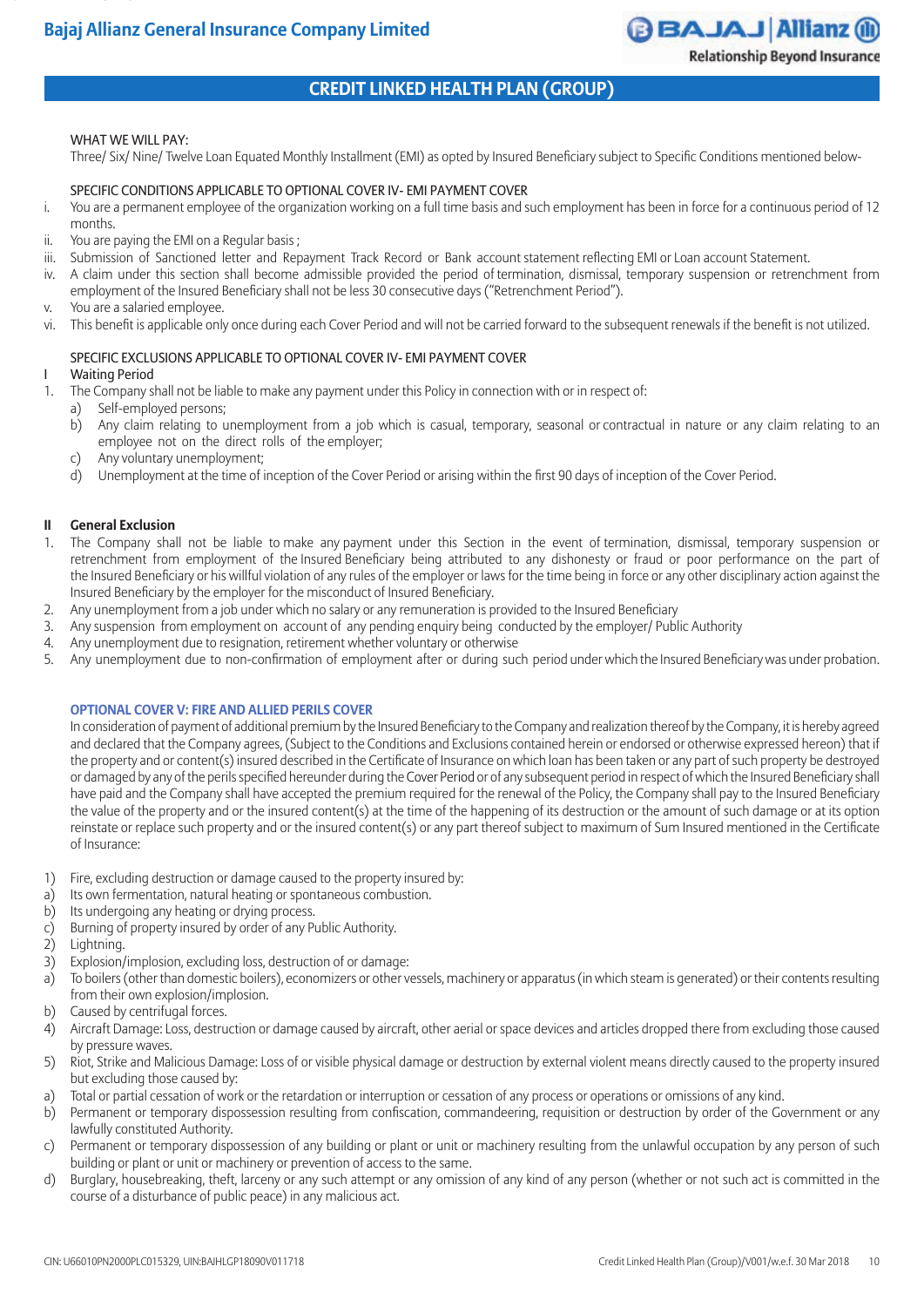- 6) Storm, Cyclone, Typhoon, Tempest, Hurricane, Tornado, Flood and Inundation: Loss destruction or damage directly caused by storm, cyclone, typhoon, tempest, hurricane, flood or inundation excluding those resulting from volcanic eruption or other convulsions of nature.
- 7) Impact Damage: Loss of or visible physical damage or destruction caused to the property insured due to impact by any rail/ road vehicle or animal by direct contact not belonging to or owned by:
- a) The Insured or any occupier of the premises or
- b) Their employees while acting in the course of their employment.
- 8) Subsidence and Landslide including Rockslide: Loss, destruction or damage directly caused by Subsidence of part of the site on which the property stands or Landslide/ Rockslide excluding:
- a) The normal cracking, settlement or bedding down of new structures.
- b) The settlement or movement of made up ground.
- c) Coastal or river erosion.
- d) Defective design or workmanship or use of defective materials.
- e) Demolition, construction, structural alterations or repair of any property or ground works or excavations.
- 9) Bursting and/or overflowing of Water Tanks, Apparatus and Pipes.
- 10) Missile testing operations.
- 11) Leakage from Automatic Sprinkler Installations, excluding loss, destruction or damage caused by:
- a) Repairs or alterations to the buildings or premises.
- b) Repairs, Removal or Extension of the Sprinkler Installation.
- c) Defects in construction known to the Insured Beneficiary.
- 12) Bush Fire, excluding loss, destruction or damage caused by Forest Fire.

13) Earthquake (Fire and Shock): Loss or damage (including loss or damage by fire) to any of the property insured by this Policy occasioned by or through

in consequence of earthquake including flood or overflow of the sea, lakes, reservoirs and rivers and/or Landslide/Rockslide resulting therefrom.

 Provided that the liability of the Company shall in no case exceed in respect of each item the sum expressed in the said Schedule to be insured thereon or in the whole the total Sum Insured hereby.

### A. SPECIFIC CONDITIONS APPLICABLE TO OPTIONAL COVER V: FIRE AND ALLIED PERILS COVER

1. All insurances under this Section of the Policy shall cease on expiry of seven (7) days from the date of fall or displacement of any building or part thereof or of the whole or any part of any range of buildings or of any structure of which such building forms part.

 Provided such a fall or displacement is not caused by insured perils, loss or damage which is covered by this Policy or would be covered if such building, range of buildings or structure were insured under this Policy.

 Notwithstanding the above, the Company subject to an express notice being given as soon as possible but not later than seven (7) days of any such fall or displacement may agree to continue the insurance subject to revised rates, terms and conditions as may be decided by it and confirmed in writing to this effect.

- 2. Under any of the following circumstances the insurance ceases to attach as regards the property affected unless the Insured, before the occurrence of any loss or damage, obtains the sanction of the Company signified by endorsement upon the Policy by or on behalf of the Company:-
- a) If the nature of the occupation of or other circumstances affecting the building insured or containing the insured property be changed.
- b) If the building insured or containing the insured property becomes unoccupied and so remains for a period of more than thirty (30) days.
- c) If the interest in the property passes from the Insured Beneficiary otherwise than by will or operation of law.
- 3. On the happening of loss or damage to any of the property insured by this Policy, the Company may:
- a) Enter and take and keep possession of the building or premises where the loss or damage has happened.
- b) Take possession of or require to be delivered to it any property of the Insured in the building or on the premises at the time of the loss or damage.
- c) Keep possession of any such property and examine, sort, arrange, remove or otherwise deal with the same.
- d) Sell any such property or dispose of the same for account of whom it may concern.
- The powers conferred by this condition shall be exercisable by the Company at any time until notice in writing is given by the Insured Beneficiary that he makes no claim under the Policy, or if any claim is made, until such claim is finally determined or withdrawn, and the Company shall not by any act done in the exercise or purported exercise of its powers hereunder, incur any liability to the Insured Beneficiary or diminish its rights to rely upon any of the conditions of this policy in answer to any claim.

 If the Insured Beneficiary or any person on his behalf shall not comply with the requirements of the Company or shall hinder or obstruct the Company, in the exercise of its powers hereunder, all benefits under this Policy shall be forfeited.

 The Insured Beneficiary shall not in any case be entitled to abandon any property to the Company whether taken possession of by the Company or not. 4. If the Company at its option, reinstate or replace the property damaged or destroyed, or any part thereof, instead of paying the amount of the loss or damage, or join with any other company or insurer(s) in so doing, the Company shall not be bound to reinstate exactly or completely but only as circumstances permit and in reasonably sufficient manner, and in no case shall the Company be bound to expend more in reinstatement than it would have cost to reinstate such property as it was at the time of the occurrence of such loss or damage nor more than the Sum Insured by the Company thereon. If the Company so elect to reinstate or replace any property the Insured Beneficiary shall at his own expense furnish the Company with such plans, specifications, measurements, quantities and such other particulars as the Company may require, and no acts done, or caused to be done, by the Company with a view to reinstatement or replacement shall be deemed an election by the Company to reinstate or replace.

 If in any case the Company shall be unable to reinstate or repair the property hereby insured, because of any municipal or other regulations in force affecting the alignment of streets or the construction of buildings or otherwise, the Company shall, in every such case, only be liable to pay such sum as would be requisite to reinstate or repair such property if the same could lawfully be reinstated to its former condition.

### B. SPECIFIC EXCLUSIONS APPLICABLE TO OPTIONAL COVER V : FIRE AND ALLIED PERILS COVER

The Company shall not be liable for and no indemnity is available hereunder in respect of:

**BAJAJ Allianz (ii)**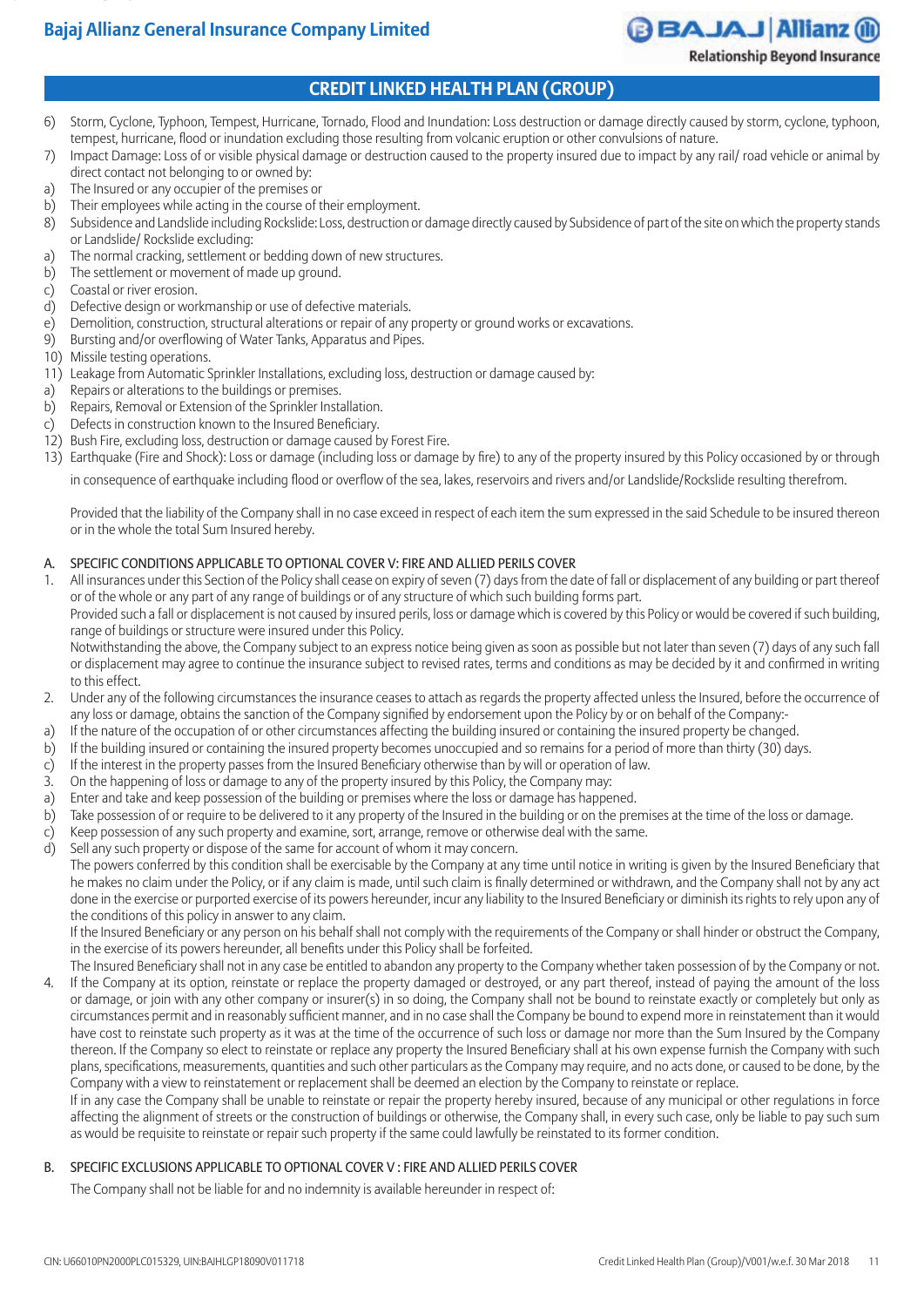

**Relationship Beyond Insurance** 

### **Credit Linked Health Plan (Group)**

### **I General Exclusion**

- 1. Loss, destruction or damage caused to the insured property by pollution or contamination excluding:
- a. Pollution or contamination which itself results from a peril hereby insured against.
- b. Any peril hereby insured against which itself results from pollution or contamination.
- 2. Loss, destruction or damage to bullion or unset precious stones, any curios or works of art for an amount exceeding Rs. 10000, goods held in trust or on commission, manuscripts, plans, drawings, securities, obligations or documents of any kind, stamps, coins or paper money, cheques, books of accounts or other business books, computer system records, explosives unless otherwise expressly stated in the Policy.
- 3. Loss, destruction or damage to the stocks in cold storage premises caused by change of temperature.
- 4. Loss, destruction or damage to any electrical machine, apparatus, fixture, or fitting arising from or occasioned by overrunning, excessive pressure, short circuiting, arcing, self-heating or leakage of electricity from whatever cause (lightning included) provided that this exclusion will apply only to the particular electrical machine, apparatus, fixture or fitting so affected and not to other machines, apparatus, fixtures or fittings which may be destroyed or damaged by fire so set up.
- 5. Expenses necessarily incurred on:
- a) Architects, Surveyors and Consulting Engineer's Fees and
- b) Debris Removal by the Insured following a loss, destruction or damage to the property insured by an insured peril in excess of 3% and 1% of the claim amount respectively.
- 6. Loss of earnings, loss by delay, loss of market or other consequential or indirect loss or damage of any kind or description whatsoever.
- 7. Loss or damage by spoilage resulting from the retardation or interruption or cessation of any process or operations caused by the operation of any of the perils covered.
- 8. Loss by theft during or after the occurrence of any insured peril except as provided under riot, strike and malicious damage cover.
- 9. Loss or damage to property insured if removed to any building or place other than in which it is herein stated to be insured.
- 10. Loss of or damage to livestock, motor vehicles and pedal cycles.
- 11. Loss or damage to the property insured if it was under the course of construction, unless otherwise expressly stated in the Policy.
- 12. Any building or content on which no loan has been sanctioned by the financial institution

### C. SUM INSURED UNDER OPTIONAL COVER V: FIRE AND ALLIED PERILS COVER

- a. Sum Insured for Building shall be the sanctioned/outstanding loan amount.
- b. Sum Insured for the item(s)/content(s) shall be the actual purchase/Invoice price for that item(s)/content(s).

### **OPTIONAL COVER VI: BURGLARY AND ROBBERY COVER**

In consideration of payment of additional premium by the Insured Beneficiary to the Company and realization thereof by the Company, it is hereby agreed and declared that the Company will indemnify the Insured Beneficiary in respect of:

- 1. loss of or damage to the Contents or any part thereof whilst contained in the Insured's Premises caused by actual or attempted Burglary and/or Robbery during the Cover Period;
- 2. actual physical damage to the Insured's Premises (including the reasonable costs incurred by the Insured Beneficiary for changing damaged locks at the entry and/or exit points to the Insured's Premises and at internal entry and/or exit points) caused by actual or attempted Burglary during the Cover Period;

### A. SPECIFIC CONDITIONS APPLICABLE TO OPTIONAL COVER VI: BURGLARY AND ROBBERY COVER

 Under any of the following circumstances the insurance ceases to attach as regards the property affected unless the Insured, before the occurrence of any loss or damage, obtains the sanction of the Company signified by endorsement upon the Policy by or on behalf of the Company:-

- a) If the nature of the occupation of or other circumstances affecting the Insured's Premises be changed.
- b) If the Insured's Premises containing the Contents becomes unoccupied and so remains for a period of more than thirty (30) days.
- c) If the interest in the property passes from the Insured Beneficiary otherwise than by will or operation of law.

### B. SPECIFIC EXCLUSIONS APPLICABLE TO OPTIONAL COVER VI :BURGLARY AND ROBBERY COVER

- The Company shall not be liable for and no indemnity is available hereunder in respect of:
- 1. Any loss or damage where the Insured Beneficiary or any member of the Insured Beneficiary's family is or is alleged to be concerned or implicated.
- 2. Loss of or damage to livestock, motor vehicles and pedal cycles.
- 3. Loss of or damage to Valuables
- 4. thereof belonging to the Insured, unless such key has been obtained by Burglary and/or Robbery.

### C. SUM INSURED UNDER OPTIONAL COVER VI- BURGLARY AND ROBBERY COVER

Sum Insured for the item(s)/content(s) shall be the actual purchase/Invoice price for that item(s)/content(s).

### **SPECIAL CONDITION APPLICABLE FOR OPTIONAL COVER V AND VI**

A. In case of any claim being admissible and payable up to the full Sum Insured for Fire & Allied perils (Building & Contents) and Burglary (Contents), then coverage under these sections of the policy will cease to exist for these sections. However, in case only partial Sum Insured is paid under these sections of this policy, then the policy will still exist on the balance Sum Insured for these covers during the Cover Period.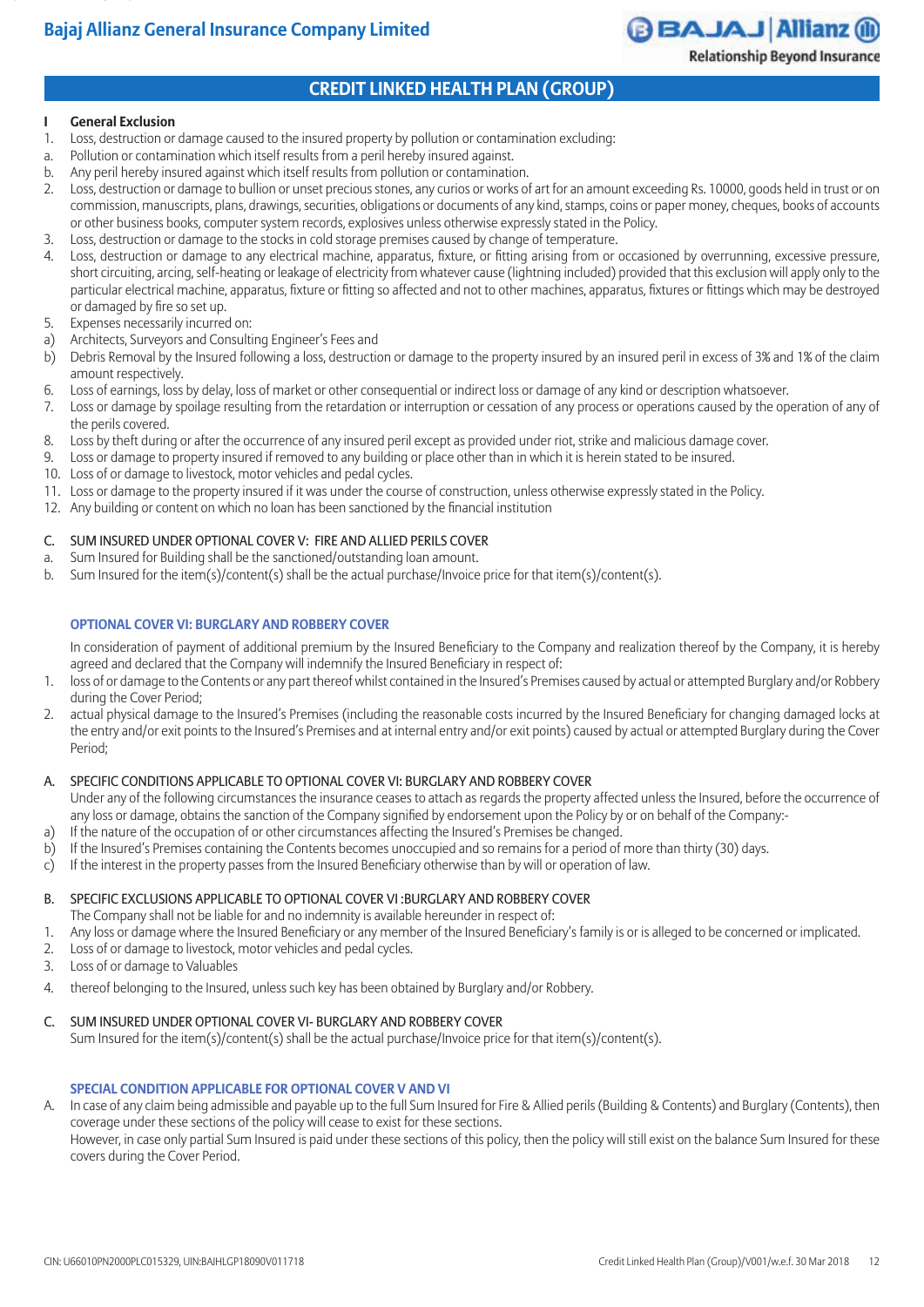### B. Basis of Loss Settlement For Contents on Indemnity Basis:

 In the event of a loss the Company shall indemnify the Insured for the Replacement Value of the insured items as new at the time of damage less due allowance for betterment, wear and tear and or depreciation or the value which can be realized from the market for such insured item immediately before occurrence of damage whichever is lower.

### Depreciation Chart for Contents-

| Age of the Content(s) Depreciation | Percentage of Depreciation |
|------------------------------------|----------------------------|
| Up to 6 months                     | 10%                        |
| Up to 1 Year                       | 20%                        |
| Up to 2 Year                       | 40%                        |
| Up to 3 Year                       | 50%                        |
| Up to 4 Year                       | 60%                        |
| Up to 5 year                       | 70%                        |

### C. Waiver of Condition of Average for Optional Cover V and VI

 Wherever the Sum Insured for Fire & Allied Perils Cover and Burglary & Robbery Cover of Credit Linked Health Plan (Group) shall be automatically linked to the Outstanding Loan Amount of the Proposer, condition of average shall be waived off for these two covers since in such cases there would be no specific declaration from the Proposer towards the value at risk of the respective assets to be insured.

### GENERAL **EXCLUSIONS** APPLICABLE TO All COVERS

 We will not be liable to make any payment under this Policy under any circumstances, for any claim directly or indirectly attributable to, or based on, or arising out of, or connected with any of the following:

- 1. War (whether declared or not), civil war, invasion, act of foreign enemies, rebellion, revolution, insurrection, mutiny, military or usurped power, seizure, capture, arrest, restraint or detainment, confiscation or nationalization or requisition of or damage by or under the order of any government or public local authority, or
- 2. ionising radiation or contamination by radioactivity from any nuclear fuel or from any nuclear waste from burning nuclear fuel,
- 3. the radioactive, toxic, explosive or other dangerous properties of any explosive nuclear equipment or any part of that equipment,
- 4. Consequential losses of any kind, be they by way of loss of profit, loss of opportunity, loss of gain, business interruption, market loss or otherwise, or any claims arising out of loss of a pure financial nature such as loss of goodwill or any legal liability of any kind whatsoever.

### **B. DEFINITIONS**

Words or terms mentioned below have the meaning ascribed to them wherever they appear in this Policy, and references to the singular or to the masculine, include references to the plural or to the feminine wherever the context permits:

- Accident, Accidental An accident is a sudden, unforeseen and involuntary event caused by external, visible and violent means.
- 2. Acquired Immune Deficiency Syndrome means the meanings assigned to it by the World Health Organization. Acquired Immune Deficiency Syndrome shall include HIV (Human Immunodeficiency Virus), encephalopathy (dementia), HIV Wasting Syndrome, and ARC (AIDS Related Complex).
- 3. Adventure Sports Adventure sports (also called action sports, aggro sports, and Extreme sports) are a popular term for certain activities perceived as having a high level of inherent danger. These activities often involve speed, height, a high level of physical exertion, and highly specialized gear such as racing on wheels or horseback, big game hunting, mountaineering, winter sports, Skydiving, Parachuting, Scuba Diving , Riding or Driving in Races or Rallies, Mountain Climbing, hunting or equestrian activities, rock climbing, pot holing, bungee jumping, skiing, ice hockey, ballooning, hand gliding,

diving or under-water activity river rafting, canoeing involving rapid waters, polo, yachting or boating outside coastal waters.

- 4. Age means completed years as at the commencement date of the policy.
- 5. Bajaj Allianz Network Hospitals / Network Hospitals/Network Provider means the Hospitals which have been empanelled by Us as per the latest version of the schedule of Hospitals maintained by Us, which is available to You on request. For updated list please visit our website www.bajajallianz.com.
- 6. Beneficiary: In case of death of the Insured Beneficiary, the Beneficiary means, unless stipulated otherwise by the Insured Beneficiary, the surviving Spouse or immediate blood relative of the Insured Beneficiary, mentally capable and not divorced, followed by the children recognized or adopted followed by the Insured Beneficiary's legal heirs. For all other benefits, the Beneficiary means the Insured Beneficiary himself unless stipulated otherwise
- 7. Burglary- means the unforeseen and unauthorized entry to or exit from the Insured's Premises by aggressive and detectable means with an intention to steal contents therefrom
- 8. Cashless facility- Cashless facility" means a facility extended by the insurer to the Insured Beneficiary where the payments, of the costs of tr eatment undergone by the Insured Beneficiary in accordance with the policy terms and conditions, are directly made to the Network Provider by the insurer to the extent pre-authorization approved.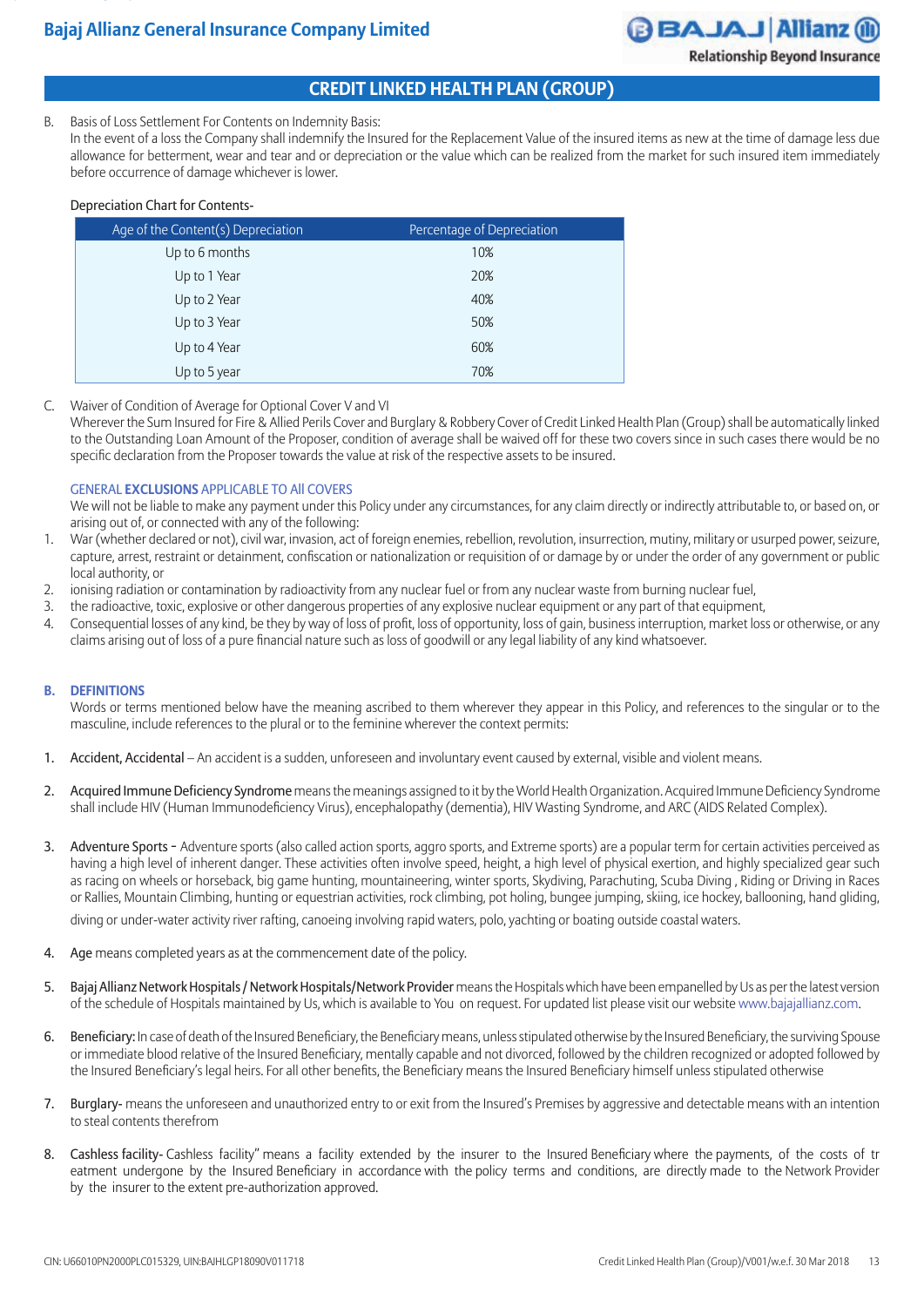- 9. Certificate of Insurance means the document issued by the Company to the Insured Beneficiary as per these terms and conditions detailing the Cover Period, Insured Beneficiary name, address, age, coverage, sums insured, condition(s), exclusions and or endorsement(s). Provided however if there is any contradiction between what is stated in the wordings attached to Certificate of Insurance and these Policy Wordings, then these Policy Wordings shall prevail.
- 10. Civil War- means armed opposition, whether declared or not, between two or more parties belonging to the same country where the opposing parties are of different ethnic, religious or ideological groups. Civil War also includes armed rebellion, revolution, sedition, insurrection, Coup, and the consequences of Martial law.
- 11. Condition Precedent shall mean a policy term or condition upon which the Company's liability under the Policy is conditional upon.
- 12. Congenital Anomaly refers to a condition(s) which is present since birth, and which is abnormal with reference to form, structure or position. i. Internal Congenital Anomaly-
- Congenital anomaly which is not in the visible and accessible parts of the body ii. External Congenital Anomaly-
- Congenital anomaly which is in the visible and accessible parts of the body
- 13. Contribution- If, at the time of any claim, There is, or but for the existence of this Policy, would be any other policy of indemnity or insurance in favour of or effected by the Insured Beneficiary or on Insured Beneficiary's behalf applicable to such claim, then the Company shall not be liable to pay or contribute more than its rateable proportion of any loss or damage. However, this condition will be applicable only to Optional Cover V- Fire and Allied Perils Cover and Optional Cover VI- Burglary and Robbery Cover.
- 14. Contents means household goods (such as furniture, fixtures, fittings, home appliances or items of like nature) and personal effects (such as clothes and other articles of personal nature likely to be worn, used or carried but excluding Jewellery and Valuables) so long as they are owned by the Insured Beneficiary and he/she is legally responsible for them and which are not used for any commercial or profit generating purpose.
- 15. Cover Period means the period during which the Certificate of Insurance is valid.
- 16. Day Care Centre means any institution established for day care treatment of illness and / or injuries or a medical setup within a hospital and which has been registered with the local authorities, wherever applicable, and is under the supervision of a registered and qualified medical practitioner AND must comply with all minimum criteria as under
- i. has qualified nursing staff under its employment
- ii. has qualified medical practitioner (s) in charge
- iii. has a fully equipped operation theatre of its own where surgical procedures are carried out
- iv. maintains daily records of patients and will make these accessible to the insurance company's authorized personnel.
- 17. Day Care Treatment refers to medical treatment, and/or surgical procedure which is:
- i. undertaken under General or Local Anesthesia in a hospital/day care centre in less than 24 hrs because of technological advancement, and
- ii. Which would have otherwise required a hospitalization of more than 24 hours. Treatment normally taken on an out-patient basis is not included in the scope of this definition
- 18. Dependent Child- refers to a child (natural or legally adopted) and studying at an accredited educational institution, who is financially dependent on the primary insured or proposer and does not have his / her independent sources of income
- 19. Disclosure to information norm- The Policy shall be void and all premium paid hereon shall be forfeited to the Company, in the event of misrepresentation, mis-description or non-disclosure of any material fact.
- 20. Dislocation A dislocation is a separation of two bones where they meet at a joint. Joints are areas where two bones come together. A dislocated joint is a joint where the bones are no longer in their normal positions.
- 21. Emergency Care means management for a severe illness or injury which results in symptoms which occur suddenly and unexpectedly, and requires immediate care by a medical practitioner to prevent death or serious long term impairment of the Insured Beneficiary's health.
- 22. EMI means the equated monthly installment of Insured Beneficiary's Loan as specified in the Schedule.
- 23. Excess means an amount of expenses to be incurred by the Insured Beneficiary before the compensation under the Policy shall become payable and shall not be reimbursed by the Company.
- 24. Fracture: A fracture is a complete or incomplete break in a bone resulting from the application of excessive force.
- 25. Grace Period means the specified period of time immediately following the premium due date during which a payment can be made to renew or continue a policy in force without loss of continuity benefits such as waiting periods and coverage of preexisting diseases. Coverage is not available for the period for which no premium is received.
- 26. Group- The definition of a group as per the provisions of Insurance Regulatory and Development Authority of India (Health Insurance) Regulations, 2016, read with group guidelines issued by IRDAI vide circular 015/IRDA/Life/Circular/GI Guidelines/2005 dated 14th July 2005, as amended/modified/ further guidelines issued, from time to time.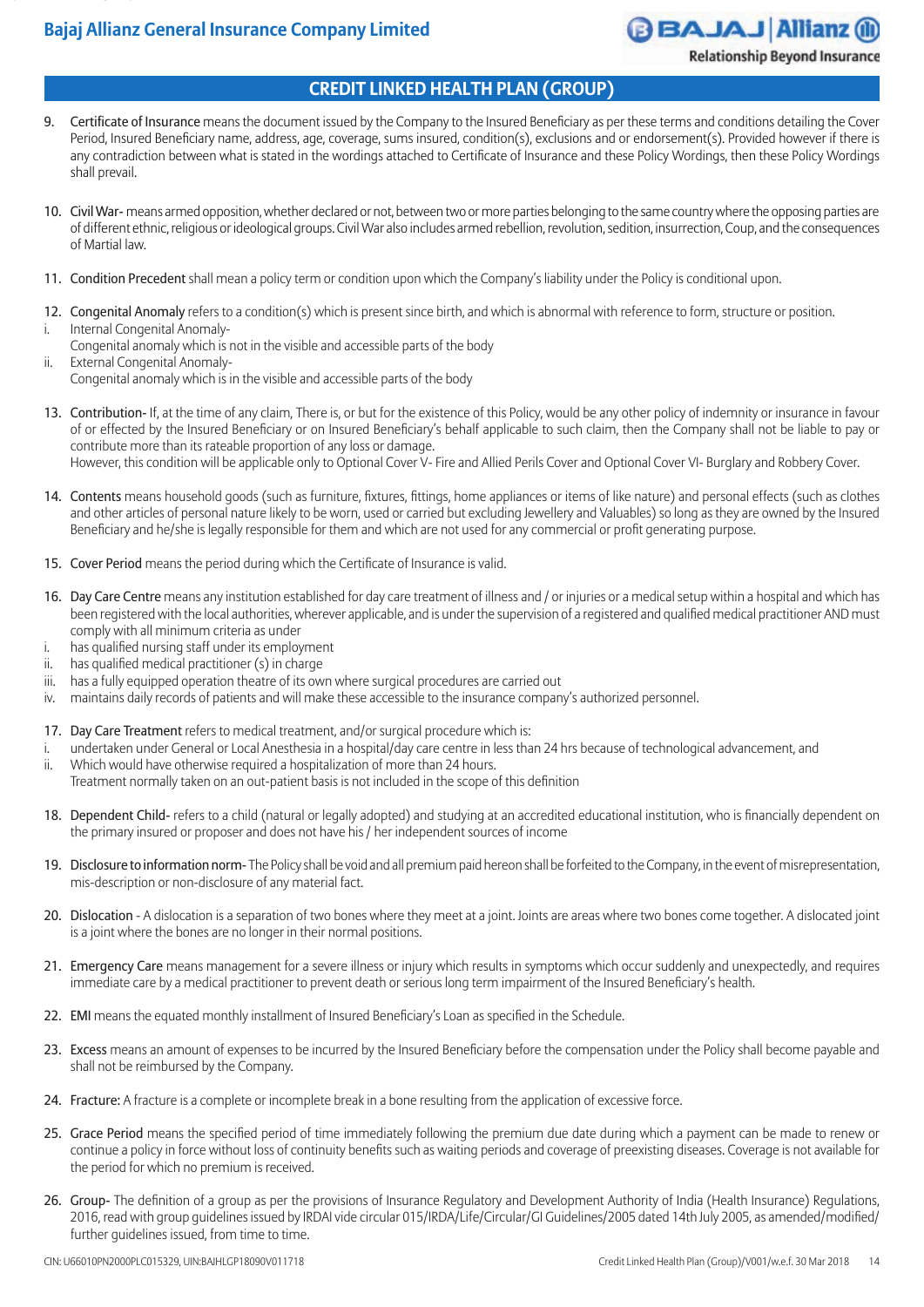- 27. Hazardous Activities means Persons whilst working in underground mines, explosives, magazines, workers whilst involved in electrical installation with high tension supply, jockeys, circus personnel, Aircraft pilots and crew, Armed Forces personnel, Artistes engaged in hazardous performances, Aerial crop sprayer , Bookmaker (for gambling) , Demolition contractor, Explosives users , Fisherman (seagoing ,Jockey , Marine salvager ,Miner and other occupations underground , nuclear installations, Off-shore oil or gas rig worker , Policeman , Pop Musicians , Professional sports person , Roofing contractors and all construction, maintenance and repair workers at heights in excess of 50ft/15m , Saw miller , Scaffolder , Scrap metal merchant, Security guard (armed) , Ship crew , Steeplejack ,Stevedore ,Structural steelworker Tower crane operator ,Tree feller.
- 28. Hospital A hospital means any institution established for in-patient care and day care treatment of illness and/or injuries and which has been registered as a hospital with the local authorities under the Clinical Establishments (Registration and Regulation) Act, 2010 or under the enactments specified under the Schedule of Section 56(1) of the said Act OR complies with all minimum criteria as under:
- a. has qualified nursing staff under its employment round the clock;
- b. has at least 10 in-patient beds in towns having a population of less than 10,00,000 and at least 15 in-patient beds in all other places;
- c. has qualified medical practitioner(s) in charge round the clock;
- d. has a fully equipped operation theatre of its own where surgical procedures are carried out;
- e. Maintains daily records of patients and makes these accessible to the insurance company's authorized personnel.
- 29. Hospitalization means admission in a Hospital for a minimum period of 24 In patient Care consecutive hours except for specified procedures/ treatments, where such admission could be for a period of less than 24consecutive hours.
- 30. Illness means a sickness or a disease or pathological condition leading to the impairment of normal physiological function which manifests itself during the Policy Period and requires medical treatment.
- i. Acute condition Acute condition is a disease, illness or injury that is likely to respond quickly to treatment which aims to return the person to his or her state of health immediately before suffering the disease/illness/injury which leads to full recovery.
- ii. Chronic condition A chronic condition is defined as a disease, illness, or injury that has one or more of the following characteristics:—it needs ongoing or long-term monitoring through consultations, examinations, check-ups, and /or tests—it needs ongoing or long-term control or relief of symptoms— it requires your rehabilitation or for you to be specially trained to cope with it—it continues indefinitely—it comes back or is likely to come back.
- 31. Injury/ Bodily Injury means accidental physical bodily harm excluding illness or disease solely and directly caused by external, violent and visible and evident means which is verified and certified by a Medical Practitioner.
- 32. Inpatient Care means treatment for which the Insured Beneficiary has to stay in a hospital for more than 24 hours for a covered event.
- 33. Insured Beneficiary mean the loan borrowers of Policy Holder for whom the Policy Holder has taken the Group Insurance Policy basis which Certificate of Insurance is issued by the Company to the Insured Beneficiary.
- 34. "Insured Member/s" means loan borrow and co-borrower/s of loan from Policy Holder for whom the Policy Holder has taken the Group Insurance Policy basis which Certificate of Insurance is issued by the Company to the Insured Beneficiary/Insured Member.
- 35. Intensive Care Unit means an identified section, ward or wing of a hospital which is under the constant supervision of a dedicated medical practitioner(s), and which is specially equipped for the continuous monitoring and treatment of patients who are in a critical condition, or require life support facilities and where the level of care and supervision is considerably more sophisticated and intensive than in the ordinary and other wards.
- 36. Jewellery means articles of precious stones, gold, silver or other precious metals.
- 37. Loan means the sum of money lent at interest or otherwise to the Insured by any Bank/Financial Institution and shall be identified by the Loan Account Number as specified in the Schedule.
- 38. Medical Advise Any consultation or advice from a Medical Practitioner including the issue of any prescription or repeat prescription
- 39. Medical expenses means those expenses that an Insured Beneficiary and or Insured Member/s have necessarily and actually incurred for medical treatment on account of Illness or Accident on the advice of a Medical Practitioner, as long as these are no more than would have been payable if the Insured Beneficiary had not been insured and no more than other hospitals or doctors in the same locality would have charged for the same medical treatment.
- 40. Medical Practitioner/ Physician/Doctor is a person who holds a valid registration from the Medical Council of any State or Medical Council of India or Council for Indian Medicine or for Homeopathy set up by the Government of India or a State Government and is thereby entitled to practice medicine within its jurisdiction; and is acting within the scope and jurisdiction of license.
- 41. Medically Necessary treatment is defined as any treatment, tests, medication, or stay in hospital or part of a stay in hospital which
- i. is required for the medical management of the illness or injury suffered by the Insured Beneficiary;
- ii. must not exceed the level of care necessary to provide safe, adequate and appropriate medical care in scope, duration, or intensity;
- iii. must have been prescribed by a medical practitioner,
- iv. must conform to the professional standards widely accepted in international medical practice or by the medical community in India.
- 42. Named Insured/ Insured Beneficiary / member of Group / Insured Beneficiary means the persons, or his Family members, named in the Schedule

**BBAJAJ Allianz ®**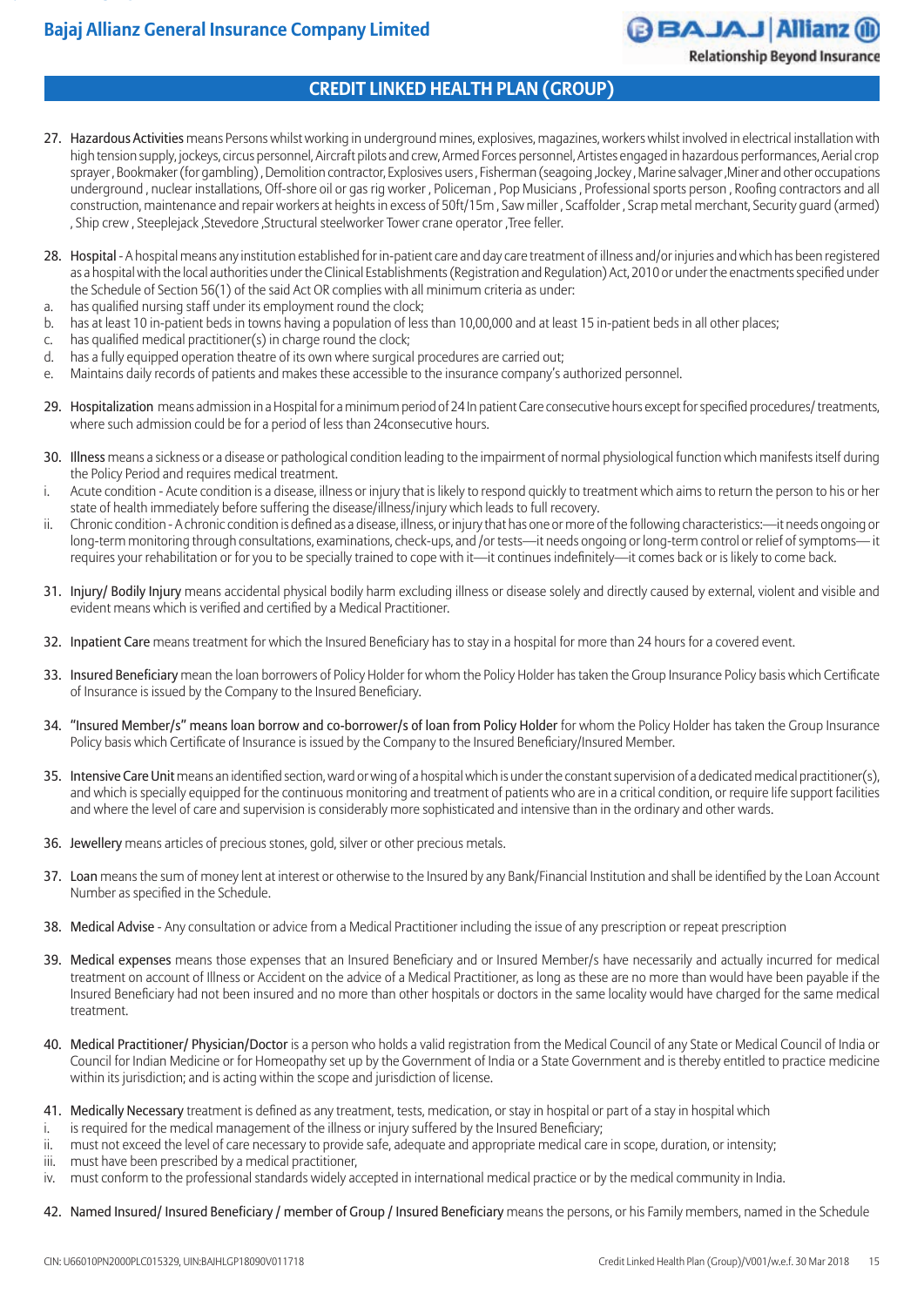- 43. Master Policy Period: means period for which the Master Policy is valid in the name of Insured.
- 44. Nominee is the person selected by the policyholder to receive the benefit in case of death of the Insured Beneficiary thus giving a valid discharge to the insurer on settlement of claim under an insurance policy.
- 45. Non- Network Any hospital, day care centre or other provider that is not part of the network.
- 46. Notification of Claim is the process of notifying a claim to the insurer or TPA by specifying the timelines as well as the address / telephone number to which it should be notified.
- 47. Occupation Your occupation as shown in the Certificate of Insurance
- 48. Permanent Total Disability Medical practitioner certified total, continuous and permanent:
- i. loss of the sight of both eyes
- ii. physical separation of or the loss of ability to use both hands or both feet
- iii. physical separation of or the loss of ability to use one hand and one foot
- iv. loss of sight of one eye and the physical separation of or the loss of ability to use either one hand or one foot
- 49. Policy This Policy Document, the Policy Schedule and the Proposal, declaration and applicable Endorsements under the Policy. The Policy contains the details of the extent of cover available to the Insured Beneficiary, the Exclusions under the cover and the terms, conditions, warranties and limitations.
- 50. Policy Holder/Proposer/Group Administered or "Insured" is the Organization or Entity which has taken the Policy on behalf of all Insured Beneficiarys/ Insured Beneficiary.
- 51. Policy Schedule means the Credit Linked Health Plan (Group) Policy schedule and any annexure to it read with respective Certificate of Insurance which are forming part of the policy.
- 52. Cover Period The period between and including the start and end dates shown in the Policy Schedule.
- 53. Portability means transfer by an individual health insurance policyholder (including family cover) of the credit gained for pre-existing conditions and time-bound exclusions if he/she chooses to switch from one insurer to another.
- 54. Post-hospitalization Medical Expenses Medical Expenses incurred immediately after the Insured Beneficiary is discharged from the hospital provided that:
- i. Such Medical Expenses are incurred for the same condition for which the Insured Beneficiary's Hospitalization was required and
- ii. The inpatient hospitalization claim for such Hospitalization is admissible by the Insurance Company.
- 55. Pre-existing Condition means any condition, ailment or injury or related condition(s) for which Insured Beneficiary had signs or symptoms, and/or were diagnosed, and/or received medical advice/treatment, within 48 months prior to the commencement of the first Policy issued the Insurer.
- 56. Pre-hospitalization Medical Expenses Medical Expenses incurred immediately before the Insured Beneficiary is hospitalized, provided that:
- i. Such Medical Expenses are incurred for the same condition for which the Insured Beneficiary's Hospitalization was required, and
- ii. The In-patient Hospitalization claim for such Hospitalization is admissible by the Insurance Company.
- 57. Professional Sports means a sport which is the primary livelihood earning of the player,
- 58. Proposal and Declaration Form means any initial or subsequent declaration made by the Insured Beneficiary and is deemed to be attached and which forms a part of this Policy
- 59. Qualified Nurse is a person who holds a valid registration from the Nursing Council of India or the Nursing Council of any state in India.
- 60. Reasonable and Customary Charges means the charges for services or supplies, which are the standard charges for the specific provider and consistent with the prevailing charges in the geographical area for identical or similar services, taking into account the nature of the illness / injury involved

### 61. Renewal

- i. Renewal defines the terms on which the contract of insurance can be renewed on mutual consent with a provision of grace period for treating the renewal continuous for the purpose of all waiting periods.
- ii. Insured Beneficiary can be renew this insurance policy on sanctioned/outstanding loan amount at the time of renewal.
- 62. Robbery- means (i) in order to the committing of the theft at the Insured's Premises, or in committing the theft at the Insured's Premises, or in carrying away or attempting to carry away property obtained by the theft from the Insured's Premises, the offender, for that end, voluntarily causes or attempts to cause to the Insured Beneficiary and/or Insured Beneficiary's family members, death or hurt or wrongful restraint, or fear of instant death or of instant hurt, or of instant wrongful restraint or (ii) if the offender, at the time of committing the extortion at the Insured's Premises, is in the presence of the Insured Beneficiary and/or Insured Beneficiary's family members who is/are put in fear, and commits the extortion at the Insured's Premises by putting the Insured Beneficiary and/or Insured Beneficiary's family members in fear of instant death, of instant hurt, or of instant wrongful restraint to the Insured Beneficiary and/or Insured Beneficiary's family members, and, by so putting in fear, induces the Insured Beneficiary and/or Insured Beneficiary's family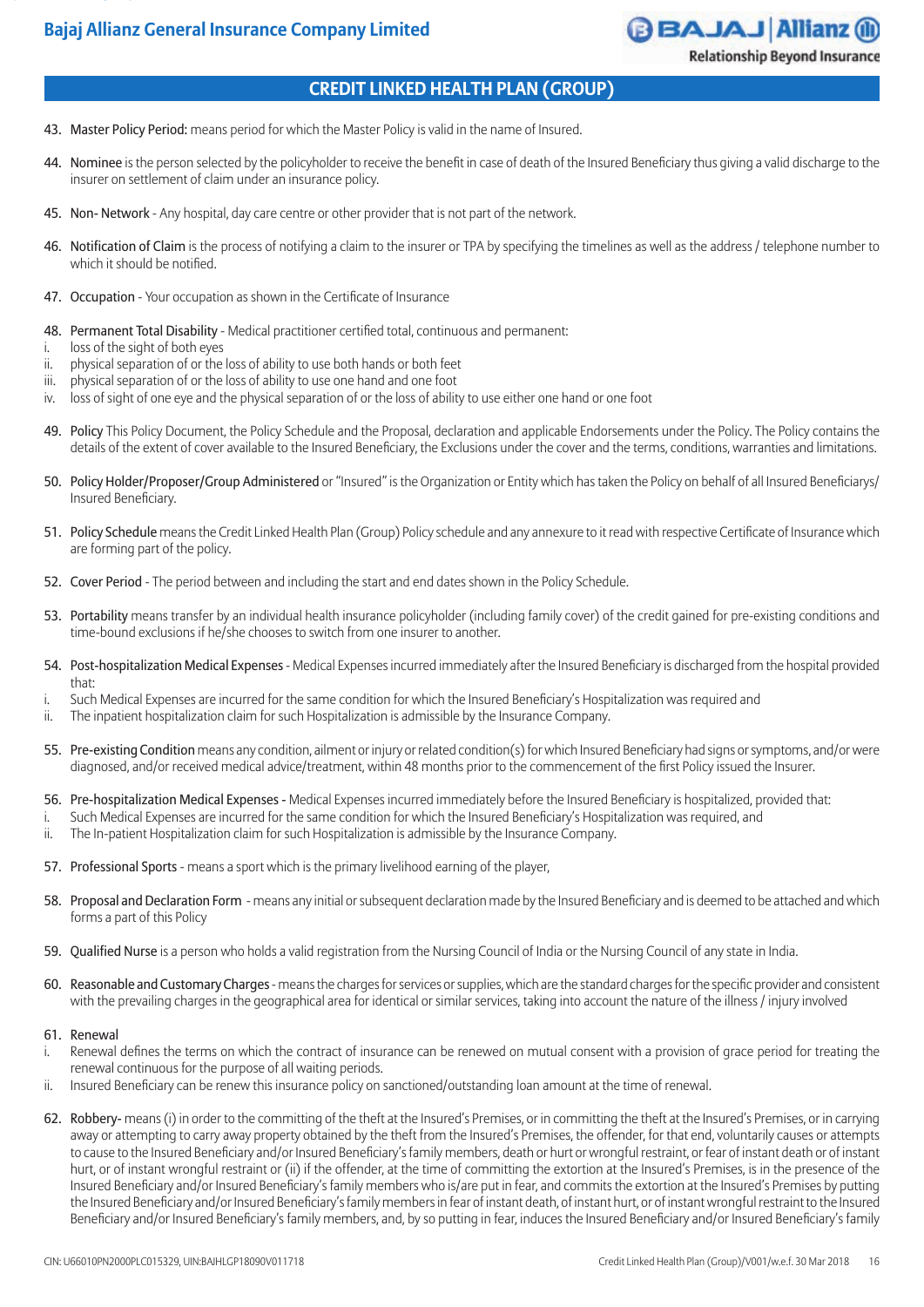members so put in fear then and there to deliver up the thing extorted at the Insured's Premises. In this regard the offender is said to be present if he is sufficiently near to put the Insured Beneficiary and/or Insured Beneficiary's family members in fear of instant death, of instant hurt, or of instant wrongful restraint.

The term Extortion means intentionally putting the Insured Beneficiary and/or Insured Beneficiary's family members in fear of any injury to the Insured Beneficiary and/or Insured Beneficiary's family members, and thereby dishonestly induces the Insured Beneficiary and/or Insured Beneficiary's family members so put in fear to deliver to any person any property or valuable security, or anything signed or sealed which may be converted into a valuable security.

- 63. Safe means a strong fixed cabinet within the Insured's Premises designed for the safe and secure storage of valuable items, and access to which is restricted.
- 64. Schedule means the Credit Linked Health Plan (Group) Policy Schedule and any annexure to it read with respective Certificate of Insurance.
- 65. Subrogation- The Insured and any claimant under this Policy shall at the expense of the Company do or concur in doing or permit to be done all such acts and things that may be necessary or reasonably required by the Company for the purpose of enforcing any civil or criminal rights and remedies or obtaining relief or indemnity from other parties to which the Company shall be or would become entitled or subrogated upon the Company paying for or making good any loss or damage under this Policy whether such acts and things shall be or become necessary or required before or after indemnification of the Insured by the Company.

However, this condition will be applicable only to Optional Cover V- Fire and Allied Perils Cover and Optional Cover VI- Burglary and Robbery Cover.

- 66. Unproven/Experimental treatment means treatment, including drug Experimental therapy, which is not based on established medical practice in India, is treatment experimental or unproven.
- 67. Sum Insured means and denotes, for the purpose of Section I (Critical Illness Cover), Section II (Accident Protection Cover), Optional Cover I (Accidental Hospitalization Expenses), Optional Cover II (Children Education Benefit), Optional Cover III (Disability Benefit Cover) and Optional Cover IV (EMI Payment Cover), the amount of cover available to the Insured, subject to the terms and conditions of this Policy and as stated in the Schedule, which is the maximum aggregate liability of the Company under this Policy w.r.t. these Sections. Sum Insured means and denotes, for the purpose of Optional Cover V (Fire and Allied Perils Cover) and Optional Cover VI (Burglary and Robbery Cover),

the amount stated in the Schedule, which is the maximum amount (regardless of the number of amount of claims made or the number of the insured who make a claim) for any one claim and in the aggregate for all claims for which the Company will make payment in relation to the Section to which the Sum Insured relates during the Policy Period.

The apportionment of Sum Insured shall be on equal basis amongst all Insured Beneficiary.

- 68. You, Your, Yourself/ Your Family named in the schedule means the Insured Beneficiary or Insured Beneficiary that We insure as set out in the Schedule
- 69. We, Us, Our, Ours means the Bajaj Allianz General Insurance Company Limited.

### **C. CONDITIONS**

- I. Conditions precedent to the contract
- 1. Eligible Entry Age Limit : 18 years to 65 Years

### 2. Incontestability and Duty of Disclosure

The policy shall be null and void and no benefit shall be payable in the event of untrue or incorrect statements, misrepresentation, misdescription or on non-disclosure in any material particular in the proposal form, personal statement, declaration and connected documents, or any material information having been withheld, or a claim being fraudulent or any fraudulent means or devices being used by the Insured Beneficiary or any one acting on his behalf to obtain any benefit under this policy.

### 3. Observance of terms and conditions

The due observance and fulfilment of the terms, conditions and endorsement of this policy in so far as they relate to anything to be done or complied with by the Insured Beneficiary, shall be a condition precedent to any liability of the Company to make any payment under this policy.

### II. Conditions when claim arises

### 1. Making a Claim:

All Claims will be settled by In house claims settlement team of the company and no TPA is engaged.

### A. Cashless Claims Procedure: (Applicable only for Optional Cover I: Accidental Hospitalization Expenses)

Cashless treatment is only available at Network Hospitals. In order to avail of cashless treatment, the following procedure must be followed by You: a. Prior to taking treatment and/or incurring Medical Expenses for any Accidental Injury, at a Network Hospital, the Insured Beneficiary must call Us and request pre-authorization by way of the written form which the Company will provide. Waiver of this condition shall be considered in case of emergency hospitalisation arising out of accidental bodily injury.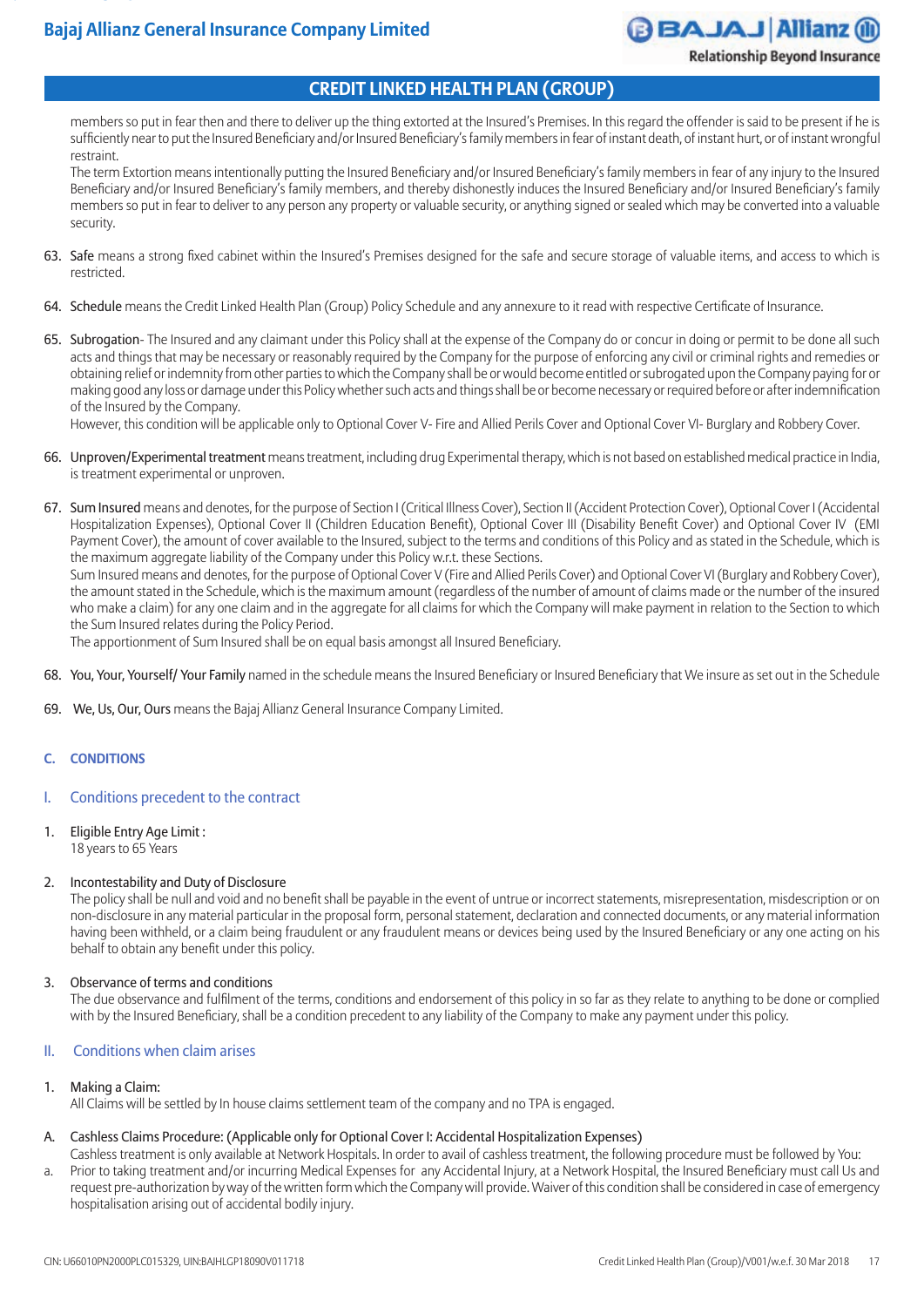b. After considering the Insured Beneficiary's request and after obtaining any further information or documentation We have sought, the Company may if satisfied send to the Insured Beneficiary or the Network Hospital, an authorization letter. The authorization letter, the ID card issued to the Insured Beneficiary along with this Policy and any other information or documentation that the Company have specified must be produced to the Network Hospital identified in the pre-authorization letter at the time of Insured Beneficiary's admission to the same. On receipt of your pre-authorization form duly filled and signed by you, our representative then within 2 hours will respond with approval, rejection or more information.

 If the procedure above is followed, the Insured Beneficiary will not be required to directly pay for the Medical Expenses raised out of Accidental Bodily Injury, in the Network Hospital that the Company is liable to indemnify under Accidental Hospitalization Expenses Section and the original bills and evidence of treatment in respect of the same shall be left with the Network Hospital. Pre-authorization does not guarantee that all costs and expenses will be covered. We reserve the right to review each claim for Medical Expenses and accordingly coverage will be determined according to the terms and conditions of this Policy. You shall, in any event, be required to settle all other expenses directly.

### B. Claim Settlement Process Applicable To Section I: Critical Illness Cover

 In the event of a claim arising out of an Insured Event covered under this Section, the Insured Event as described above shall be intimated to the Company within thirty (30) days date of first diagnosis of the Illness, date of surgical procedure or date of occurrence of the medial event as the case may be and the Insured Beneficiary shall, promptly and in any event within thirty (30) days of discharge from the hospital, arrange for submission of the following documents to the Company:

- 1) Certificate from the attending Doctor of the Insured Beneficiary confirming, inter alia,
- a) Name of the Insured Beneficiary;
- b) Name, date of occurrence and medical details of the Insured Event;
- c) Confirmation that the Insured Event does not relate to any Pre-Existing Condition; and
- d) Confirmation that the Insured Event does not relate to any Illness or Injury which existed within the first 90 days of commencement of the Policy Period.
- 2) Duly completed claim forms:
- 3) Original Discharge Certificate/Card from the hospital/Doctor;
- 4) Original investigation test reports, indoor case papers;
- 5) Certificate, if applicable, from the Bank stating pertinent details of Insured Beneficiary's Loan including but not limited to the amortization schedule, Principal Outstanding, EMI etc.

 Note: In case the Insured Beneficiary is claiming for the same event under an indemnity based policy of another insurer and is required to submit the original documents related to his treatment with that particular insurer, then the Insured Beneficiary may provide the Company with the attested Xerox copies of such documents along with a declaration from the particular insurer specifying the availability of the original copies of the specified treatment documents with

### C. Reimbursement Claim Procedure (Applicable for Section II- Accident Protection Cover, Optional Cover II Children Education Benefit, Optional Cover III Disability Benefit Cover and Optional Cover IV EMI Payment Cover)

If the Insured Beneficiary meets with any Accidental Bodily Injury that may result in a claim, than as a condition precedent to our liability:

- a. Policyholder or the Insured Beneficiary or someone claiming on his/her behalf must inform us in writing immediately and in any event within 30 days from the date of the accident and submit all documents to us within 30 days from the date of intimation.
- b. Insured Beneficiary must immediately consult a Doctor and follow the advice and treatment that he recommends.
- c. Insured Beneficiary must take reasonable steps to lessen the consequence of Bodily injury.
- d. Insured Beneficiary should allow examination by our medical advisors if we ask for this.
- e. Policyholder or Insured Beneficiary or someone claiming on his/her behalf must promptly give us documentation and other information we ask for to investigate the claim or our obligation to make payment for it.
- f. In case of the Insured Beneficiary's death, someone claiming on his/her behalf must inform us in writing immediately and send us a copy of the post mortem report (if conducted) within 30 days.

 \*Note: Waiver of conditions (a) and (f) may be considered in extreme cases of hardship where it is proved to Our satisfaction that under the circumstances in which the Insured Beneficiary was placed, it was not possible for the Insured Beneficiary or any other person claiming on his/her behalf to give notice or file claim within the prescribed time limit.

### D. Claim Settlement Process Applicable To Optional Cover V; Fire And Allied Perils Cover

It is a condition precedent to the Company's liability under this Policy that, upon the happening of any event giving rise to or likely to give rise to a claim under this Policy:

- 1. Immediately on occurrence of the loss/damage the Insured shall inform the Insurer regarding the occurrence of the loss by any means of communication. He shall also
- a) Immediately inform the Fire Brigade and shall take all steps necessary to extinguish the fire/minimize the loss
- b) Shall provide necessary cooperation and assistance to the insurer/ Surveyor/ Investigator/ any other person authorized by the insurer for survey/ inspection/ assessment/ investigation/ loss minimization of the loss/damage and disclose all material information relevant to the claim.
- 2. the Insured Beneficiary shall within fifteen (15) days deliver to the Company its completed claim form detailing the loss or damage that has occurred and an estimate of the quantum of any claim along with all documentation required to support and substantiate the amount sought from the Company, and
- 3. the Insured Beneficiary shall expeditiously provide the Company and its representatives and appointees with all the information, assistance, records and documentation that they might reasonably require,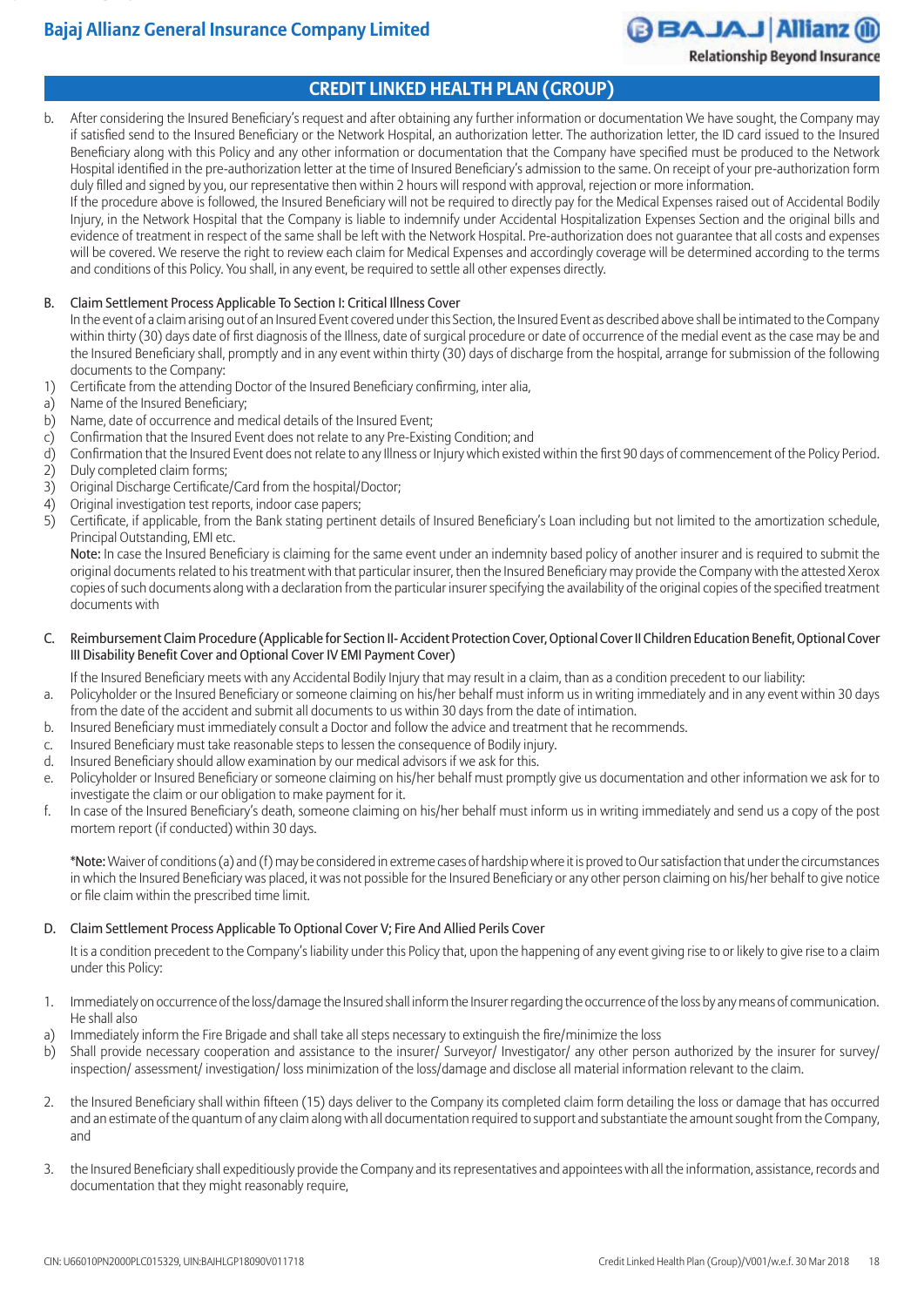**BAJAJ Allianz (ii) Relationship Beyond Insurance** 

### **Credit Linked Health Plan (Group)**

- 4. In the event of a claim arising out of an Insured Event covered under this Section, the Insured Beneficiary shall arrange for submission of the following documents to the Company:
- a. Duly Completed Claim Form signed by Insured Beneficiary
- b. Fire Brigade Report
- c. Police report
- d. All documentation required to support and substantiate the claim amount
- e. NEFT details & cancelled cheque
- 5. On receipt of all the documents and on being satisfied with regard to the admissibility of the claim as per policy terms and conditions, we shall offer within a period of 30 days a settlement of the claim to the Insured Beneficiary. Upon acceptance of an offer of settlement by the Insured Beneficiary, the payment of the amount due shall be made within 7 days from the date of acceptance of the offer by the Insured Beneficiary. In the cases of delay in the payment, the insurer shall be liable to pay interest at a rate which is 2% above the bank rate prevalent at the beginning of the financial year in which the claim is reviewed by it.
- 6. If the insurer, for any reasons decides to reject the claim under the policy the reasons regarding the rejection shall be communicated to the Insured Beneficiary in writing within 30 days of the receipt of documents. He/ She may take recourse to the Grievance Redressal procedure stated.

### E. Claim Settlement Process Applicable To Optional Cover VI : Burglary And Robbery Cover

- 1. It is a condition precedent to the Company's liability under this Policy that, upon the happening of any event giving rise to or likely to give rise to a claim under this Policy:
- a. the Insured Beneficiary shall immediately and in any event within fifteen (15) days give written notice of the same to the address shown in the Schedule for this purpose, and in case of notification of an event likely to give rise to a claim to specify the grounds for such belief, and
- b. immediately lodge a complaint with the police detailing the items lost and/or damaged and in respect of which the Insured Beneficiary intends to claim, and provide a copy of that written complaint, the First Information Report and/or Final Report to the Company, and
- c. the Insured Beneficiary shall within fifteen (15) days deliver to the Company its completed claim form detailing the loss or damage that has occurred and an estimate of the quantum of any claim along with all documentation required to support and substantiate the amount sought from the Company, and
- d. the Insured Beneficiary shall expeditiously provide the Company and its representatives and appointees with all the information, assistance, records and documentation that they might reasonably require, and
- e. take all reasonable steps to affect a recovery of the perpetrators of the Burglary and/or Robbery and recover any Contents lost.
- 2. The Company may in its sole and absolute discretion either:
- a. reinstate, replace or repair the Contents lost or damaged or any part thereof;
- b. reinstate or repair the Insured's Premises;

 but the Company shall not be bound to reinstate exactly or completely but only as circumstances permit and in a reasonably sufficient manner and in no case shall the Company be bound to expend more in reinstatement or repair than it would have cost to replace the same, and subject always to the Sum Insured.

- 3. In the event of a claim arising out of an Insured Event covered under this Section, the Insured Beneficiary shall arrange for submission of the following documents to the Company:
- a. Duly completed claim form signed by the Insured Beneficiary, detailing the loss or damage that has occurred and an estimate of the quantum of any claim along with all documentation required to support and substantiate the amount sought from the Company, and;
- b. FIR Copy
- c. NEFT details & cancelled cheque
- 4. On receipt of all the documents and on being satisfied with regard to the admissibility of the claim as per policy terms and conditions, we shall offer within a period of 30 days a settlement of the claim to the Insured Beneficiary. Upon acceptance of an offer of settlement by the Insured Beneficiary, the payment of the amount due shall be made within 7 days from the date of acceptance of the offer by him/her. In the cases of delay in the payment, the insurer shall be liable to pay interest at a rate which is 2% above the bank rate prevalent at the beginning of the financial year in which the claim is reviewed by it.
- 5. If the insurer, for any reasons decides to reject the claim under the policy the reasons regarding the rejection shall be communicated to the Insured Beneficiary in writing within 30 days of the receipt of documents. The Insured Beneficiary may take recourse to the Grievance Redressal procedure.

### **LIST OF CLAIM DOCUMENTS:**

### List of Claim documents for Death

- Duly Completed Claim Form signed by Nominee/ legal heir of the Insured Beneficiary.
- Copy of address proof (Ration card or electricity bill copy).
- Attested copy of Death Certificate.
- Burial Certificate (wherever applicable).
- Attested copy of Statement of Witness, if any lodged with police authorities.
- Attested copy of FIR / Panchanama / Inquest Panchanama.
- Attested copy of Post Mortem Report (only if conducted).
- Attested copy of Viscera report if any(Only if Post Mortem is conducted).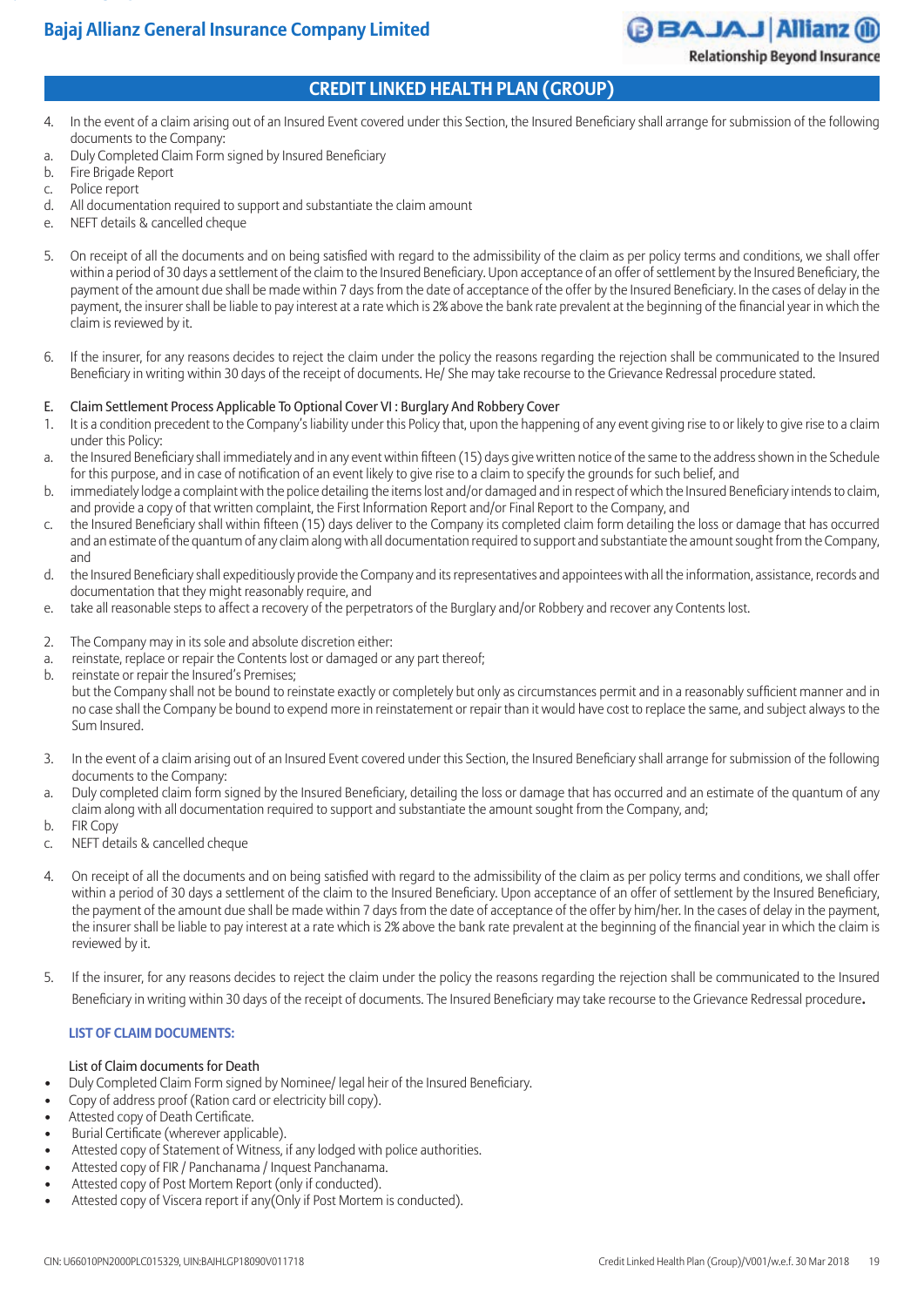

**Relationship Beyond Insurance** 

### **Credit Linked Health Plan (Group)**

- NEFT details & cancelled cheque of the Insured Beneficiary
- Original Policy copy along with Original Assignment endorsement (if any)
- Aaadhar card & PAN card Copies (Not mandatory if the same is linked with the policy while issuance or in previous claim)

### List of Claim documents for Permanent Total Disability

- Duly Completed Claim Form signed by Insured Beneficiary.
- Attested copy of disability certificate from Civil Surgeon of Government Hospital stating percentage of disability.
- Attested copy of FIR. (If required)
- All X-Ray / Investigation reports and films supporting to disability.
- NEFT details & cancelled cheque of Insured Beneficiary.
- Original Policy copy along with Original Assignment endorsement (if any) .
- Aaadhar card & PAN card Copies (Not mandatory if the same is linked with the policy while issuance or in previous claim)

### List of Claim Documents Specific for Accidental Hospitalization Expenses

- First Consultation letter from the Doctor
- Duly completed claim form signed by the Claimant
- Hospital Discharge Card

•

- Hospital Bill giving detailed break up of all expense heads mentioned in the bill. Clear break ups have to be mentioned for OT Charges, Doctor's Consultation and Visit Charges, OT Consumables, Transfusions, Room Rent, etc.
- Money Receipt, duly signed with a Revenue Stamp
- All original Laboratory and Diagnostic Test Reports. E.g. X-Ray, E.C.G, USG, MRI Scan, Haemogram etc.
- Aaadhar card & PAN card Copies (Not mandatory if the same is linked with the policy while issuance or in previous claim)

### List of Claim Document Specific to Children's Education Benefit

- Bonafide certificate from school / college or certificate from the educational institution
- Aaadhar card & PAN card Copies (Not mandatory if the same is linked with the policy while issuance or in previous claim)

### List of Claim Documents Specific to Disability Benefit Cover

- Duly Completed Personal Accident Claim Form signed by Insured Beneficiary.
- Attested copy of FIR. (If required)
- All X-Ray / Investigation reports and films supporting to disability.
- Claim form with NEFT details & cancelled cheque duly signed by Insured Beneficiary
- Original Policy copy.
- For Employed persons: Certificate from HR with details of medical leave availed during the period of Injury
- Certificate from the treating doctor mentioning the extent of Injury along with the period of disability
- Certificate from Treating doctor with date of full recovery & resuming of duties
- Aaadhar card & PAN card Copies (Not mandatory if the same is linked with the policy while issuance or in previous claim)

### List of Claim Document Specific to EMI Payment Cover

- Current outstanding Loan certificate from financer, along with the documents submitted
- Loan disbursement letter along with the payment record till the date of Accident
- All X-Ray / Investigation reports and films supporting to disability.
- Claim form with NEFT details & cancelled cheque duly signed by Insured
- Original Policy copy.
- For Employed persons: Certificate from HR with details of medical leave availed during the period of Injury
- Certificate from the treating doctor mentioning the extent of Injury along with the period of disability
- Certificate from treating doctor with date of full recovery & resuming of duties
- Aaadhar card & PAN card Copies (Not mandatory if the same is linked with the policy while issuance or in previous claim)

### List of Claim Document Specific to Fire And Allied Perils Cover/ Burglary and Robbery Cover

- Duly completed claim form signed by the Insured Beneficiary, detailing the loss or damage that has occurred and an estimate of the quantum of any claim along with all documentation required to support and substantiate the amount sought from the Company, and;
- Fire Brigade Report in case of Fire
- Police report (FIR) for Burglary Claims
- Police Final Investigation Report for Burglary Claims
- Bills and invoices, valuation reports etc required to support and substantiate the claim amount
- NEFT details & cancelled cheque
- Any other document deemed necessary to establish the loss or its quantum depending upon the nature of claim.
- Aaadhar card & PAN card Copies (Not mandatory if the same is linked with the policy while issuance or in previous claim)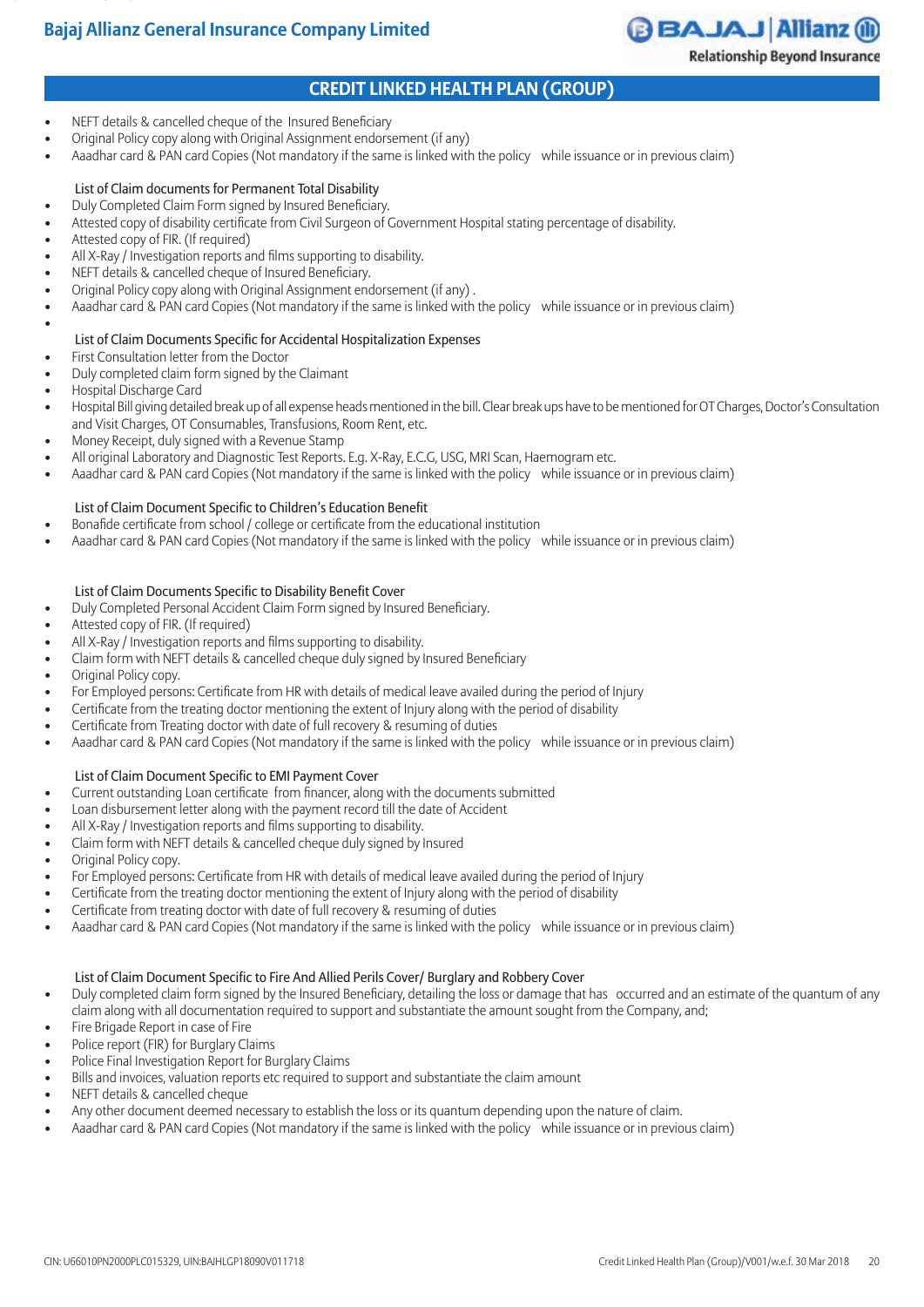In cases of suspected fraud / misrepresentation, we may call for any additional document(s) in addition to the documents listed above. All documents related to claims should be submitted to: Health Administration Team Bajaj Allianz General Insurance Co. Ltd 2nd Floor, Bajaj Finserv Building Viman Nagar, Pune 411014 Toll Free no: 1800 209 5858

### Note: If the original documents are submitted with the other insurer, the Xerox copies attested by the other insurer should be submitted

### **D. STANDARD TERMS AND CONDITIONS APPLICABLE TO ALL COVERS**

### 1. Reasonable Care

The Insured Beneficiary shall take all reasonable steps to safeguard against any accident or injury that may give rise to any claim under this policy.

### 2. Electronic Transactions

The Insured Beneficiary agrees to adhere to and comply with all such terms and conditions as the Company may prescribe from time to time, and hereby agrees and confirms that all transactions effected by or through facilities for conducting remote transactions including the Internet, World Wide Web, electronic data interchange, call centers, teleservice operations (whether voice, video, data or combination thereof) or by means of electronic, computer, automated machines network or through other means of telecommunication, established by or on behalf of the Company, for and in respect of the policy or its terms, or the Company's other products and services, shall constitute legally binding and valid transactions when done in adherence to and in compliance with the Company's terms and conditions for such facilities, as may be prescribed from time to time.

### 3. Notice of charge

Subject to/Apart from Assignment clause in these Terms and Conditions, the Company shall not be bound to notice or be affected by any notice of any trust, charge, lien or other dealing with or relating to this policy but the receipt of the Insured Beneficiary or his legal personal representative shall in all cases be an effectual discharge to the company.

### 4. Entire Contract - Changes

This Policy, together with the Proposal Form, as well as any forms, riders and endorsements and papers hereto, constitutes the entire contract of insurance. No change in this Policy shall be valid until approved by Our authorized officer and such approval is endorsed hereon. No agent has authority to change this Policy or to waive any of the provisions of this Policy.

### 5. Notification of Changes

It is a condition precedent to Our liability to make any payment under this Policy that You shall give Us written notice immediately of any change in the address, nature of job, state of health and any other changes affecting You or any Insured Beneficiary.

### 6. Communications

Any communication meant for Us must be in writing and be delivered to Our address shown in the Schedule. Any communication meant for You will be sent by Us to Your address shown in the Schedule.

### 7. No constructive Notice

Any of the circumstances in relation to these conditions coming to the knowledge of any official of the Company shall not be the notice to or be held to bind or prejudicially affect the Company notwithstanding subsequent acceptance of any premium.

### 8. Special Provisions

Any special provisions subject to which this policy has been entered into and endorsed in the policy or in any separate instrument shall be deemed to be part of this policy and shall have effect accordingly.

### 9. Risk Classes:

Different risk levels determined by your occupation for Section II .Accident Protection Cover and Optional Cover II. Children Education Benefit and the premium of these covers will differ according to the Risk Class.

### I. Risk Class I:

Person engaged in administrative or managing functions, accountant, doctor, lawyer, architect, consulting engineer, teacher, and banker or primarily engaged in a similar occupation.

### II. Risk Class II:

Person engaged in manual labor, garage or motor mechanic, machine operator, paid driver of a car, a truck, a lorry or other heavy vehicles, cash carrying employee, wood working machinist or a builder – contractor and engineer in superintending functions, veterinary doctor, or engaged in a similar occupation.

### III. Risk Class III:

Person working in underground mines, in explosive magazines or in electrical installations with high tension supply, or insured is a jockey, circus personnel, engaged in racing in wheels or horseback, big game hunting, mountaineering, winter sports, skiing, ice hockey, river rafting, polo, or in similar activity or occupation.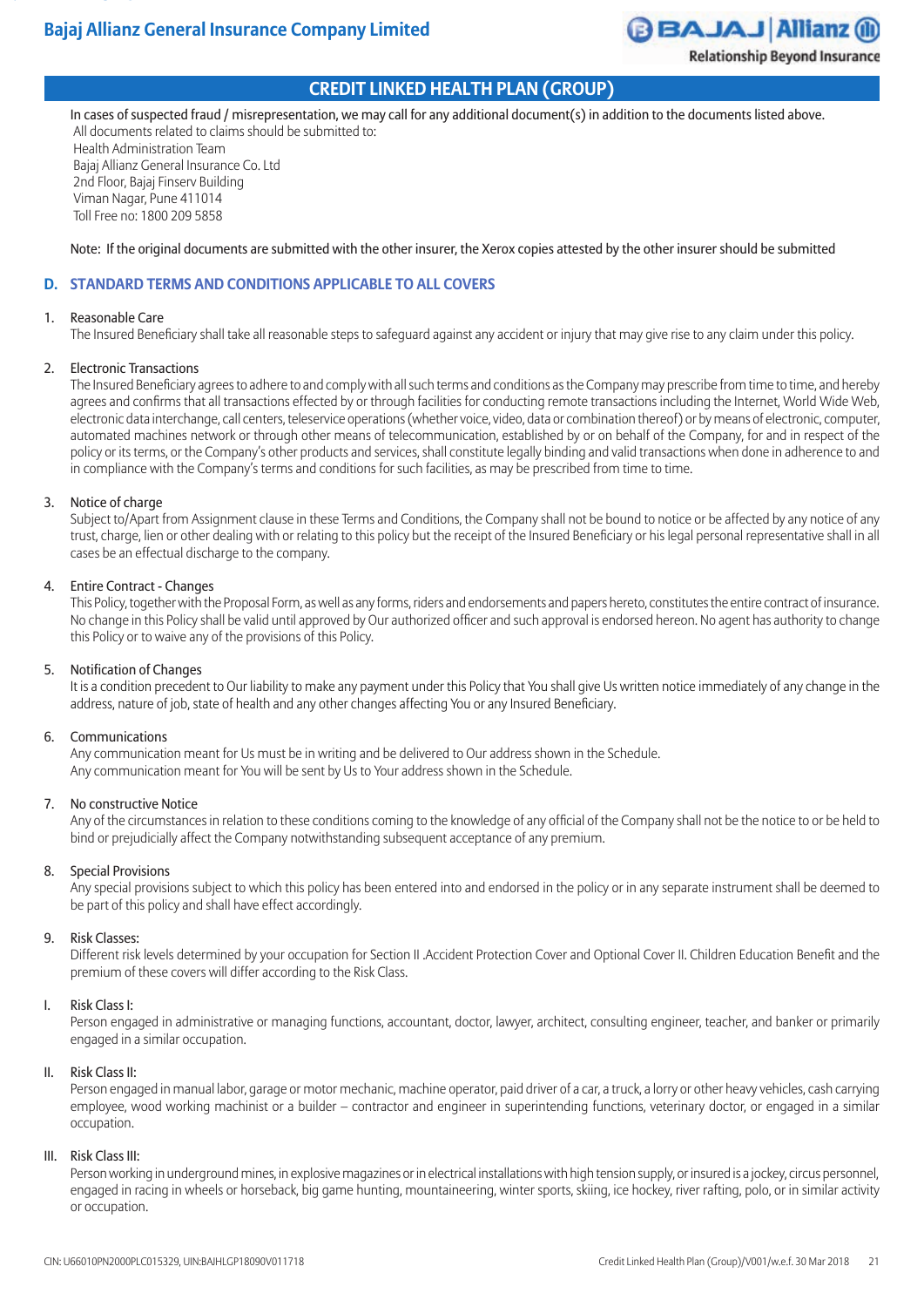### 10. Territorial Limits

- a. World wide coverage is applicable for below sections
- Section I : Critical Illness Cover Section II : Accident Protection Cover
- Optional cover II : Children Education Benefit
- Optional cover III : Disability Benefit Cover
- Optional Cover IV : EMI Payment Cover
- b. Following covers are restricted to within India Only:
- Optional Cover I : Accidental Hospitalization Expenses
- Optional Cover V : Fire And Allied Perils Cover
- Optional Cover VI : Burglary And Robbery Cover
- c. Our liability to make any payment shall be to make payment within India and in Indian Rupees only

### 11. Consideration

The Policy is issued subject to payment of premium in advance. No payment shall be valid unless made under our official receipt. The cover shall not be valid prior to the date and time of receipt of premium.

#### 12. Automatic Termination of Cover for Insured Beneficiary In the event of admissible claim and settlement of 100% Sum Insured under Coverage Section I: Critical Illness Cover Or Section II: Accident Protection Cover the policy will continue for other sections till the remaining term of the policy and will be cease for further renewal.

### 13. Terms of Renewal

- 1. The policy shall ordinarily be renewable except on grounds of fraud, moral hazard or misrepresentation or non- cooperation by the Insured Beneficiary.
- 2. In case of our own renewal, a grace period of 30 days is permissible and the Policy will be considered as continuous. However, any accident/ injury contracted during the break period will be not be admissible under the policy.
- 3. Premium payable on renewal and on subsequent continuation of cover are subject to change with prior approval from IRDAI.
- 4. The loadings on renewals shall be in terms of increase or decrease in premiums offered for the entire portfolio and shall not be based on any individual policy claim experience.

| Renewal                                     | Renewal will be depending upon the loan period                                                                                                                                                                         |
|---------------------------------------------|------------------------------------------------------------------------------------------------------------------------------------------------------------------------------------------------------------------------|
| Loan period is less than or equal to 5years | The policy will be issued for 5 years or lesser period depending on the loan period<br>and no renewal will be offered after the expiry of cover period as the Insured<br>Beneficiary will no longer be a loan borrower |
| Loan period is more than 5years             | First policy will be issued for 5 years.<br>Further renewal period will be called based upon remaining the loan period at the<br>end of 5 years                                                                        |
| In case of claim in the Cover Period        | Policy will continue till the end of the Cover Period.<br>Otherwise renewal will be after every Cover Period as mentioned above                                                                                        |

### 14. Discounts and loading:

### A. Group Discount:

| <b>Group Size band</b> | <b>Group Discount</b> |
|------------------------|-----------------------|
| 7 to 500               | 5%                    |
| 501 to 2500            | 10%                   |
| 2501 to 7500           | 15%                   |
| 7500 to 10000          | 20%                   |
| 10001 and more         | 25%                   |

### B. Long Term Discount:

| Term (in years) |      |         |       |       |
|-----------------|------|---------|-------|-------|
| <b>Discount</b> | 4.0% | $2.0\%$ | 10.0% | 12.0% |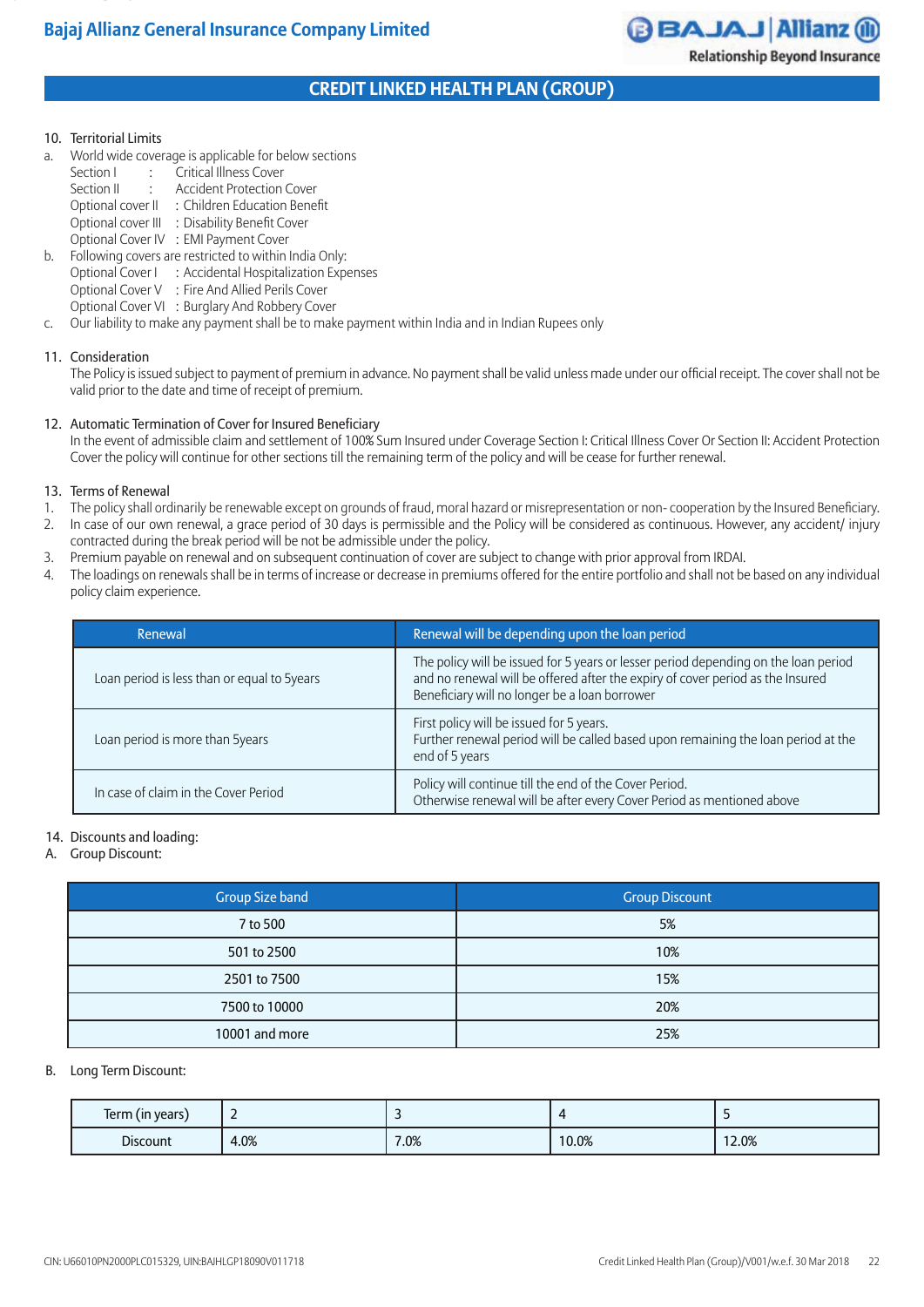### C. Claims Experience Discount and Loading:

| <b>Loss Ratio</b> | <b>Discount</b> |
|-------------------|-----------------|
| $0 - 30%$         | 25%             |
| 31-50%            | 15%             |
| 50-70%            | 0%              |
| Loss Ratio        | Loading         |
| 71-90%            | 20%             |
| 91% and above     | 35%             |

### D. CEO/CTO's discount and loading:

Bajaj Allianz has tie ups with many banks and financial institutions for distribution of its products. On CEO/CTO's approval an additional loading or discount up to 10% will be provide based on the bank's (financial institution's) complete portfolio's profitability or loyalty.

### 15. Revision/ Modification of the policy:

 There is a possibility of revision/ modification of terms, conditions, coverages and/or premiums of this product at any time in future, with appropriate approval from IRDAI. In such an event of revision/modification of the product, intimation shall be set out to all the existing insured members at least 3 months prior to the date of such revision/modification comes into the effect

### 16. Withdrawal of Policy

 There is possibility of withdrawal of this product at any time in future with appropriate approval from IRDAI, as We reserve Our right to do so with a intimation of 3 months to all the existing insured members. In such an event of withdrawal of this product, at the time of Your seeking renewal of this Policy, You can choose, among Our available similar and closely similar Personal accident Insurance products. Upon Your so choosing Our new product, You will be charged the Premium as per Our Underwriting Policy for such chosen new product, as approved by IRDAI.

 Provided however, if You do not respond to Our intimation regarding the withdrawal of the product under which this Policy is issued, then this Policy shall be withdrawn and shall not be available to You for renewal on the renewal date and accordingly upon Your seeking renewal of this Policy, You shall have to take a Policy under available new products of Us subject to Your paying the Premium as per Our Underwriting Policy for such available new product chosen by You and also subject to Portability condition.

### 17. Migration of Policy:

- The Insured Beneficiary can opt for migration of policy to our other similar or closely similar products at the time of renewal.
- The premium will be charged as per Our Underwriting Policy for such chosen new product, and all the guidelines, terms and condition of the chosen product shall be applicable.
- Suitable credit of continuity/waiting periods for all the previous policy years would be extended in the new policy, provided the policy has been maintained without a break

### 18. Contribution in case of Multiple Policies

(Applicable only to indemnity sections under the Policy)

 If You hold two or more policies from one or more insurers to indemnify treatment costs, we will not apply the Contribution clause, and You will have the right to require a settlement of Your claim in terms of any of the policies You hold with any Insurer.

- a. In all such cases if You choose to claim under our Policy then we shall settle the claim without insisting on the Contribution clause as long as the claim is within the limits of and according to the terms of the Policy.
- b. If the amount claimed under our Policy exceeds the Sum Insured after considering the Deductibles or Co-Payment, then You shall have the right to choose other concurrent insurers by whom the claim can be settled. In such cases, we will settle the claim with Contribution clause.

### 19. Cancellation

- a. The Company may cancel this insurance by giving the Insured Beneficiary at least 15 days written notice, and if no claim has been made then the Company shall refund a pro-rata premium for the unexpired Cover Period. Under normal circumstances, insurance under Certificate of Insurance or the insurance under Policy will not be cancelled except for reasons of mis-representation, fraud, non-disclosure of material facts or Your non-cooperation.
- b. You may cancel this insurance by giving Us at least 15 days written notice, and if no claim has been made then the Company will refund premium on short term rates for the unexpired Cover Period as per the rates detailed below.

| Policy Term                                | 1 Year | 2 Years | 3 Years        | 4 Years | 5 Years |
|--------------------------------------------|--------|---------|----------------|---------|---------|
| Within 15 Days                             |        |         | Pro Rata basis |         |         |
| Exceeding 15 days but less than 3 months   | 65%    | 80%     | 80%            | 85%     | 85%     |
| Exceeding 3 months but less than 6 months  | 45%    | 65%     | 75%            | 80%     | 80%     |
| Exceeding 6 months but less than 12 months | 0%     | 45%     | 60%            | 65%     | 70%     |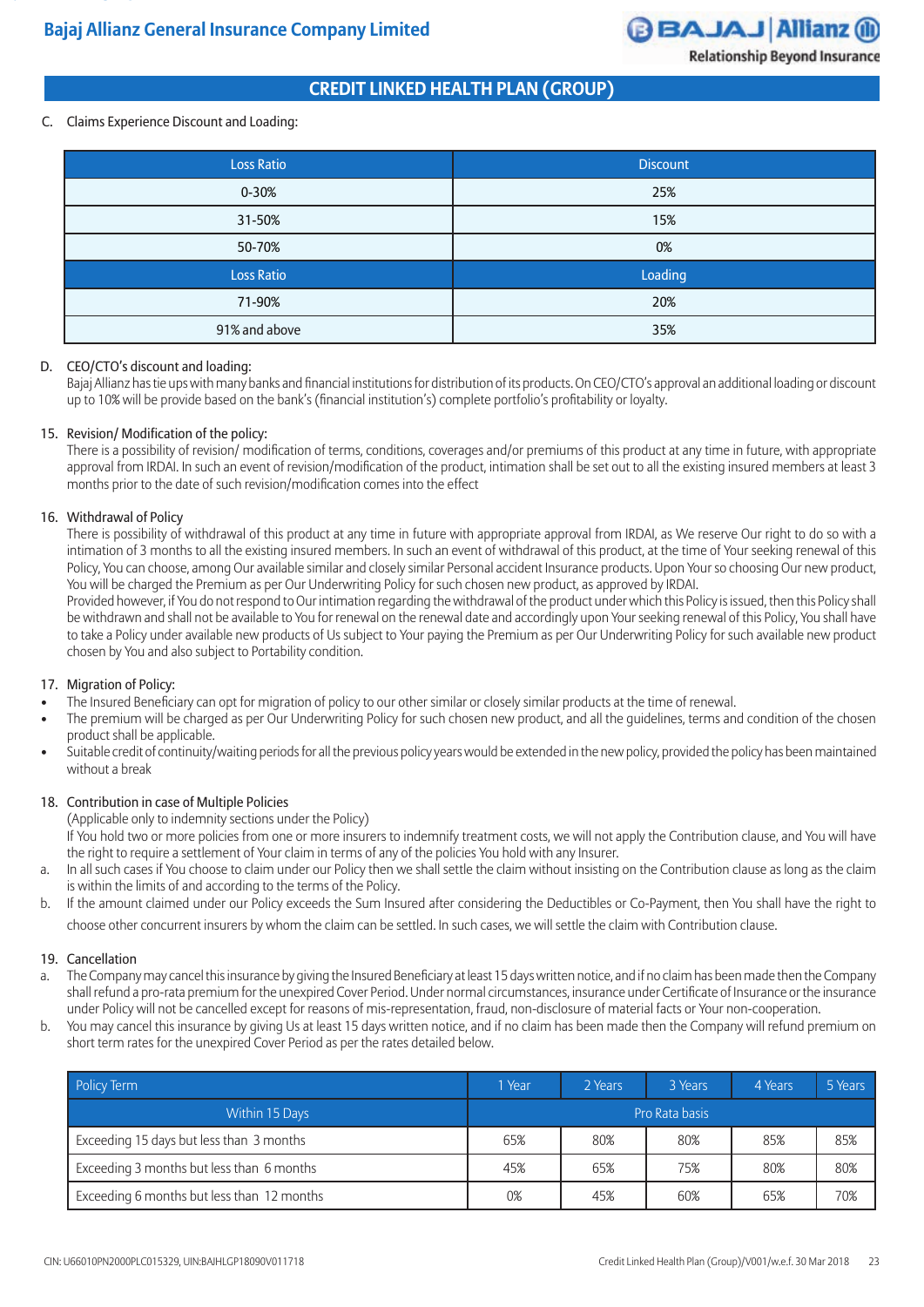# **BAJAJ Allianz (ii)**

**Relationship Beyond Insurance** 

### **Credit Linked Health Plan (Group)**

| Exceeding 12 months but less than 15 months | 30% | 50% | 60%   | 65% |
|---------------------------------------------|-----|-----|-------|-----|
| Exceeding 15 months but less than 18 months | 20% | 45% | 55%   | 60% |
| Exceeding 18 months but less than 24 months | 0%  | 30% | 45%   | 50% |
| Exceeding 24 months but less than 27 months |     | 20% | 40%   | 50% |
| Exceeding 27 months but less than 30 months |     | 15% | 30%   | 45% |
| Exceeding 30 months but less than 36 months |     | 0%  | 20%   | 35% |
| Exceeding 36 months but less than 39 months |     |     | 15%   | 30% |
| Exceeding 39 months but less than 42 months |     |     | 10%   | 25% |
| Exceeding 42 months but less than 48 months |     |     | $0\%$ | 15% |
| Exceeding 48 months but less than 51 months |     |     |       | 10% |
| Exceeding 51 months but less than 54 months |     |     |       | 5%  |
| Exceeding 54 months but less than 60 months |     |     |       | 0%  |

However, if any claim has been made, then no refund will be given for cancellation of policy.

### 20. Physical Examination

 Any medical official or other agent of the company shall be allowed to examine the Insured Beneficiary(s) in case of alleged injury or disablement when and as often as may be reasonably be required on behalf of the Company.

### 21. Paying a Claim

- a. You agree that We shall only make payment when You or someone claiming on Your behalf has provided Us with necessary documentation and information.
- b. We will make payment to Assignee/Partial Assignee/Conditional Assignee, as the case may be, (as per the provisions of Section 38 of Insurance Amendment Act 2015) or in the absence of assignee to You or Your Nominee. If there is no Assignee or Nominee and You are incapacitated or deceased, We will pay Your heir, executor or validly appointed legal representative and any payment We make in this way will be a complete and final discharge of Our liability to make payment.
- c. On receipt of all the documents and on being satisfied with regard to the admissibility of the claim as per policy terms and conditions, we shall offer within a period of 30 days settlement of the claim to the Insured Beneficiary. Upon acceptance of an offer of settlement by the Insured Beneficiary, the payment of the amount due shall be made within 7 days from the date of acceptance of the offer by the Insured Beneficiary. In the cases of delay in the payment, the insurer shall be liable to pay interest at a rate which is 2% above the bank rate prevalent at the beginning of the financial year in which the claim is reviewed by it.
- d. However, where the circumstances of a claim warrant an investigation, the Company will initiate and complete such investigation at the earliest, in any case not later than 30 days from the date of receipt of last necessary document. In such cases, the Company will settle the claim within 45 days from the date of receipt of last necessary document. In case of delay beyond stipulated 45 days, the Company will be liable to pay interest at a rate which is 2% above the bank rate from the date of receipt of last necessary document to the date of payment of claim.
- e. If We, for any reasons decide to reject the claim under the policy the reasons regarding the rejection shall be communicated to You in writing within 30 days of the receipt of documents. You may take recourse to the Grievance Redressal procedure stated under the Policy.

### 22. Nomination

 The Insured Beneficiary is mandatorily required at the inception of the Policy to make a nomination for the purpose of payment of claims under the policy in the event of death of Insured Beneficiary. Any change of nomination shall be communicated to the company in writing and such change shall be effective only when an endorsement on the policy is made.

### 23. Assignment and Transfer of Insurance Policies (Subject to always that any assignment shall always be subject to provisions of Section 38 of Insurance Act 1938, as amended from time to time)

- 1. A transfer or assignment of a policy of insurance, wholly or in part, whether with or without consideration, may be made by an endorsement upon the policy itself or by a separate instrument, signed in either case by the transferor or by the assignor or his duly authorised agent and attested by at least one witness, specifically setting forth the fact of transfer or assignment and the reasons thereof, the antecedents of the assignee and the terms on which the assignment is made.
- 2. The Company may, accept the transfer or assignment, or decline to act upon any endorsement made under sub-clause 29(1) hereinabove, where it has sufficient reason to believe that such transfer or assignment is not bona fide or is not in the interest of the policyholder or in public interest or is for the purpose of trading of insurance policy.
- 3. The Company shall, before refusing to act upon the endorsement, record in writing the reasons for such refusal and communicate the same to the policyholder not later than thirty days from the date of the policyholder giving notice of such transfer or assignment.
- 4. Any person aggrieved by the decision of the Company to decline to act upon such transfer or assignment may within a period of thirty days from the date of receipt of the communication from the Company containing reasons for such refusal, prefer a claim to the Authority.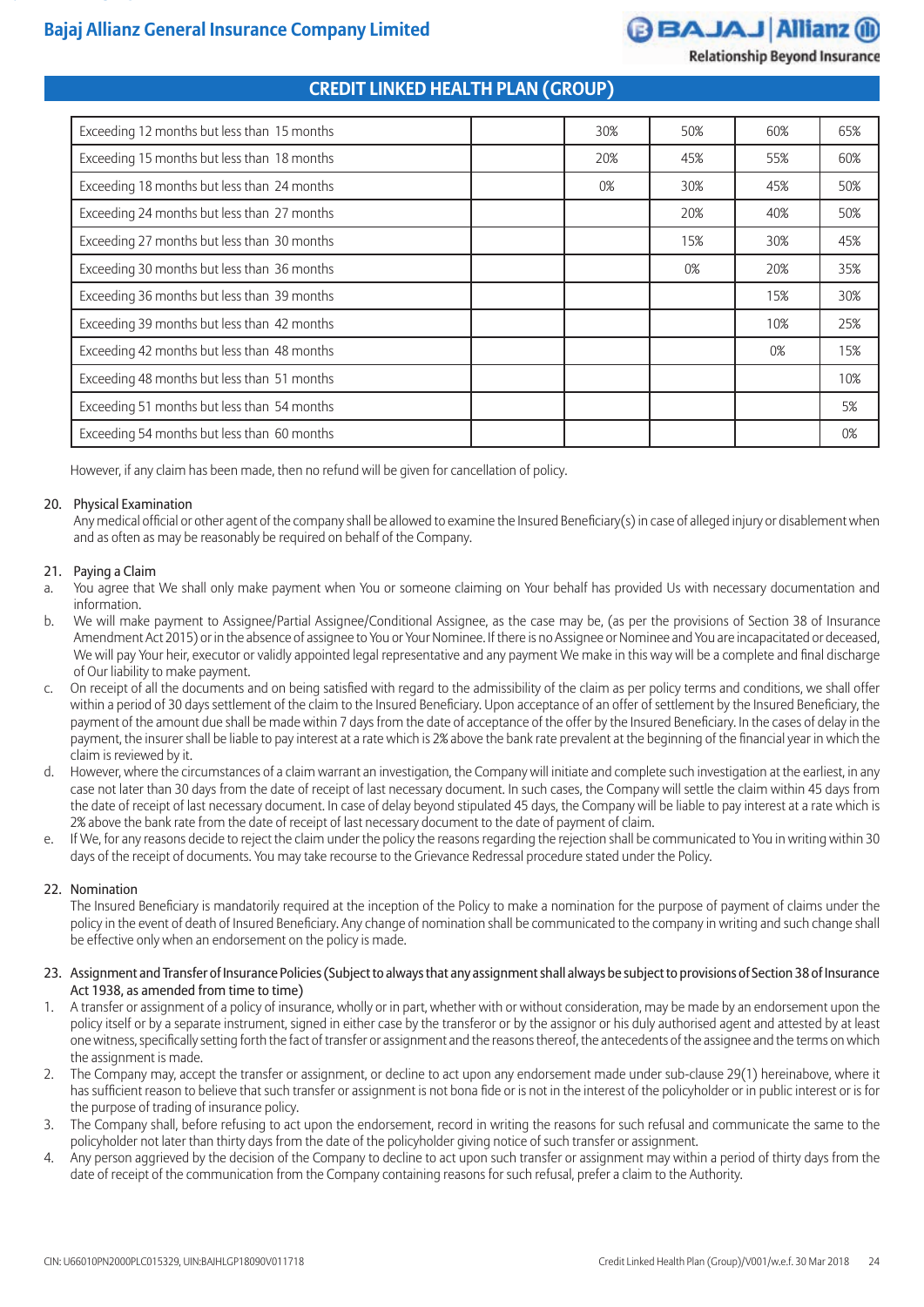### **Relationship Beyond Insurance**

### **Credit Linked Health Plan (Group)**

5. Subject to the provisions in sub-clause 29(2) hereinabove, the transfer or assignment shall be complete and effectual upon the execution of such endorsement or instrument duly attested but except, where the transfer or assignment is in favour of the Company, shall not be operative as against the Company, and shall not confer upon the transferee or assignee, or his legal representative, any right to sue for the amount of such policy or the moneys secured thereby until a notice in writing of the transfer or assignment and either the said endorsement or instrument itself or a copy thereof certified to be correct by both transferor and transferee or their duly authorised agents have been delivered to and received by the Company with written acknowledgement by the Company:

 Provided that where the Company maintains one or more places of business in India, such notice shall be delivered only at the place where the policy is being serviced.

- 6. The date on which the notice referred to in sub-clause 29(5) hereinabove is delivered to the Company shall regulate the priority of all claims under a transfer or assignment as between persons interested in the policy; and where there is more than one instrument of transfer or assignment the priority of the claims under such instruments shall be governed by the order in which the notices referred to in sub-clause 29(5) hereinabove are delivered: Provided that if any dispute as to priority of payment arises as between assignees the dispute shall be referred to the Authority.
- 7. Upon the receipt of the notice referred to in sub-clause 29(5) hereinabove, the Company shall record the fact of such transfer or assignment together with the date thereof and the name of the transferee or the assignee and shall, on the request of the person by whom the notice was given, or of the transferee or assignee, on payment of such fee as may be specified by the regulations, grant a written acknowledgement of the receipt of such notice; and any such acknowledgement shall be conclusive evidence against the Company that he has duly received the notice to which such acknowledgement relates.
- 8. Subject to the terms and conditions of the transfer or assignment, the insure shall, from the date of the receipt of the notice referred to in sub-clause 29(5) hereinabove, recognize the transferee or assignee named in the notice as the absolute transferee or assignee entitled to benefit under the policy, and such person shall be subject to all liabilities and equities to which the transferor or assignor was subject at the date of the transfer or assignment and may institute any proceedings in relation to the policy, obtain a loan under the policy or surrender the policy without obtaining the consent of the transferor or assignor or making him a party to such proceedings.

 Explanation.—Except where the endorsement referred to in sub-clause 29(1) hereinabove expressly indicates that the assignment or transfer is conditional in terms of sub-clause 29(10) hereunder, every assignment or transfer shall be deemed to be an absolute assignment or transfer and the assignee or transferee, as the case may be, shall be deemed to be the absolute assignee or transferee respectively.

- 9. Any rights and remedies of an assignee or transferee of a policy of life insurance under an assignment or transfer effected prior to the commencement of the Insurance Laws (Amendment) Act, 2015 shall not be affected by the provisions of this clause 29.
- 10. Notwithstanding any law or custom having the force of law to the contrary, an assignment in favour of a person made upon the condition that—
- (a) the proceeds under the policy shall become payable to the policyholder or the nominee or nominees in the event of either the assignee or transferee predeceasing the Insured Beneficiary; or
- (b) If the Insured Beneficiary surviving the term of the policy, the Conditional Assignment shall be valid: Provided that a conditional assignee shall not be entitled to obtain a loan on the policy or surrender a policy.
- 11. In the case of the partial assignment or transfer of a policy of insurance under sub-clause 29(1) hereinabove, the liability of the Company shall be limited to the amount secured by partial assignment or transfer and such policyholder shall not be entitled to further assign or transfer the residual amount payable under the same policy.

### 24. Limitation Period

 It being expressly agreed and declared that if the Company shall disclaim liability for any claim hereunder and such claim shall not within 12 calendar months from the date of disclaimer have been made the subject matter of a suit in court of law than the claim for all such purposes be deemed to have been abandoned and shall not thereafter be recoverable hereunder.

### 25. Fraudulent Claims

 If You make or progress any claim knowing it to be false or fraudulent in any way, than this Policy will be void and all claims or payments due under it shall be lost and the premium paid shall become forfeited.

### 26. Arbitration

- a. If any dispute or difference shall arise as to the quantum to be paid under this Policy and or Certificate Of Insurance (liability being otherwise admitted), such difference shall independently of all other question be referred to the decision of a sole arbitrator to be appointed in writing by the parties to or if they cannot agree upon a single arbitrator within 30 days of any party invoking arbitration, the same shall be referred to a panel of three arbitrators, comprising of two arbitrators one to be appointed by each of the parties to the dispute/ difference and the third arbitrator to be appointed by such two arbitrators and arbitration shall be conducted under and in accordance with the provisions of the Arbitration and Conciliation Act, 1996. The law of the arbitration will be Indian law, and the seat of arbitration and venue for all hearings shall be within India.
- b. It is clearly agreed and understood that no difference or dispute shall be referable to arbitration as herein before provided if the Company has disputed or not accepted liability under or in respect of this Policy and or Certificate Of Insurance .
- c. It is hereby expressly stipulated and declared that it shall be a condition precedent to any right of action or suit upon this Policy and or Certificate Of Insurance that the award by such arbitrator/ arbitrators of the amount of the loss or damage shall be first obtained.
- d. It is also hereby further expressly agreed and declared that if the Company shall disclaim liability to the Insured Beneficiary for any claim hereunder and such claim shall not, within 12 calendar months from the date of such disclaimer have been made the subject matter of a suit in a court of law, then the claim shall for all purposes be deemed to have been abandoned and shall not thereafter be recoverable hereunder.
- e. In the event that these arbitration provisions shall be held to be invalid than all such disputes or differences shall be referred to the exclusive jurisdiction of the Indian Courts.

### 27. Applicable Law

 Indian law governs the construction, interpretation and meaning of the provisions of this Policy and or the Certificate of Insurance and the relationship between us. The section headings in this Policy and or the Certificate of Insurance are included for descriptive purposes only and do not form part of this Policy and or the Certificate of Insurance for the purpose of its construction or interpretation.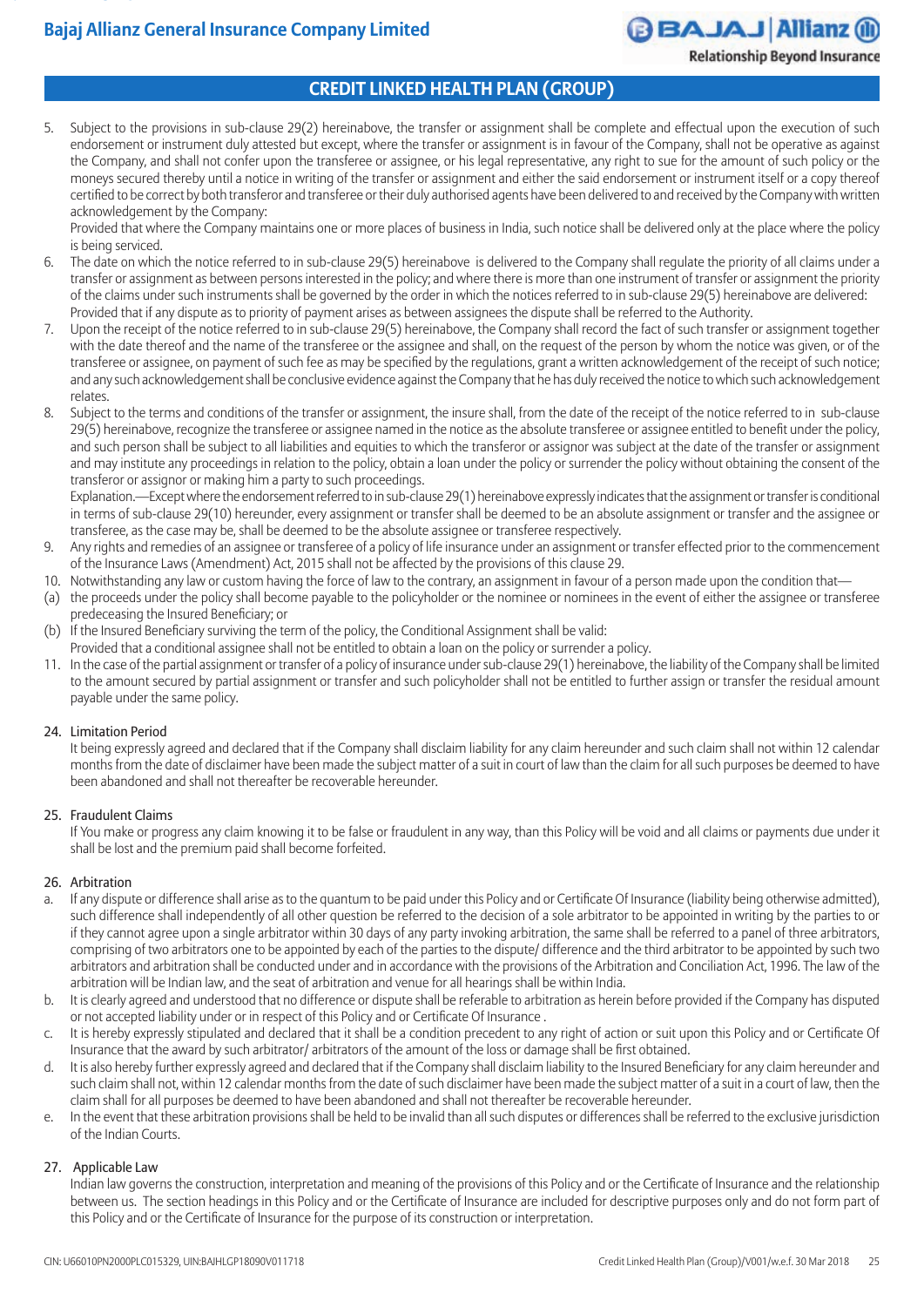### 28. Policy Period

The policy can be opted for 1/ 2 / 3 / 4 / 5 yrs subject to maximum of loan period.

### 29. Policy Disputes

 Any dispute concerning the interpretation of the terms, conditions, limitations and/or exclusions contained herein is understood and agreed to by the Policy Holder, Insured Beneficiary and the Company to be subject to Indian Law. Each party agrees to submit such dispute to a Court of competent jurisdiction and to comply with all requirements necessary to give such Court the jurisdiction. All matters arising hereunder shall be determined in accordance with the law and practice of such Court.

### 30. Grievance Redressal Procedure

Bajaj Allianz General Insurance has always been known as a forward looking customer centric organization. We take immense pride in the spirit of service and the culture of keeping customer first in our scheme of things. In order to provide you with top-notch service on all fronts, we have provided you with multiple platforms via which you can always reach one of our representatives.

#### Level 1

In case you have any service concern, you may please reach out to our Customer Experience team through any of the following options:

- Our website @ https://general.bajajallianz.com/BagicNxt/misc/iTrack/onlineGrievance.jsp
- Call us on our Toll Free No. 1800 209 5858
- Mail us on customercare@bajajallianz.co.in,
- Write to: Bajaj Allianz General Insurance Co. Ltd GE Plaza, Airport Road, Yerwada Pune, 411006

### Level 2

In case you are not satisfied with the response given to you by our team, you may write to our Grievance Redressal Officer Mr. Rakesh Sharma at ggro@bajajallianz.co.in.

### Level 3

If you are still not satisfied with the resolution provided, you can further escalate to Mr. Hitesh Sindhwani Head, Customer Experience, at email: head.customerservice@bajajallianz.co.in.

### Grievance Redressal cell for Senior Citizens

Senior citizen cell for insured person who are senior citizens

'Good thing comes with time' and so for our customers who are above 60 years of age we have created special cell to address any health insurance related query, Our senior citizen customers can reach us through the below dedicated channels to enable us to service them promptly.

Health toll free number: 1800-103-2529

Email address: seniorcitizen@bajajallianz.co.in

 In case your complaint is not fully addressed by the insurer, You may use the Integrated Greivance Management System (IGMS) for escalating the complaint to IRDAI or call 155255 . Through IGMS you can register your complain online and track its status. For registration please visit IRDAI website www.irda.gov.in.

 If the issue still remains unresolved, You may, subject to vested jurisdiction, approach Insurance Ombudsman for the redressal of the grievance. The contact details of the ombudsman offices are mentioned below. However, we request you to visit http://www.gbic.co.in for updated details.

| <b>Office Details</b>                                                                                                                                                                                                            | Jurisdiction of Office<br><b>Union Territory, District)</b> | <b>Office Details</b>                                                                                                                                                                                                                                                         | Jurisdiction of<br><b>Office</b><br><b>Union Territory,</b><br>District) |
|----------------------------------------------------------------------------------------------------------------------------------------------------------------------------------------------------------------------------------|-------------------------------------------------------------|-------------------------------------------------------------------------------------------------------------------------------------------------------------------------------------------------------------------------------------------------------------------------------|--------------------------------------------------------------------------|
| AHMEDABAD - Shri/Smt<br>Office of the Insurance Ombudsman,<br>Jeevan Prakash Building, 6th floor,<br>Tilak Marg, Relief Road,<br>Ahmedabad - 380 001.<br>Tel.: 079 - 25501201/02/05/06<br>Email: bimalokpal.ahmedabad@ecoi.co.in | Gujarat,<br>Dadra & Nagar Haveli,<br>Daman and Diu.         | BENGALURU - Shri/Smt<br>Office of the Insurance Ombudsman,<br>Jeevan Soudha Building, PID No. 57-27-N-19<br>Ground Floor, 19/19, 24th Main Road,<br>JP Nagar, Ist Phase,<br>Bengaluru - 560 078.<br>Tel.: 080 - 26652048 / 26652049<br>Email: bimalokpal.bengaluru@ecoi.co.in | Karnataka.                                                               |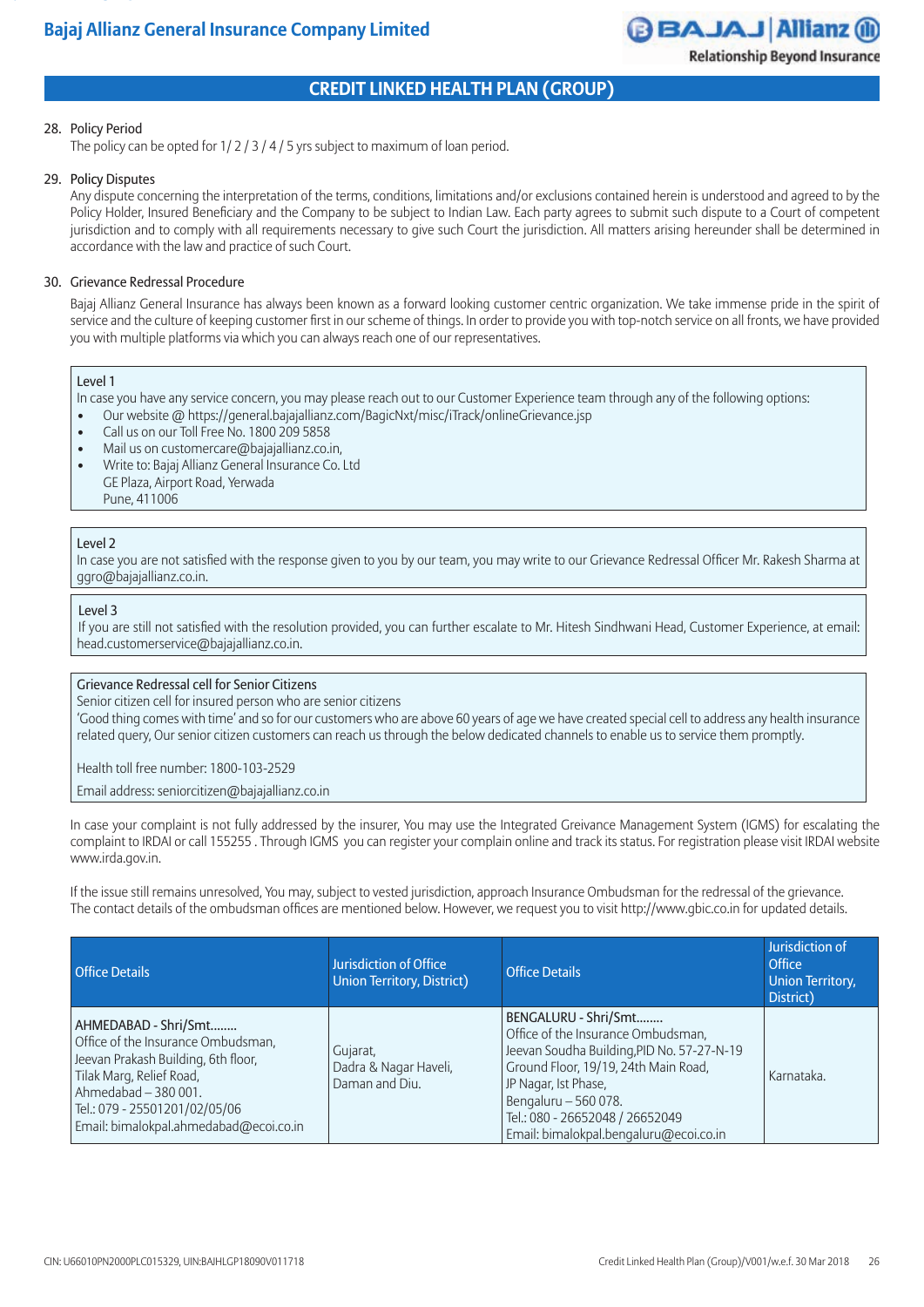

**Relationship Beyond Insurance** 

| BHOPAL - Shri/Smt<br>Office of the Insurance Ombudsman,<br>Janak Vihar Complex, 2nd Floor,<br>6, Malviya Nagar, Opp. Airtel Office,<br>Near New Market,<br>Bhopal-462003.<br>Tel.: 0755 - 2769201 / 2769202<br>Fax: 0755 - 2769203<br>Email: bimalokpal.bhopal@ecoi.co.in                       | Madhya Pradesh<br>Chattisgarh.                                                                                                                                                                                                                                                                                                                                                                                                                                                                                               | BHUBANESHWAR - Shri/Smt<br>Office of the Insurance Ombudsman,<br>62, Forest park,<br>Bhubneshwar - 751 009.<br>Tel.: 0674 - 2596461 /2596455<br>Fax: 0674 - 2596429<br>Email: bimalokpal.bhubaneswar@ecoi.co.in                                                | Orissa.                                                                                        |
|-------------------------------------------------------------------------------------------------------------------------------------------------------------------------------------------------------------------------------------------------------------------------------------------------|------------------------------------------------------------------------------------------------------------------------------------------------------------------------------------------------------------------------------------------------------------------------------------------------------------------------------------------------------------------------------------------------------------------------------------------------------------------------------------------------------------------------------|----------------------------------------------------------------------------------------------------------------------------------------------------------------------------------------------------------------------------------------------------------------|------------------------------------------------------------------------------------------------|
| CHANDIGARH - Shri/Smt<br>Office of the Insurance Ombudsman,<br>S.C.O. No. 101, 102 & 103, 2nd Floor,<br>Batra Building, Sector 17 - D,<br>Chandigarh - 160 017.<br>Tel.: 0172 - 2706196 / 2706468<br>Fax: 0172 - 2708274<br>Email: bimalokpal.chandigarh@ecoi.co.in                             | Punjab,<br>Haryana,<br>Himachal Pradesh,<br>Jammu & Kashmir,<br>Chandigarh.                                                                                                                                                                                                                                                                                                                                                                                                                                                  | CHENNAI - Shri/Smt<br>Office of the Insurance Ombudsman,<br>Fatima Akhtar Court, 4th Floor, 453,<br>Anna Salai, Teynampet,<br>CHENNAI - 600 018.<br>Tel.: 044 - 24333668 / 24335284<br>Fax: 044 - 24333664<br>Email: bimalokpal.chennai@ecoi.co.in             | Tamil Nadu,<br>Pondicherry Town<br>and<br>Karaikal (which<br>are part of<br>Pondicherry).      |
| DELHI - Shri/Smt<br>Office of the Insurance Ombudsman,<br>2/2 A, Universal Insurance Building,<br>Asaf Ali Road,<br>New Delhi - 110 002.<br>Tel.: 011 - 2323481/23213504<br>Email: bimalokpal.delhi@ecoi.co.in                                                                                  | Delhi.                                                                                                                                                                                                                                                                                                                                                                                                                                                                                                                       | GUWAHATI - Shri/Smt<br>Office of the Insurance Ombudsman,<br>Jeevan Nivesh, 5th Floor,<br>Nr. Panbazar over bridge, S.S. Road,<br>Guwahati - 781001 (ASSAM).<br>Tel.: 0361 - 2132204 / 2132205<br>Fax: 0361 - 2732937<br>Email: bimalokpal.guwahati@ecoi.co.in | Assam.<br>Meghalaya,<br>Manipur,<br>Mizoram,<br>Arunachal Pradesh,<br>Nagaland and<br>Tripura. |
| HYDERABAD - Shri/Smt<br>Office of the Insurance Ombudsman,<br>6-2-46, 1st floor, "Moin Court",<br>Lane Opp. Saleem Function Palace,<br>A. C. Guards, Lakdi-Ka-Pool,<br>Hyderabad - 500 004.<br>Tel.: 040 - 65504123 / 23312122<br>Fax: 040 - 23376599<br>Email: bimalokpal.hyderabad@ecoi.co.in | Andhra Pradesh,<br>Telangana,<br>Yanam and<br>part of Territory of<br>Pondicherry.                                                                                                                                                                                                                                                                                                                                                                                                                                           | JAIPUR - Shri/Smt<br>Office of the Insurance Ombudsman,<br>Jeevan Nidhi - II Bldg., Gr. Floor,<br>Bhawani Singh Marg,<br>Jaipur - 302 005.<br>Tel.: 0141 - 2740363<br>Email: Bimalokpal.jaipur@ecoi.co.in                                                      | Rajasthan.                                                                                     |
| ERNAKULAM - Shri/Smt<br>Office of the Insurance Ombudsman,<br>2nd Floor, Pulinat Bldg.,<br>Opp. Cochin Shipyard, M. G. Road,<br>Ernakulam - 682 015.<br>Tel.: 0484 - 2358759 / 2359338<br>Fax: 0484 - 2359336<br>Email: bimalokpal.ernakulam@ecoi.co.in                                         | Kerala,<br>Lakshadweep,<br>Mahe-a part of Pondicherry.                                                                                                                                                                                                                                                                                                                                                                                                                                                                       | KOLKATA - Shri/Smt<br>Office of the Insurance Ombudsman,<br>Hindustan Bldg. Annexe, 4th Floor,<br>4, C.R. Avenue,<br>KOLKATA - 700 072.<br>Tel.: 033 - 22124339 / 22124340<br>Fax: 033 - 22124341<br>Email: bimalokpal.kolkata@ecoi.co.in                      | West Bengal,<br>Sikkim,<br>Andaman &<br>Nicobar Islands.                                       |
| LUCKNOW -Shri/Smt<br>Office of the Insurance Ombudsman,<br>6th Floor, Jeevan Bhawan, Phase-II,<br>Nawal Kishore Road, Hazratganj,<br>Lucknow - 226 001.<br>Tel.: 0522 - 2231330 / 2231331<br>Fax: 0522 - 2231310<br>Email: bimalokpal.lucknow@ecoi.co.in                                        | Districts of Uttar Pradesh:<br>Laitpur, Jhansi, Mahoba,<br>Hamirpur, Banda, Chitrakoot,<br>Allahabad, Mirzapur,<br>Sonbhabdra, Fatehpur,<br>Pratapgarh, Jaunpur, Varanasi,<br>Gazipur, Jalaun, Kanpur,<br>Lucknow, Unnao, Sitapur,<br>Lakhimpur, Bahraich,<br>Barabanki, Raebareli, Sravasti,<br>Gonda, Faizabad, Amethi,<br>Kaushambi, Balrampur, Basti,<br>Ambedkarnagar, Sultanpur,<br>Maharajgang, Santkabirnagar,<br>Azamgarh, Kushinagar,<br>Gorkhpur, Deoria, Mau,<br>Ghazipur, Chandauli, Ballia,<br>Sidharathnagar. | MUMBAI - Shri/Smt<br>Office of the Insurance Ombudsman,<br>3rd Floor, Jeevan Seva Annexe,<br>S. V. Road, Santacruz (W),<br>Mumbai - 400 054.<br>Tel.: 022 - 26106552 / 26106960<br>Fax: 022 - 26106052<br>Email: bimalokpal.mumbai@ecoi.co.in                  | Goa,<br>Mumbai<br>Metropolitan<br>Region<br>excluding Navi<br>Mumbai & Thane.                  |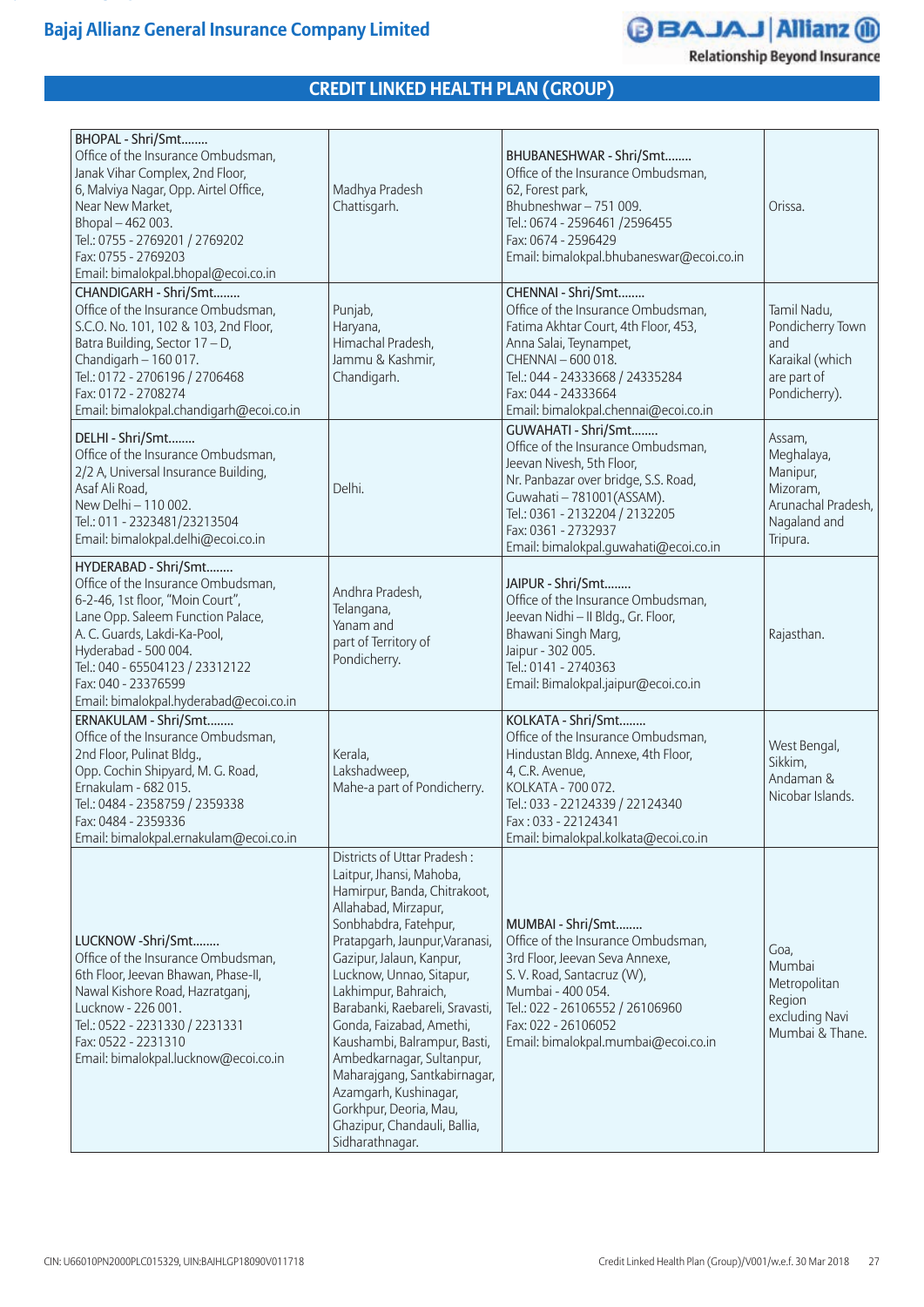

**Relationship Beyond Insurance** 

### **Credit Linked Health Plan (Group)**

| NOIDA - Shri. Ajesh Kumar<br>Office of the Insurance Ombudsman,<br>Bhaqwan Sahai Palace<br>4th Floor, Main Road,<br>Naya Bans, Sector 15,<br>Distt: Gautam Buddh Nagar,<br>U.P-201301.<br>Tel.: 0120-2514250 / 2514252 / 2514253<br>Email: bimalokpal.noida@ecoi.co.in | State of Uttaranchal and the<br>following Districts of Uttar<br>Pradesh:<br>Agra, Aligarh, Bagpat, Bareilly,<br>Bijnor, Budaun, Bulandshehar,<br>Etah, Kanooj, Mainpuri,<br>Mathura, Meerut, Moradabad,<br>Muzaffarnagar, Oraiyya,<br>Pilibhit, Etawah, Farrukhabad,<br>Firozbad, Gautambodhanagar,<br>Ghaziabad, Hardoi,<br>Shahjahanpur, Hapur,<br>Shamli, Rampur, Kashganj,<br>Sambhal, Amroha, Hathras,<br>Kanshiramnagar, Saharanpur. | PATNA - Shri/Smt<br>Office of the Insurance Ombudsman,<br>1st Floor, Kalpana Arcade Building,,<br>Bazar Samiti Road,<br>Bahadurpur,<br>Patna 800 006.<br>Tel.: 0612-2680952<br>Email: bimalokpal.patna@ecoi.co.in | Bihar,<br>Jharkhand. |
|------------------------------------------------------------------------------------------------------------------------------------------------------------------------------------------------------------------------------------------------------------------------|--------------------------------------------------------------------------------------------------------------------------------------------------------------------------------------------------------------------------------------------------------------------------------------------------------------------------------------------------------------------------------------------------------------------------------------------|-------------------------------------------------------------------------------------------------------------------------------------------------------------------------------------------------------------------|----------------------|
| PUNE - Shri/Smt<br>Office of the Insurance Ombudsman,<br>Jeevan Darshan Bldg., 3rd Floor,<br>C.T.S. No.s. 195 to 198,<br>N.C. Kelkar Road, Narayan Peth,<br>Pune - 411 030.<br>Tel.: 020-41312555<br>Email: bimalokpal.pune@ecoi.co.in                                 | Maharashtra,<br>Area of Navi Mumbai and<br>Thane<br>excluding Mumbai<br>Metropolitan Region                                                                                                                                                                                                                                                                                                                                                |                                                                                                                                                                                                                   |                      |

Note: Address and contact number of Governing Body of Insurance Council

Secretary General - Governing Body of Insurance Council

JeevanSevaAnnexe, 3rd Floor, S.V. Road, Santacruz (W), Mumbai - 400 054

Tel No: 022-2610 6889, 26106245, Fax No. : 022-26106949, 2610 6052, E-mail ID: inscoun@vsnl.net

Cashless facility offered through network hospitals of Bajaj Allianz only.Cashless facility at 4000+ Network hospitals PAN India. Please visit our website for list of network hospitals and network Diagnostic Centres , Website: www.bajajallianz.com or get in touch with 24\*7 helpline number: 1800-103-2529 (toll free) / 020-30305858

### Annexure I

List of Day Care Procedures:

| 1.  | Suturing - CLW -under LA or GA                                                                                                                                   | 66. | Incision and excision of tissue in the perianal region |
|-----|------------------------------------------------------------------------------------------------------------------------------------------------------------------|-----|--------------------------------------------------------|
| 2.  | Surgical debridement of wound                                                                                                                                    | 67. | Surgical treatment of anal fistula                     |
| 3.  | Therapeutic Ascitic Tapping                                                                                                                                      | 68. | Surgical treatment of hemorrhoids                      |
| 4.  | Therapeutic Pleural Tapping                                                                                                                                      | 69. | Sphincterotomy/Fissurectomy                            |
| 5.  | Therapeutic Joint Aspiration                                                                                                                                     | 70. | Laparoscopic appendicectomy                            |
| 6.  | Aspiration of an internal abscess under ultrasound guidance                                                                                                      | 71. | Laparoscopic cholecystectomy                           |
| 7.  | Aspiration of hematoma                                                                                                                                           | 72. | TURP (Resection prostate)                              |
| 8.  | Incision and Drainage                                                                                                                                            | 73. | Varicose vein stripping or ligation                    |
| 9.  | Endoscopic Foreign Body Removal - Trachea /- pharynx-larynx/<br>bronchus                                                                                         | 74. | Excision of dupuytren's contracture                    |
| 10. | Endoscopic Foreign Body Removal -Oesophagus/stomach /<br>rectum.                                                                                                 | 75. | Carpal tunnel decompression                            |
| 11. | True cut Biopsy - breast/- liver/- kidney-Lymph Node/-Pleura/-<br>lung/-Muscle biopsy/-Nerve biopsy/Synovial biopsy/-Bone<br>trephine biopsy/-Pericardial biopsy | 76. | Excision of granuloma                                  |
| 12. | Endoscopic ligation/banding                                                                                                                                      | 77. | Arthroscopic therapy                                   |
| 13. | Sclerotherapy                                                                                                                                                    | 78. | Surgery for ligament tear                              |
| 14. | Dilatation of digestive tract strictures                                                                                                                         | 79. | Surgery for meniscus tear                              |
| 15. | Endoscopic ultrasonography and biopsy                                                                                                                            | 80. | Surgery for hemoarthrosis/pyoarthrosis                 |
| 16. | Nissen fundoplication for Hiatus Hernia / Gastro esophageal<br>reflux disease                                                                                    | 81. | Removal of fracture pins/nails                         |
|     | 17. Endoscopic placement/removal of stents                                                                                                                       | 82. | Removal of metal wire                                  |
| 18. | <b>Endoscopic Gastrostomy</b>                                                                                                                                    | 83. | Incision of bone, septic and aseptic                   |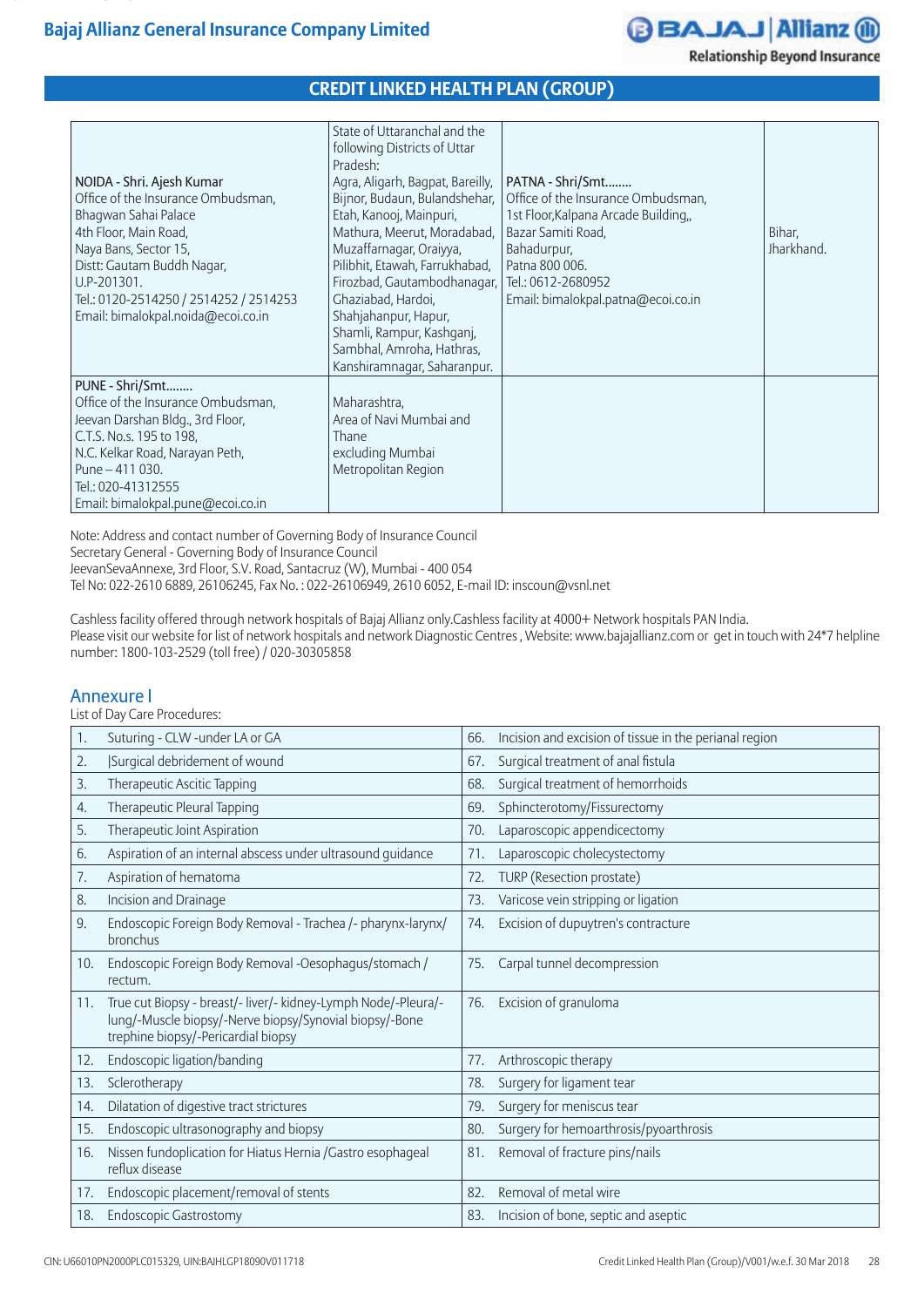**Relationship Beyond Insurance** 

| 19. | Replacement of Gastrostomy tube              | 84. | Closed reduction on fracture, luxation or epiphyseolysis with<br>osetosynthesis      |
|-----|----------------------------------------------|-----|--------------------------------------------------------------------------------------|
| 20. | Endoscopic polypectomy                       | 85. | Suture and other operations on tendons and tendon sheath                             |
| 21. | Endoscopic decompression of colon            | 86. | Reduction of dislocation under GA                                                    |
| 22. | Therapeutic ERCP                             | 87. | Cataract surgery                                                                     |
| 23. | Brochoscopic treatment of bleeding lesion    | 88. | Excision of lachrymal cyst                                                           |
| 24. | Brochoscopic treatment of fistula /stenting  | 89. | Excision of pterigium                                                                |
| 25. | Bronchoalveolar lavage & biopsy              | 90. | Glaucoma Surgery                                                                     |
| 26. | Tonsillectomy without Adenoidectomy          | 91. | Surgery for retinal detachment                                                       |
| 27. | Tonsillectomy with Adenoidectomy             | 92. | Chalazion removal (Eye)                                                              |
| 28. | Excision and destruction of lingual tonsil   | 93. | Incision of lachrymal glands                                                         |
| 29. | Foreign body removal from nose               | 94. | Incision of diseased eye lids                                                        |
| 30. | Myringotomy                                  | 95. | Excision of eye lid granuloma                                                        |
| 31. | Myringotomy with Grommet insertion           | 96. | Operation on canthus & epicanthus                                                    |
| 32. | Myringoplasty /Tympanoplasty                 | 97. | Corrective surgery for entropion&ectropion                                           |
| 33. | Antral wash under LA                         | 98. | Corrective surgery for blepharoptosis                                                |
| 34. | Quinsy drainage                              | 99. | Foreign body removal from conjunctiva                                                |
| 35. | Direct Laryngoscopy with or w/o biopsy       |     | 100. Foreign body removal from cornea                                                |
| 36. | Reduction of nasal fracture                  |     | 101. Incision of cornea                                                              |
| 37. | Mastoidectomy                                |     | 102. Foreign body removal from lens of the eye                                       |
| 38. | Removal of tympanic drain                    |     | 103. Foreign body removal from posterior chamber of eye                              |
| 39. | Reconstruction of middle ear                 |     | 104. Foreign body removal from orbit and eye ball                                    |
| 40. | Incision of mastoid process & middle ear     |     | 105. Excision of breast lump / Fibro adenoma                                         |
| 41. | Excision of nose granuloma                   |     | 106. Operations on the nipple                                                        |
| 42. | Blood transfusion for recipient              |     | 107. Incision/Drainage of breast abscess                                             |
| 43. | Therapeutic Phlebotomy                       |     | 108. Incision of pilonidal sinus                                                     |
| 44. | Haemodialysis/Peritoneal Dialysis            |     | 109. Local excision of diseased tissue of skin and subcutaneous tissue               |
| 45. | Chemotherapy                                 |     | 110. Simple restoration of surface continuity of the skin and<br>subcutaneous tissue |
| 46. | Radiotherapy                                 |     | 111. Free skin transportation, donor site                                            |
| 47. | Coronary Angioplasty (PTCA)                  |     | 112. Free skin transportation recipient site                                         |
| 48. | Pericardiocentesis                           |     | 113. Revision of skin plasty                                                         |
| 49. | Insertion of filter in inferior vena cava    |     | 114. Destruction of the diseases tissue of the skin and subcutaneous<br>tissue       |
| 50. | Insertion of gel foam in artery or vein      |     | 115. Incision, excision, destruction of the diseased tissue of the tongue            |
| 51. | Carotid angioplasty                          |     | 116. Glossectomy                                                                     |
| 52. | Renal angioplasty                            |     | 117. Reconstruction of the tongue                                                    |
| 53. | Tumor embolisation                           |     | 118. Incision and lancing of the salivary gland and a salivary duct                  |
| 54. | TIPS procedure for portal hypertension       |     | 119. Resection of a salivary duct                                                    |
| 55. | Endoscopic Drainage of Pseudopancreatic cyst |     | 120. Reconstruction of a salivary gland and a salivary duct                          |
| 56. | Lithotripsy                                  |     | 121. External incision and drainage in the region of the mouth, jaw and<br>face      |
| 57. | PCNS (Percutaneous nephrostomy)              |     | 122. Incision of hard and soft palate                                                |
| 58. | PCNL (percutaneous nephrolithotomy)          |     | 123. Excision and destruction of the diseased hard and soft palate                   |
| 59. | Suprapubiccytostomy                          |     | 124. Incision, excision and destruction in the mouth                                 |
| 60. | Tran urethral resection of bladder tumor     |     | 125. Surgery to the floor of mouth                                                   |
| 61. | Hydrocele surgery                            |     | 126. Palatoplasty                                                                    |
| 62. | Epididymectomy                               |     | 127. Transoral incision and drainage of pharyngeal abscess                           |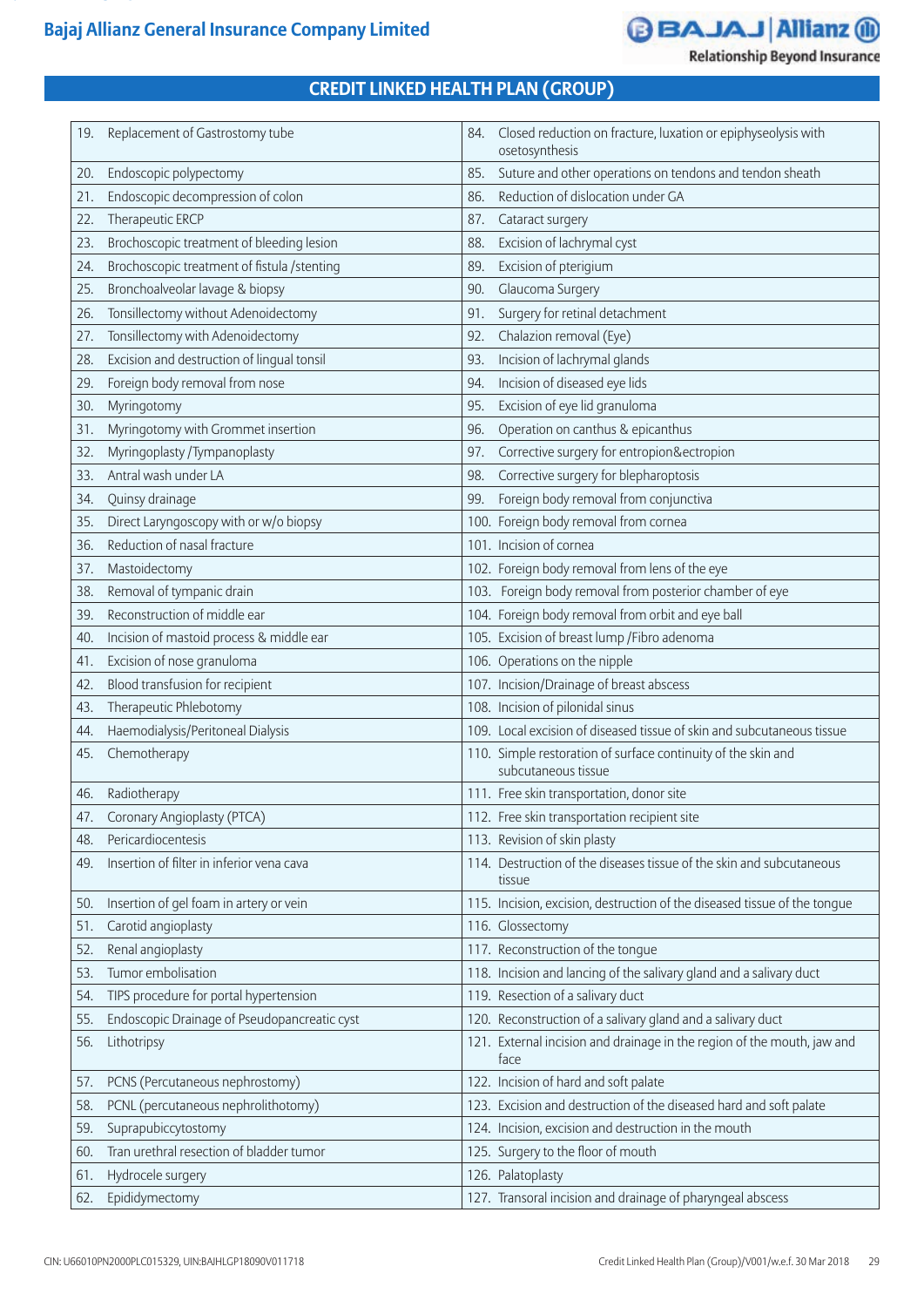**Relationship Beyond Insurance** 

### **Credit Linked Health Plan (Group)**

| 63. | Orchidectomy      | 128. Dilatation and curettage |
|-----|-------------------|-------------------------------|
|     | 64. Herniorrhaphy | 129. Myomectomies             |
|     | 65. Hernioplasty  | 130. Simple Oophorectomies    |

Note:

(i) The standard exclusions and waiting periods are applicable to all of the above procedures depending on the medical condition/disease under treatment. Only 24 hours hospitalization is not mandatory.

### Annexure II:- List of Non-Medical Items

| $\mathsf{S},$<br><b>NO</b> | List of Expenses ("Non-<br>Medical") in Hospital<br><b>Indemnity Policy</b> | <b>REMARKS</b>                                     | S.<br><b>NO</b>                       | List of Expenses ("Non-Medical")<br>in Hospital Indemnity Policy             | <b>REMARKS</b>                                                  |  |
|----------------------------|-----------------------------------------------------------------------------|----------------------------------------------------|---------------------------------------|------------------------------------------------------------------------------|-----------------------------------------------------------------|--|
|                            | TOILETRIES/COSMETICS/ PERSONAL COMFORT OR CONVENIENCE<br><b>ITEMS</b>       |                                                    | ADMINISTRATIVE OR NON-MEDICAL CHARGES |                                                                              |                                                                 |  |
|                            | HAIR REMOVAL CREAM                                                          | Not Payable                                        | 107                                   | <b>ADMISSION KIT</b>                                                         | Not Payable                                                     |  |
| $\overline{2}$             | <b>BABY CHARGES (UNLESS</b><br>SPECIFIED/INDICATED)                         | Not Payable                                        | 108                                   | <b>BIRTH CERTIFICATE</b>                                                     | Not Payable                                                     |  |
| 3                          | <b>BABY FOOD</b>                                                            | Not Payable                                        | 109                                   | <b>BLOOD RESERVATION CHARGES</b><br>AND ANTE NATAL BOOKING<br><b>CHARGES</b> | Not Payable                                                     |  |
| 4                          | <b>BABY UTILITES CHARGES</b>                                                | Not Payable                                        | 110                                   | <b>CERTIFICATE CHARGES</b>                                                   | Not Payable                                                     |  |
| 5                          | <b>BABY SET</b>                                                             | Not Payable                                        | 111                                   | <b>COURIER CHARGES</b>                                                       | Not Payable                                                     |  |
| 6                          | <b>BABY BOTTLES</b>                                                         | Not Payable                                        | 112                                   | <b>CONVENYANCE CHARGES</b>                                                   | Not Payable                                                     |  |
| 7                          | <b>BRUSH</b>                                                                | Not Payable                                        | 113                                   | <b>DIABETIC CHART CHARGES</b>                                                | Not Payable                                                     |  |
| 8                          | <b>COSY TOWEL</b>                                                           | Not Payable                                        | 114                                   | DOCUMENTATION CHARGES /<br><b>ADMINISTRATIVE EXPENSES</b>                    | Not Payable                                                     |  |
| 9                          | <b>HAND WASH</b>                                                            | Not Payable                                        | 115                                   | <b>DISCHARGE PROCEDURE</b><br><b>CHARGES</b>                                 | Not Payable                                                     |  |
| 10                         | MOISTURISER PASTE BRUSH                                                     | Not Payable                                        | 116                                   | <b>DAILY CHART CHARGES</b>                                                   | Not Payable                                                     |  |
| 11                         | <b>POWDER</b>                                                               | Not Payable                                        | 117                                   | ENTRANCEPASS / VISITORS PASS<br><b>CHARGES</b>                               | Not Payable                                                     |  |
| 12                         | <b>RAZOR</b>                                                                | Payable                                            | 118                                   | <b>EXPENSES RELATED TO</b><br>PRESCRIPTION ON DISCHARGE                      | To be claimed by patient<br>under Post Hosp where<br>admissible |  |
| 13                         | SHOE COVER                                                                  | Not Payable                                        | 119                                   | FILE OPENING CHARGES                                                         | Not Payable                                                     |  |
| 14                         | <b>BEAUTY SERVICES</b>                                                      | Not Payable                                        | 120                                   | INCIDENTAL EXPENSES / MISC.<br>CHARGES (NOT EXPLAINED)                       | Not Payable                                                     |  |
| 15                         | <b>BELTS/BRACES</b>                                                         | Payable for surgery of thoracic or<br>lumbar spine | 121                                   | MEDICAL CERTIFICATE                                                          | Not Payable                                                     |  |
| 16                         | <b>BUDS</b>                                                                 | Not Payable                                        | 123                                   | MEDICAL RECORDS                                                              | Not Payable                                                     |  |
| 17                         | <b>BARBER CHARGES</b>                                                       | Not Payable                                        | 124                                   | PREPARATION CHARGES                                                          | Not Payable                                                     |  |
| 18                         | CAPS                                                                        | Not Payable                                        | 125                                   | PHOTOCOPIES CHARGES                                                          | Not Payable                                                     |  |
| 19                         | COLD PACK/HOT PACK                                                          | Not Payable                                        | 126                                   | PATIENT IDENTIFICATION BAND<br>/ NAME TAG                                    | Not Payable                                                     |  |
| 20                         | CARRY BAGS                                                                  | Not Payable                                        | 127                                   | <b>WASHING CHARGES</b>                                                       | Not Payable                                                     |  |
| 21                         | <b>CRADLE CHARGES</b>                                                       | Not Payable                                        | 128                                   | MEDICINE BOX                                                                 | Not Payable                                                     |  |
| 22                         | COMB                                                                        | Not Payable                                        | 129                                   | MORTUARY CHARGES                                                             | Payable upto 24 hrs, shifting<br>charges not payable            |  |
| 23                         | DISPOSABLES RAZORS<br>CHARGES (for site<br>preparations)                    | Payable                                            | 130                                   | MEDICO LEGAL CASE CHARGES<br>(MLC CHARGES)                                   | Not Payable                                                     |  |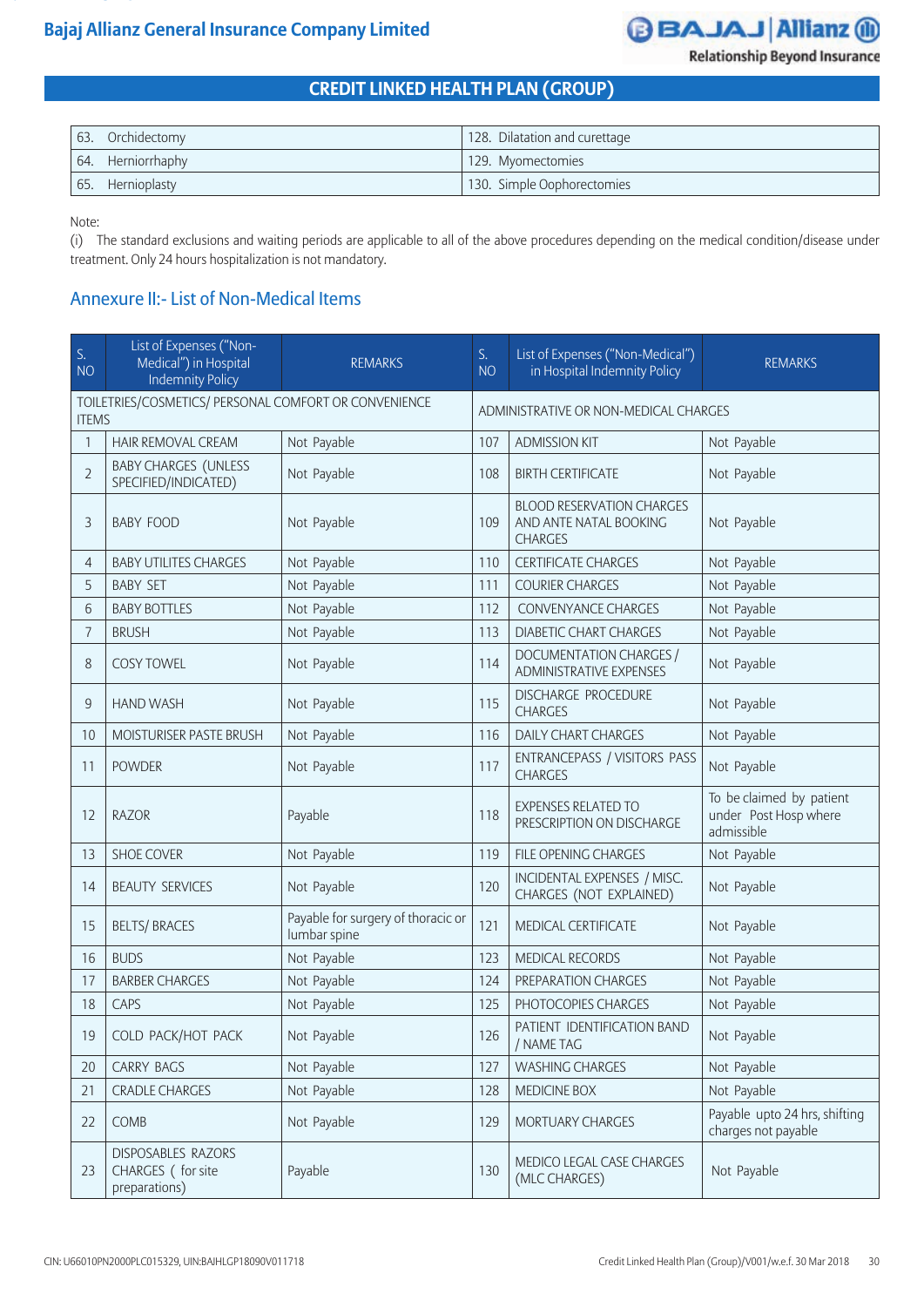Relationship Beyond Insurance

| 24 | EAU-DE-COLOGNE / ROOM<br><b>FRESHNERS</b>                           | Not Payable                                                                  | <b>EXTERNAL DURABLE DEVICES</b> |                                                                            |                                                                                                                                                                                                        |
|----|---------------------------------------------------------------------|------------------------------------------------------------------------------|---------------------------------|----------------------------------------------------------------------------|--------------------------------------------------------------------------------------------------------------------------------------------------------------------------------------------------------|
| 25 | <b>EYE PAD</b>                                                      | Not Payable                                                                  | 131                             | <b>WALKING AIDS CHARGES</b>                                                | Not Payable                                                                                                                                                                                            |
| 26 | EYE SHEILD                                                          | Not Payable                                                                  | 132                             | <b>BIPAP MACHINE</b>                                                       | Not Payable                                                                                                                                                                                            |
| 27 | <b>EMAIL / INTERNET CHARGES</b>                                     | Not Payable                                                                  | 133                             | COMMODE                                                                    | Not Payable                                                                                                                                                                                            |
| 28 | FOOD CHARGES (OTHER<br>THAN PATIENT'S DIET<br>PROVIDED BY HOSPITAL) | Not Payable                                                                  | 134                             | CPAP/ CAPD EQUIPMENTS                                                      | Device not payable                                                                                                                                                                                     |
| 29 | <b>FOOT COVER</b>                                                   | Not Payable                                                                  | 135                             | <b>INFUSION PUMP - COST</b>                                                | Device not payable                                                                                                                                                                                     |
| 30 | <b>GOWN</b>                                                         | Not Payable                                                                  | 136                             | OXYGEN CYLINDER (FOR USAGE<br><b>OUTSIDE THE HOSPITAL)</b>                 | Not Payable                                                                                                                                                                                            |
| 31 | <b>LEGGINGS</b>                                                     | Payable for varicose vein surgery<br>if varicose vein surgery is<br>payable. | 137                             | PULSEOXYMETER CHARGES                                                      | Device not payable                                                                                                                                                                                     |
| 32 | <b>LAUNDRY CHARGES</b>                                              | Not Payable                                                                  | 138                             | <b>SPACER</b>                                                              | Not Payable                                                                                                                                                                                            |
| 33 | <b>MINERAL WATER</b>                                                | Not Payable                                                                  | 139                             | SPIROMETRE                                                                 | Device not payable                                                                                                                                                                                     |
| 34 | <b>OIL CHARGES</b>                                                  | Not Payable                                                                  | 140                             | S PO 2PRO B E                                                              | Not Payable                                                                                                                                                                                            |
| 35 | SANITARY PAD                                                        | Not Payable                                                                  | 141                             | NEBULIZER KIT                                                              | Not Payable                                                                                                                                                                                            |
| 36 | <b>SLIPPERS</b>                                                     | Not Payable                                                                  | 142                             | STEAM INHALER                                                              | Not Payable                                                                                                                                                                                            |
| 37 | TELEPHONE CHARGES                                                   | Not Payable                                                                  | 143                             | ARMSLING                                                                   | Not Payable                                                                                                                                                                                            |
| 38 | <b>TISSUE PAPER</b>                                                 | Not Payable                                                                  | 144                             | <b>THERMOMETER</b>                                                         | Not Payable (paid by<br>patient)                                                                                                                                                                       |
| 39 | TOOTH PASTE                                                         | Not Payable                                                                  | 145                             | <b>CERVICAL COLLAR</b>                                                     | Not Payable                                                                                                                                                                                            |
| 40 | <b>TOOTH BRUSH</b>                                                  | Not Payable                                                                  | 146                             | <b>SPLINT</b>                                                              | Not Payable                                                                                                                                                                                            |
| 41 | <b>GUEST SERVICES</b>                                               | Not Payable                                                                  | 147                             | DIABETIC FOOT WEAR                                                         | Not Payable                                                                                                                                                                                            |
| 42 | <b>BED PAN</b>                                                      | Not Payable                                                                  | 148                             | KNEE BRACES ( LONG/ SHORT/<br>HINGED)                                      | Not Payable                                                                                                                                                                                            |
| 43 | BED UNDER PAD CHARGES                                               | Not Payable                                                                  | 149                             | KNEE IMMOBILIZER/SHOULDER<br><b>IMMOBILIZER</b>                            | Not Payable                                                                                                                                                                                            |
| 44 | <b>CAMERA COVER</b>                                                 | Not Payable                                                                  | 150                             | LUMBOSACRAL BELT                                                           | Payable for surgery of lumbar<br>spine.                                                                                                                                                                |
| 45 | <b>CLINIPLAST</b>                                                   | Not Payable                                                                  | 151                             | NIMBUS BED OR WATER OR AIR<br><b>BED CHARGES</b>                           | Payable for any ICU<br>patient requiring more<br>than 3 days in ICU, all<br>patients with paraplegia /<br>quadriplegia for any reason<br>and at reasonable cost of<br>approximately Rs 200/ day        |
| 46 | <b>CREPE BANDAGE</b>                                                | Not Payable/ Payable by the<br>patient                                       | 152                             | AMBULANCE COLLAR                                                           | Not Payable                                                                                                                                                                                            |
| 47 | <b>CURAPORE</b>                                                     | Not Payable                                                                  | 153                             | AMBULANCE EQUIPMENT                                                        | Not Payable                                                                                                                                                                                            |
| 48 | DIAPER OF ANY TYPE                                                  | Not Payable                                                                  | 154                             | <b>MICROSHEILD</b>                                                         | Not Payable                                                                                                                                                                                            |
| 49 | DVD, CD CHARGES                                                     | Not Payable (However if CD is<br>specifically sought by us then<br>payable)  | 155                             | ABDOMINAL BINDER                                                           | Payable in post surgery<br>patients of major abdominal<br>surgery including TAH, LSCS,<br>incisional hernia repair,<br>exploratory laparotomy for<br>intestinal obstruct ion, liver<br>transplant etc. |
| 50 | <b>EYELET COLLAR</b>                                                | Not Payable                                                                  |                                 | ITEMS PA YABLE IF SUPPORTED BY A PRESCRIPTION                              |                                                                                                                                                                                                        |
| 51 | <b>FACE MASK</b>                                                    | Not Payable                                                                  |                                 |                                                                            |                                                                                                                                                                                                        |
| 52 | <b>FLEXI MASK</b>                                                   | Not Payable                                                                  | 156                             | <b>BETADINE \ HYDROGEN</b><br>PEROXIDE\SPIRIT\<br><b>DISINFECTANTS ETC</b> | Payable when prescribed<br>for patient, not payable for<br>hospital use in OT or ward<br>or for dressings in hospital                                                                                  |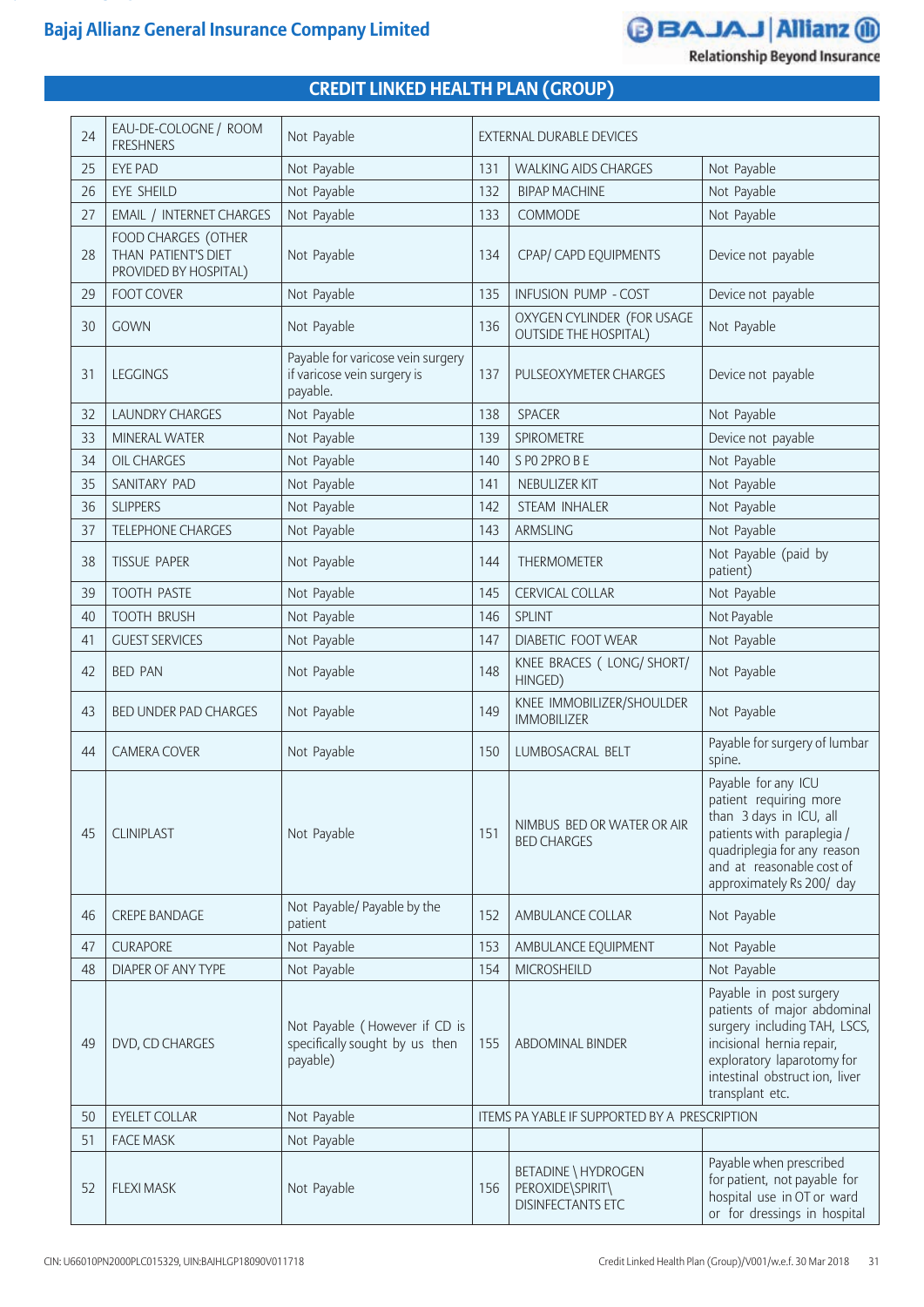**Relationship Beyond Insurance** 

| 53 | <b>GAUSE SOFT</b>                                                                  | Not Payable                                                                 | 157 | <b>PRIVATE NURSES CHARGES-</b><br>SPECIAL NURSING CHARGES                                                            | Post hospitalization nursing<br>charges not Payable                                                                                                                                     |
|----|------------------------------------------------------------------------------------|-----------------------------------------------------------------------------|-----|----------------------------------------------------------------------------------------------------------------------|-----------------------------------------------------------------------------------------------------------------------------------------------------------------------------------------|
| 54 | <b>GAUZE</b>                                                                       | Not Payable                                                                 | 158 | NUTRITION PLANNING CHARGES<br>- DIETICIAN CHARGES- DIET<br><b>CHARGES</b>                                            | Patient Diet provided by<br>hospital is payable                                                                                                                                         |
| 55 | <b>HAND HOLDER</b>                                                                 | Not Payable                                                                 | 159 | <b>SUGAR FREE Tablets</b>                                                                                            | Payable -Sugar free<br>variants of admissible<br>medicines are not excluded                                                                                                             |
| 56 | HANSAPLAST/ADHESIVE<br><b>BANDAGES</b>                                             | Not Payable                                                                 | 160 | <b>CREAMS POWDERS LOTIONS</b><br>(Toileteries are not payable<br>only prescribed medical<br>pharmaceuticals payable) | Payable when prescribed                                                                                                                                                                 |
| 57 | <b>INFANT FOOD</b>                                                                 | Not Payable                                                                 | 161 | Digestion gels                                                                                                       | Payable when prescribed                                                                                                                                                                 |
| 58 | <b>SLINGS</b>                                                                      | Reasonable costs for one sling<br>in case of upper arm fractures<br>payable | 162 | <b>ECG ELECTRODES</b>                                                                                                | Upto 5 electrodes are<br>required for every case<br>visiting OT or ICU. For longer<br>stay in ICU, may require a<br>change and at least one set<br>every second day must be<br>payable. |
|    | <b>ITEMS SPECIFICALLY EXCLUDED IN THE POLICIES</b>                                 |                                                                             | 163 | <b>GLOVES</b>                                                                                                        | Sterilized Gloves payable<br>/ unsterilized gloves not<br>payable                                                                                                                       |
| 59 | <b>WEIGHT CONTROL</b><br>PROGRAMS/SUPPLIES/<br><b>SERVICES</b>                     | Not Payable                                                                 | 164 | <b>HIV KIT</b>                                                                                                       | Payable - payable Pre<br>operative screening                                                                                                                                            |
| 60 | COST OF SPECTACLES/<br>CONTACT LENSES/ HEARING<br>AIDS ETC.,                       | Not Payable                                                                 | 165 | LISTERINE/ ANTISEPTIC<br><b>MOUTHWASH</b>                                                                            | Payable when prescribed                                                                                                                                                                 |
| 61 | <b>DENTAL TREATMENT</b><br><b>EXPENSES THAT DO NOT</b><br>REQUIRE HOSPITALISATION  | Not Payable                                                                 | 166 | <b>LOZENGES</b>                                                                                                      | Payable when prescribed                                                                                                                                                                 |
| 62 | HORMONE REPLACEMENT<br><b>THERAPY</b>                                              | Not Payable                                                                 | 167 | MOUTH PAINT                                                                                                          | Payable when prescribed                                                                                                                                                                 |
| 63 | <b>HOME VISIT CHARGES</b>                                                          | Not Payable                                                                 | 168 | NEBULISATION KIT                                                                                                     | If used during<br>hospitalization is payable<br>reasonably                                                                                                                              |
| 64 | INFERTILITY/ SUBFERTILITY/<br><b>ASSISTED CONCEPTION</b><br><b>PROCEDURE</b>       | Not Payable                                                                 | 169 | <b>NOVARAPID</b>                                                                                                     | Payable when prescribed                                                                                                                                                                 |
| 65 | OBESITY (INCLUDING<br>MORBID OBESITY)<br>TREATMENT IF EXCLUDED IN<br><b>POLICY</b> | Not Payable                                                                 | 170 | <b>VOLINI GEL/ ANALGESIC GEL</b>                                                                                     | Payable when prescribed                                                                                                                                                                 |
| 66 | <b>PSYCHIATRIC &amp;</b><br>PSYCHOSOMATIC DISORDERS                                | Not Payable                                                                 | 171 | <b>ZYTEE GEL</b>                                                                                                     | Payable when prescribed                                                                                                                                                                 |
| 67 | CORRECTIVE SURGERY FOR<br>REFRACTIVE ERROR                                         | Payable after waiting period                                                | 172 | <b>VACCINATION CHARGES</b>                                                                                           | Routine Vaccination<br>not Payable / Post Bite<br>Vaccination Payable                                                                                                                   |
| 68 | TREATMENT OF SEXUALLY<br>TRANSMITTED DISEASES                                      | Payable                                                                     |     | PART OF HOSPITAL'S OWN COSTS AND NOT PA YA BLE                                                                       |                                                                                                                                                                                         |
| 69 | DONOR SCREENING CHARGES                                                            | Not Payable                                                                 | 173 | <b>AHD</b>                                                                                                           | Not Payable - Part of<br>Hospital's internal Cost                                                                                                                                       |
| 70 | ADMISSION/REGISTRATION<br><b>CHARGES</b>                                           | Not Payable                                                                 | 174 | ALCOHOL SWABES                                                                                                       | Not Payable - Part of<br>Hospital's internal Cost                                                                                                                                       |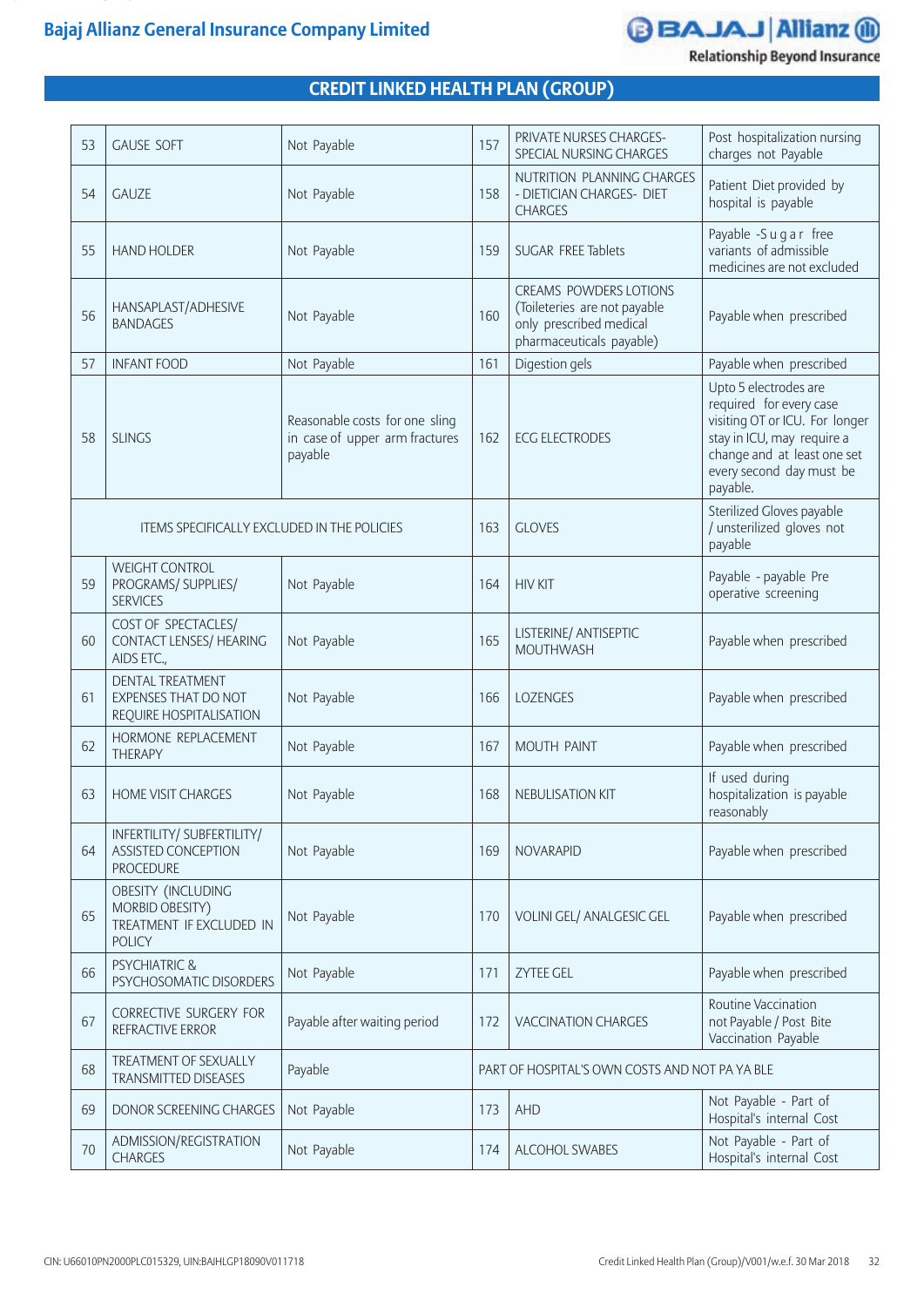**Relationship Beyond Insurance** 

| 71 | <b>HOSPITALISATION FOR</b><br><b>EVALUATION/ DIAGNOSTIC</b><br><b>PURPOSE</b>                                                                      | Not Payable                                                                        | 175           | SCRUB SOLUTION/STERILLIUM                                                           | Not Payable - Part of<br>Hospital's internal Cost                                                                      |
|----|----------------------------------------------------------------------------------------------------------------------------------------------------|------------------------------------------------------------------------------------|---------------|-------------------------------------------------------------------------------------|------------------------------------------------------------------------------------------------------------------------|
| 72 | <b>EXPENSES FOR</b><br><b>INVESTIGATION/ TREATMENT</b><br><b>IRRELEVANT TO THE DISEASE</b><br>FOR WHICH ADMITTED OR<br><b>DIAGNOSED</b>            | Not Payable                                                                        | <b>OTHERS</b> |                                                                                     |                                                                                                                        |
| 73 | ANY EXPENSES WHEN THE<br>PATIENT IS DIAGNOSED<br>WITH RETRO VIRUS + OR<br>SUFFERING FROM / HIV/ AIDS<br>ETC IS DETECTED/ DIRECTLY<br>OR INDIRECTLY | Not payable as per<br>HIV/AIDS exclusion                                           | 176           | VACCINE CHARGES FOR BABY                                                            | Not Payable                                                                                                            |
| 74 | STEM CELL IMPLANTATION/<br>SURGERY and storage                                                                                                     | Not Payable except Bone<br>Marrow Transplantation where<br>covered by policy       | 177           | AESTHETIC TREATMENT /<br><b>SURGERY</b>                                             | Not Payable                                                                                                            |
|    | CONSUMABLES ARE NOT PA YABLE BUT THE SER VICE IS                                                                                                   | ITEMS WHICH FORM PART OF HOSPITAL SERVICES WHERE SEPARATE                          | 178           | <b>TPA CHARGES</b>                                                                  | Not Payable                                                                                                            |
| 75 | <b>WARD AND THEATRE</b><br><b>BOOKING CHARGES</b>                                                                                                  | Payable under OT Charges, not<br>payable separately                                | 179           | VISCO BELT CHARGES                                                                  | Not Payable                                                                                                            |
| 76 | <b>ARTHROSCOPY &amp;</b><br>ENDOSCOPY INSTRUMENTS                                                                                                  | Rental charged by the<br>hospital payable. Purchase of<br>Instruments not payable. | 180           | ANY KIT WITH NO DETAILS<br>MENTIONED [DELIVERY KIT,<br>ORTHOKIT, RECOVERY KIT, ETC] | Not Payable                                                                                                            |
| 77 | MICROSCOPE COVER                                                                                                                                   | Payable under OT Charges, not<br>separately                                        | 181           | <b>EXAMINATION GLOVES</b>                                                           | Not Payable                                                                                                            |
| 78 | <b>SURGICAL</b><br><b>BLADES, HARMONIC</b><br>SCALPEL, SHAVER                                                                                      | Payable under OT Charges, not<br>separately                                        | 182           | <b>KIDNEY TRAY</b>                                                                  | Not Payable                                                                                                            |
| 79 | <b>SURGICAL DRILL</b>                                                                                                                              | Payable under OT Charges, not<br>separately                                        | 183           | <b>MASK</b>                                                                         | Not Payable                                                                                                            |
| 80 | <b>EYE KIT</b>                                                                                                                                     | Payable under OT Charges, not<br>separately                                        | 184           | <b>OUNCE GLASS</b>                                                                  | Not Payable                                                                                                            |
| 81 | <b>EYE DRAPE</b>                                                                                                                                   | Payable under OT Charges, not<br>separately                                        | 185           | <b>OUTSTATION CONSULTANT'S/</b><br><b>SURGEON'S FEES</b>                            | Not payable, except for<br>telemedicine consultations<br>where covered by policy                                       |
| 82 | X-RAY FILM                                                                                                                                         | Payable under Radiology<br>Charges, not as consumable                              | 186           | <b>OXYGEN MASK</b>                                                                  | Not Payable                                                                                                            |
| 83 | <b>SPUTUM CUP</b>                                                                                                                                  | Payable under Investigation<br>Charges, not as consumable                          | 187           | PAPER GLOVES                                                                        | Not Payable                                                                                                            |
| 84 | <b>BOYLES APPARATUS</b><br><b>CHARGES</b>                                                                                                          | Part of OT Charges, not<br>separately                                              | 188           | PELVIC TRACTION BELT                                                                | Payable in case of PIVD                                                                                                |
| 85 | <b>BLOOD GROUPING AND</b><br><b>CROSS MATCHING OF</b><br><b>DONORS SAMPLES</b>                                                                     | Part of Cost of Blood, not<br>payable                                              | 189           | REFERAL DOCTOR'S FEES                                                               | Not Payable                                                                                                            |
| 86 | Antiseptic or disinfectant<br>lotions.                                                                                                             | Not Payable-Part of Dressing<br>Charges                                            | 190           | ACCU CHECK (Glucometery/<br>Strips)                                                 | Not payable pre<br>hospitalisation or post<br>hospitalisation / Reports and<br>Charts required / Device not<br>payable |
| 87 | BAND AIDS, BANDAGES,<br>STERLILE INJECTIONS,<br>NEEDLES, SYRINGES                                                                                  | Not Payable - Part of Dressing<br>charges                                          | 191           | <b>PAN CAN</b>                                                                      | Not Payable                                                                                                            |
| 88 | COTTON                                                                                                                                             | Not Payable -Part of Dressing<br>Charges                                           | 192           | <b>SOFNET</b>                                                                       | Not Payable                                                                                                            |
| 89 | <b>COTTON BANDAGE</b>                                                                                                                              | Not Payable- Part of Dressing<br>Charges                                           | 193           | <b>TROLLY COVER</b>                                                                 | Not Payable                                                                                                            |